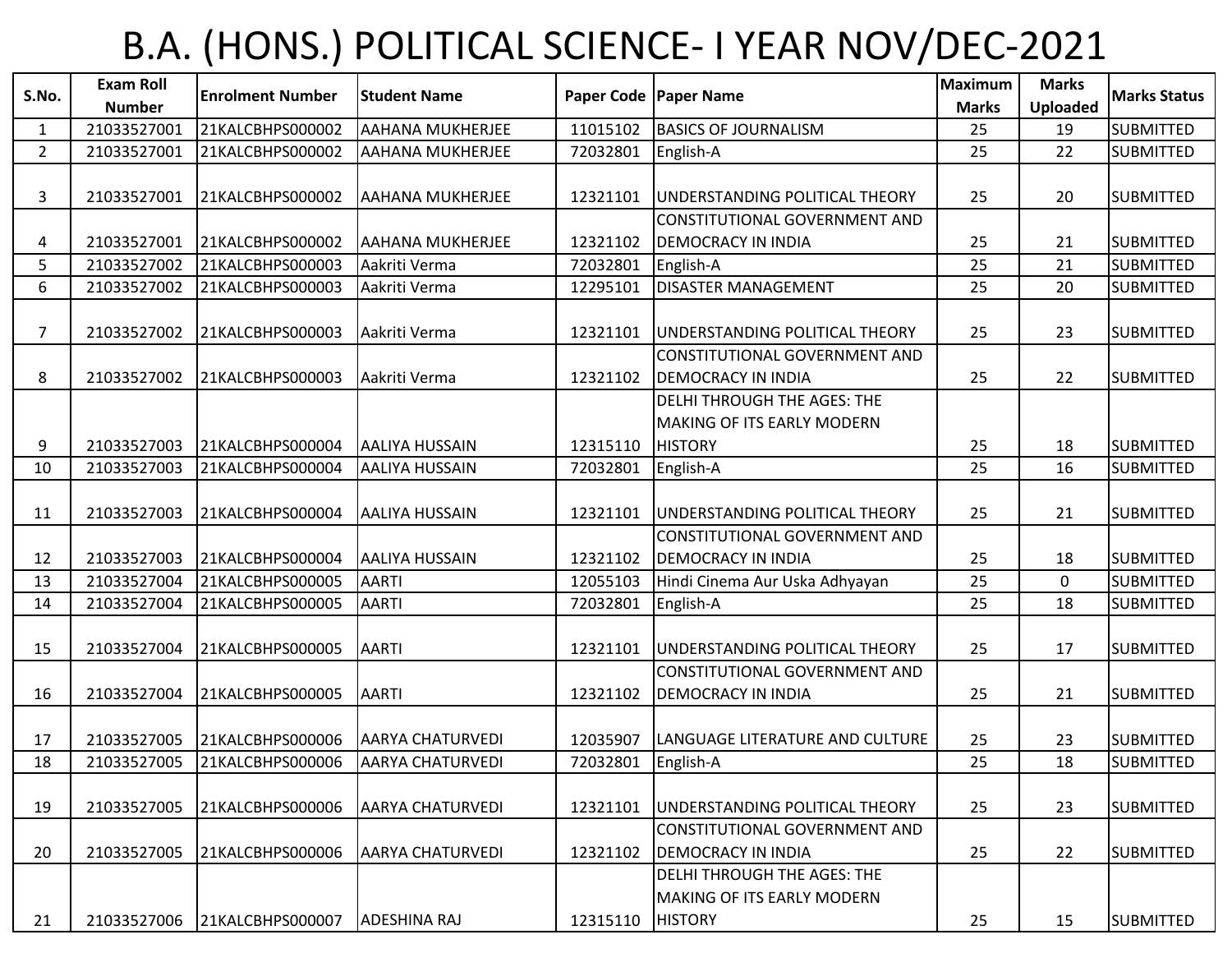| 22 | 21033527006 | 21KALCBHPS000007 | <b>ADESHINA RAJ</b>      | 72032801 | English-A                                 | 25 | 6              | <b>SUBMITTED</b> |
|----|-------------|------------------|--------------------------|----------|-------------------------------------------|----|----------------|------------------|
|    |             |                  |                          |          |                                           |    |                |                  |
| 23 | 21033527006 | 21KALCBHPS000007 | <b>ADESHINA RAJ</b>      | 12321101 | UNDERSTANDING POLITICAL THEORY            | 25 | 22             | <b>SUBMITTED</b> |
|    |             |                  |                          |          | CONSTITUTIONAL GOVERNMENT AND             |    |                |                  |
| 24 | 21033527006 | 21KALCBHPS000007 | <b>ADESHINA RAJ</b>      | 12321102 | <b>DEMOCRACY IN INDIA</b>                 | 25 | 17             | <b>SUBMITTED</b> |
|    |             |                  |                          |          |                                           |    |                |                  |
| 25 | 21033527007 | 21KALCBHPS000008 | <b>ADITI</b>             | 12321101 | UNDERSTANDING POLITICAL THEORY            | 25 | 23             | <b>SUBMITTED</b> |
|    |             |                  |                          |          | CONSTITUTIONAL GOVERNMENT AND             |    |                |                  |
| 26 | 21033527007 | 21KALCBHPS000008 | <b>ADITI</b>             | 12321102 | <b>DEMOCRACY IN INDIA</b>                 | 25 | 20             | <b>SUBMITTED</b> |
| 27 | 21033527007 | 21KALCBHPS000008 | <b>ADITI</b>             | 72132803 | Introductory: Niti Literature             | 25 | 20             | <b>SUBMITTED</b> |
|    |             |                  |                          |          |                                           |    |                |                  |
| 28 | 21033527007 | 21KALCBHPS000008 | <b>ADITI</b>             | 12035907 | LANGUAGE LITERATURE AND CULTURE           | 25 | 19             | <b>SUBMITTED</b> |
| 29 | 21033527008 | 21KALCBHPS000009 | <b>ADITI KHANDELWAL</b>  | 11015102 | <b>BASICS OF JOURNALISM</b>               | 25 | 18             | <b>SUBMITTED</b> |
| 30 | 21033527008 | 21KALCBHPS000009 | <b>ADITI KHANDELWAL</b>  | 72032801 | English-A                                 | 25 | 18             | <b>SUBMITTED</b> |
|    |             |                  |                          |          |                                           |    |                |                  |
| 31 | 21033527008 | 21KALCBHPS000009 | <b>ADITI KHANDELWAL</b>  | 12321101 | UNDERSTANDING POLITICAL THEORY            | 25 | 20             | <b>SUBMITTED</b> |
|    |             |                  |                          |          | CONSTITUTIONAL GOVERNMENT AND             |    |                |                  |
| 32 | 21033527008 | 21KALCBHPS000009 | <b>ADITI KHANDELWAL</b>  | 12321102 | <b>DEMOCRACY IN INDIA</b>                 | 25 | 18             | <b>SUBMITTED</b> |
|    |             |                  |                          |          | <b>DELHI THROUGH THE AGES: THE</b>        |    |                |                  |
|    |             |                  |                          |          | <b>MAKING OF ITS EARLY MODERN</b>         |    |                |                  |
| 33 | 21033527009 | 21KALCBHPS000010 | <b>ADITI ROY</b>         | 12315110 | <b>HISTORY</b>                            | 25 | 20             | <b>SUBMITTED</b> |
| 34 | 21033527009 | 21KALCBHPS000010 | <b>ADITI ROY</b>         | 72032801 | English-A                                 | 25 | 19             | <b>SUBMITTED</b> |
|    |             |                  |                          |          | CONSTITUTIONAL GOVERNMENT AND             |    |                |                  |
| 35 | 21033527009 | 21KALCBHPS000010 | <b>ADITI ROY</b>         | 12321102 | <b>DEMOCRACY IN INDIA</b>                 | 25 | 17             | <b>SUBMITTED</b> |
|    |             |                  |                          |          |                                           |    |                |                  |
| 36 | 21033527009 | 21KALCBHPS000010 | <b>ADITI ROY</b>         | 12321101 | UNDERSTANDING POLITICAL THEORY            | 25 | 22             | <b>SUBMITTED</b> |
|    |             |                  |                          |          | INTRODUCTORY MICROECONOMICS-              |    |                |                  |
| 37 | 21033527010 | 21KALCBHPS000011 | AISHWARYA KHURANA        | 12275101 | <b>ECONOMICS-I</b>                        | 25 | 21             | <b>SUBMITTED</b> |
| 38 | 21033527010 | 21KALCBHPS000011 | AISHWARYA KHURANA        | 72032801 | English-A                                 | 25 | 20             | <b>SUBMITTED</b> |
|    |             |                  |                          |          |                                           |    |                |                  |
| 39 | 21033527010 | 21KALCBHPS000011 | <b>AISHWARYA KHURANA</b> |          | 12321101   UNDERSTANDING POLITICAL THEORY | 25 | 22             | <b>SUBMITTED</b> |
|    |             |                  |                          |          | CONSTITUTIONAL GOVERNMENT AND             |    |                |                  |
| 40 | 21033527010 | 21KALCBHPS000011 | AISHWARYA KHURANA        | 12321102 | <b>DEMOCRACY IN INDIA</b>                 | 25 | 17             | <b>SUBMITTED</b> |
| 41 | 21033527011 | 21KALCBHPS000012 | AISHWARYA RAJ            | 11015102 | <b>BASICS OF JOURNALISM</b>               | 25 | 18             | <b>SUBMITTED</b> |
| 42 | 21033527011 | 21KALCBHPS000012 | AISHWARYA RAJ            | 72032801 | English-A                                 | 25 | $\overline{7}$ | <b>SUBMITTED</b> |
|    |             |                  |                          |          |                                           |    |                |                  |
| 43 | 21033527011 | 21KALCBHPS000012 | AISHWARYA RAJ            | 12321101 | UNDERSTANDING POLITICAL THEORY            | 25 | 21             | <b>SUBMITTED</b> |
|    |             |                  |                          |          | CONSTITUTIONAL GOVERNMENT AND             |    |                |                  |
| 44 | 21033527011 | 21KALCBHPS000012 | AISHWARYA RAJ            | 12321102 | <b>DEMOCRACY IN INDIA</b>                 | 25 | 16             | <b>SUBMITTED</b> |
| 45 | 21033527012 | 21KALCBHPS000013 | <b>AKANSHA RANA</b>      | 72132803 | Introductory: Niti Literature             | 25 | 19             | <b>SUBMITTED</b> |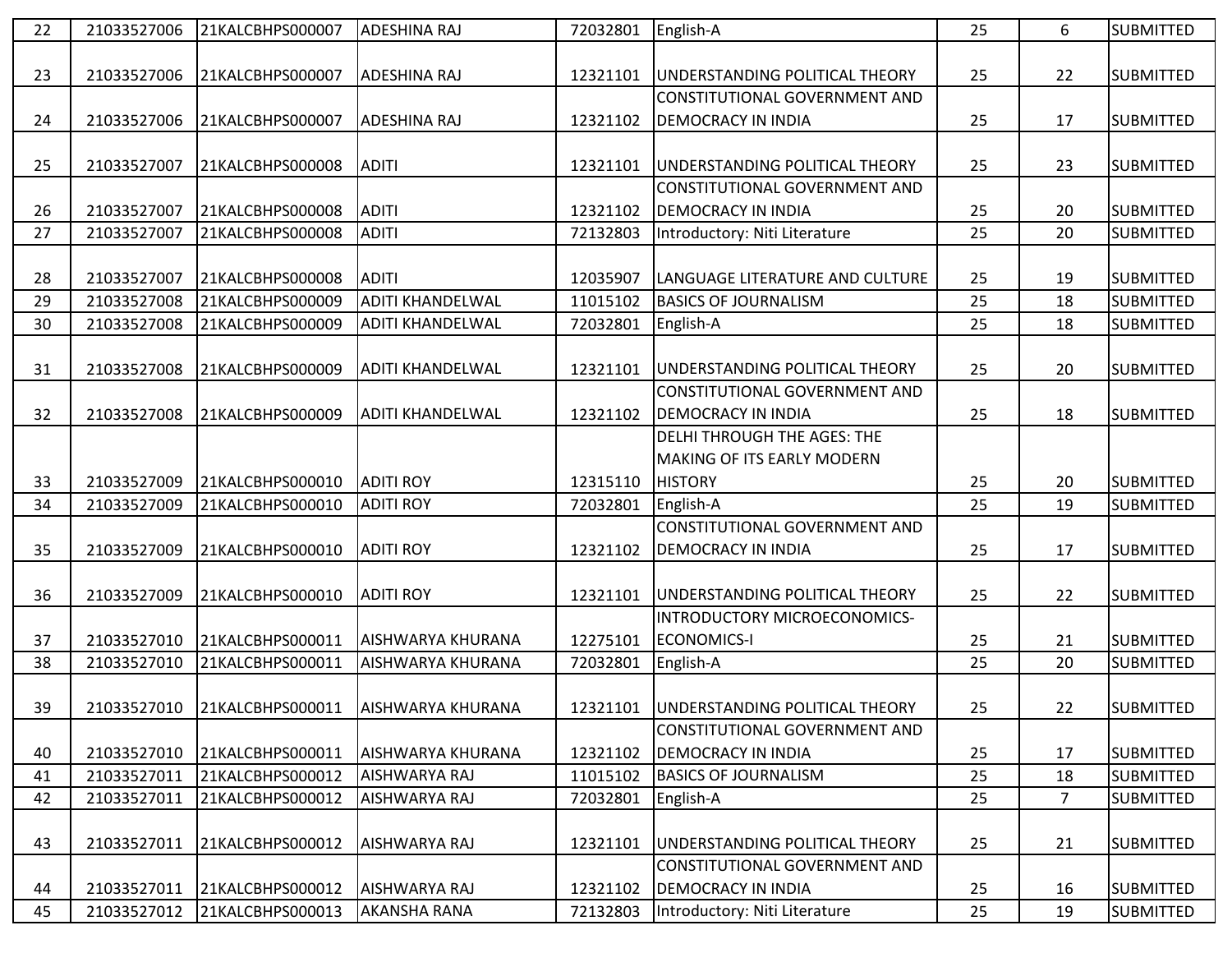| 46 | 21033527012 | 21KALCBHPS000013 | <b>AKANSHA RANA</b>   | 12135905 | <b>INDIAN AESTHETICS</b>             | 25 | 25 | <b>SUBMITTED</b> |
|----|-------------|------------------|-----------------------|----------|--------------------------------------|----|----|------------------|
|    |             |                  |                       |          |                                      |    |    |                  |
| 47 | 21033527012 | 21KALCBHPS000013 | <b>AKANSHA RANA</b>   | 12321101 | UNDERSTANDING POLITICAL THEORY       | 25 | 22 | <b>SUBMITTED</b> |
|    |             |                  |                       |          | CONSTITUTIONAL GOVERNMENT AND        |    |    |                  |
| 48 | 21033527012 | 21KALCBHPS000013 | <b>AKANSHA RANA</b>   | 12321102 | <b>DEMOCRACY IN INDIA</b>            | 25 | 18 | <b>SUBMITTED</b> |
| 49 | 21033527013 | 21KALCBHPS000014 | <b>ALISHA KHAN</b>    | 11015102 | <b>BASICS OF JOURNALISM</b>          | 25 | 16 | <b>SUBMITTED</b> |
| 50 | 21033527013 | 21KALCBHPS000014 | <b>ALISHA KHAN</b>    | 72032801 | English-A                            | 25 | 16 | <b>SUBMITTED</b> |
|    |             |                  |                       |          |                                      |    |    |                  |
| 51 | 21033527013 | 21KALCBHPS000014 | <b>ALISHA KHAN</b>    | 12321101 | UNDERSTANDING POLITICAL THEORY       | 25 | 23 | <b>SUBMITTED</b> |
|    |             |                  |                       |          | <b>CONSTITUTIONAL GOVERNMENT AND</b> |    |    |                  |
| 52 | 21033527013 | 21KALCBHPS000014 | <b>ALISHA KHAN</b>    | 12321102 | <b>DEMOCRACY IN INDIA</b>            | 25 | 22 | <b>SUBMITTED</b> |
|    |             |                  |                       |          |                                      |    |    |                  |
| 53 | 21033527014 | 21KALCBHPS000015 | <b>ALIYA MALIK</b>    | 12035907 | LANGUAGE LITERATURE AND CULTURE      | 25 | 17 | <b>SUBMITTED</b> |
| 54 | 21033527014 | 21KALCBHPS000015 | <b>ALIYA MALIK</b>    | 72032801 | English-A                            | 25 | 19 | <b>SUBMITTED</b> |
|    |             |                  |                       |          |                                      |    |    |                  |
| 55 | 21033527014 | 21KALCBHPS000015 | <b>ALIYA MALIK</b>    | 12321101 | UNDERSTANDING POLITICAL THEORY       | 25 | 22 | <b>SUBMITTED</b> |
|    |             |                  |                       |          | CONSTITUTIONAL GOVERNMENT AND        |    |    |                  |
| 56 | 21033527014 | 21KALCBHPS000015 | <b>ALIYA MALIK</b>    | 12321102 | <b>DEMOCRACY IN INDIA</b>            | 25 | 16 | <b>SUBMITTED</b> |
| 57 | 21033527015 | 21KALCBHPS000016 | <b>ANAMIKA MISHRA</b> | 11015102 | <b>BASICS OF JOURNALISM</b>          | 25 | 19 | <b>SUBMITTED</b> |
| 58 | 21033527015 | 21KALCBHPS000016 | <b>ANAMIKA MISHRA</b> | 72032801 | English-A                            | 25 | 21 | <b>SUBMITTED</b> |
|    |             |                  |                       |          |                                      |    |    |                  |
| 59 | 21033527015 | 21KALCBHPS000016 | <b>ANAMIKA MISHRA</b> | 12321101 | UNDERSTANDING POLITICAL THEORY       | 25 | 18 | <b>SUBMITTED</b> |
|    |             |                  |                       |          | CONSTITUTIONAL GOVERNMENT AND        |    |    |                  |
| 60 | 21033527015 | 21KALCBHPS000016 | <b>ANAMIKA MISHRA</b> | 12321102 | <b>DEMOCRACY IN INDIA</b>            | 25 | 22 | <b>SUBMITTED</b> |
|    |             |                  |                       |          | INTRODUCTORY MICROECONOMICS-         |    |    |                  |
| 61 | 21033527016 | 21KALCBHPS000017 | <b>ANARGAYA CHIB</b>  | 12275101 | <b>ECONOMICS-I</b>                   | 25 | 24 | <b>SUBMITTED</b> |
| 62 | 21033527016 | 21KALCBHPS000017 | <b>ANARGAYA CHIB</b>  | 72032801 | English-A                            | 25 | 23 | <b>SUBMITTED</b> |
|    |             |                  |                       |          |                                      |    |    |                  |
| 63 | 21033527016 | 21KALCBHPS000017 | <b>ANARGAYA CHIB</b>  | 12321101 | UNDERSTANDING POLITICAL THEORY       | 25 | 23 | <b>SUBMITTED</b> |
|    |             |                  |                       |          | CONSTITUTIONAL GOVERNMENT AND        |    |    |                  |
| 64 | 21033527016 | 21KALCBHPS000017 | <b>ANARGAYA CHIB</b>  | 12321102 | <b>DEMOCRACY IN INDIA</b>            | 25 | 22 | <b>SUBMITTED</b> |
|    |             |                  |                       |          | हिंदी भाषा और सम्प्रेषण (FOR ALL     |    |    |                  |
| 65 | 21033527017 | 21KALCBHPS000018 | ANJALI                | 72052803 | HONS.)                               | 25 | 21 | <b>SUBMITTED</b> |
| 66 | 21033527017 | 21KALCBHPS000018 | <b>ANJALI</b>         | 11015102 | <b>BASICS OF JOURNALISM</b>          | 25 | 20 | <b>SUBMITTED</b> |
|    |             |                  |                       |          |                                      |    |    |                  |
| 67 | 21033527017 | 21KALCBHPS000018 | ANJALI                | 12321101 | UNDERSTANDING POLITICAL THEORY       | 25 | 21 | <b>SUBMITTED</b> |
|    |             |                  |                       |          | CONSTITUTIONAL GOVERNMENT AND        |    |    |                  |
| 68 | 21033527017 | 21KALCBHPS000018 | ANJALI                | 12321102 | <b>DEMOCRACY IN INDIA</b>            | 25 | 16 | <b>SUBMITTED</b> |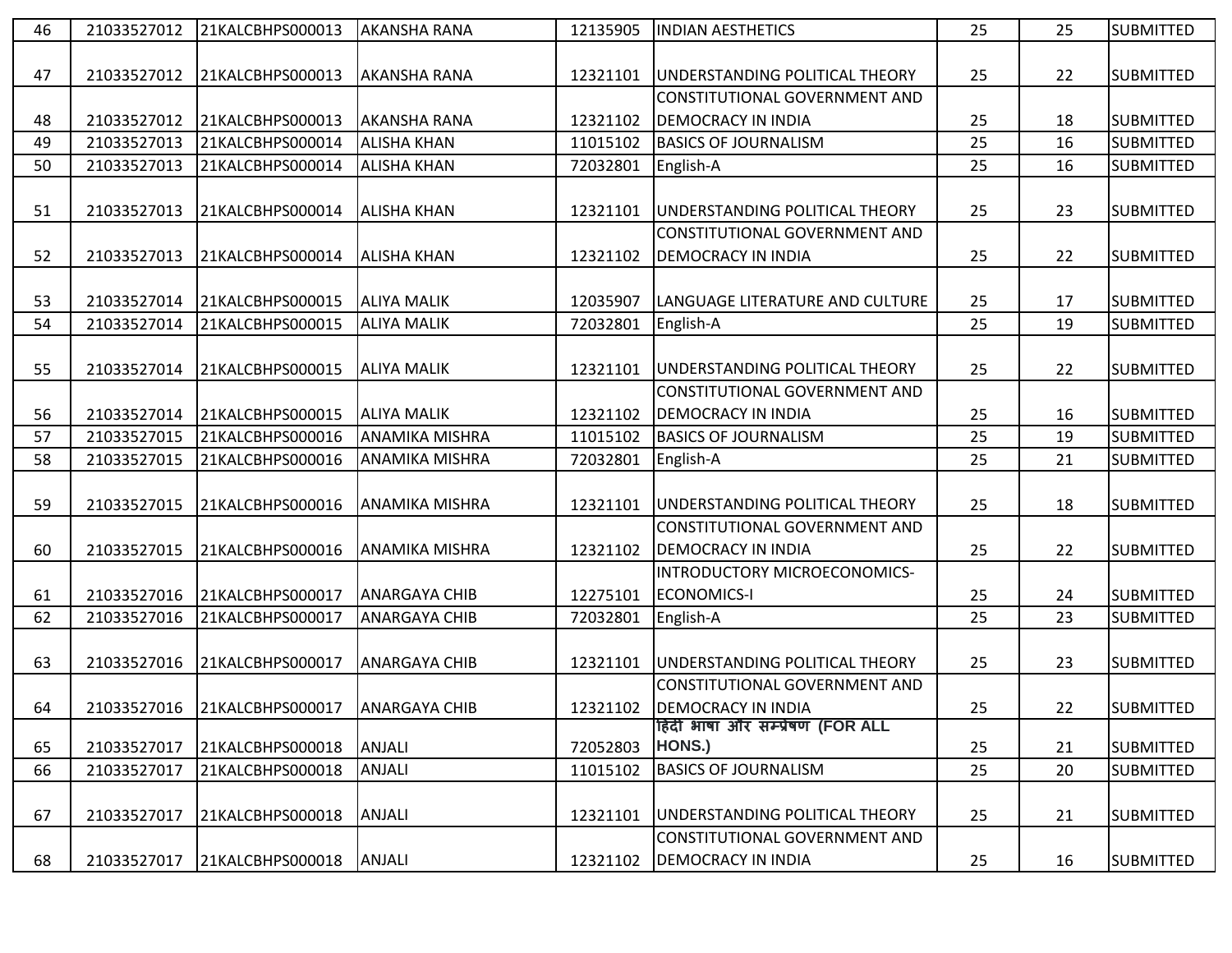|    |             |                  |                       |          | <b>DELHI THROUGH THE AGES: THE</b>   |    |    |                  |
|----|-------------|------------------|-----------------------|----------|--------------------------------------|----|----|------------------|
|    |             |                  |                       |          | <b>MAKING OF ITS EARLY MODERN</b>    |    |    |                  |
| 69 | 21033527018 | 21KALCBHPS000019 | ANJALI                | 12315110 | <b>HISTORY</b>                       | 25 | 20 | <b>SUBMITTED</b> |
| 70 | 21033527018 | 21KALCBHPS000019 | <b>ANJALI</b>         | 72032801 | English-A                            | 25 | 19 | <b>SUBMITTED</b> |
|    |             |                  |                       |          |                                      |    |    |                  |
| 71 | 21033527018 | 21KALCBHPS000019 | ANJALI                | 12321101 | UNDERSTANDING POLITICAL THEORY       | 25 | 18 | <b>SUBMITTED</b> |
|    |             |                  |                       |          | CONSTITUTIONAL GOVERNMENT AND        |    |    |                  |
| 72 | 21033527018 | 21KALCBHPS000019 | ANJALI                | 12321102 | <b>DEMOCRACY IN INDIA</b>            | 25 | 21 | <b>SUBMITTED</b> |
| 73 | 21033527019 | 21KALCBHPS000020 | <b>ANJANA SHUKLA</b>  | 11015102 | <b>BASICS OF JOURNALISM</b>          | 25 | 19 | <b>SUBMITTED</b> |
| 74 | 21033527019 | 21KALCBHPS000020 | <b>ANJANA SHUKLA</b>  | 72032801 | English-A                            | 25 | 20 | <b>SUBMITTED</b> |
|    |             |                  |                       |          |                                      |    |    |                  |
| 75 | 21033527019 | 21KALCBHPS000020 | <b>ANJANA SHUKLA</b>  | 12321101 | UNDERSTANDING POLITICAL THEORY       | 25 | 19 | <b>SUBMITTED</b> |
|    |             |                  |                       |          | CONSTITUTIONAL GOVERNMENT AND        |    |    |                  |
| 76 | 21033527019 | 21KALCBHPS000020 | <b>ANJANA SHUKLA</b>  | 12321102 | <b>DEMOCRACY IN INDIA</b>            | 25 | 21 | <b>SUBMITTED</b> |
| 77 | 21033527020 | 21KALCBHPS000021 | <b>ANKITA - YADAV</b> | 72132803 | Introductory: Niti Literature        | 25 | 20 | <b>SUBMITTED</b> |
| 78 | 21033527020 | 21KALCBHPS000021 | <b>ANKITA - YADAV</b> | 12295101 | <b>DISASTER MANAGEMENT</b>           | 25 | 22 | <b>SUBMITTED</b> |
|    |             |                  |                       |          |                                      |    |    |                  |
| 79 | 21033527020 | 21KALCBHPS000021 | <b>ANKITA - YADAV</b> | 12321101 | UNDERSTANDING POLITICAL THEORY       | 25 | 20 | <b>SUBMITTED</b> |
|    |             |                  |                       |          | <b>CONSTITUTIONAL GOVERNMENT AND</b> |    |    |                  |
| 80 | 21033527020 | 21KALCBHPS000021 | <b>ANKITA - YADAV</b> | 12321102 | <b>DEMOCRACY IN INDIA</b>            | 25 | 17 | <b>SUBMITTED</b> |
|    |             |                  |                       |          |                                      |    |    |                  |
| 81 | 21033527021 | 21KALCBHPS000022 | <b>ANSHIKA KUMARI</b> | 12035907 | LANGUAGE LITERATURE AND CULTURE      | 25 | 21 | <b>SUBMITTED</b> |
| 82 | 21033527021 | 21KALCBHPS000022 | <b>ANSHIKA KUMARI</b> | 72032801 | English-A                            | 25 | 19 | <b>SUBMITTED</b> |
|    |             |                  |                       |          |                                      |    |    |                  |
| 83 | 21033527021 | 21KALCBHPS000022 | <b>ANSHIKA KUMARI</b> | 12321101 | UNDERSTANDING POLITICAL THEORY       | 25 | 21 | <b>SUBMITTED</b> |
|    |             |                  |                       |          | CONSTITUTIONAL GOVERNMENT AND        |    |    |                  |
| 84 | 21033527021 | 21KALCBHPS000022 | <b>ANSHIKA KUMARI</b> | 12321102 | <b>DEMOCRACY IN INDIA</b>            | 25 | 20 | <b>SUBMITTED</b> |
|    |             |                  |                       |          |                                      |    |    |                  |
| 85 | 21033527022 | 21KALCBHPS000023 | <b>ANSHIKA SINGH</b>  | 12321101 | UNDERSTANDING POLITICAL THEORY       | 25 | 22 | <b>SUBMITTED</b> |
|    |             |                  |                       |          | CONSTITUTIONAL GOVERNMENT AND        |    |    |                  |
| 86 | 21033527022 | 21KALCBHPS000023 | <b>ANSHIKA SINGH</b>  | 12321102 | <b>DEMOCRACY IN INDIA</b>            | 25 | 15 | <b>SUBMITTED</b> |
| 87 | 21033527022 | 21KALCBHPS000023 | <b>ANSHIKA SINGH</b>  | 72032801 | English-A                            | 25 | 19 | <b>SUBMITTED</b> |
|    |             |                  |                       |          | <b>DELHI THROUGH THE AGES: THE</b>   |    |    |                  |
|    |             |                  |                       |          | <b>MAKING OF ITS EARLY MODERN</b>    |    |    |                  |
| 88 | 21033527022 | 21KALCBHPS000023 | <b>ANSHIKA SINGH</b>  | 12315110 | <b>HISTORY</b>                       | 25 | 20 | <b>SUBMITTED</b> |
| 89 | 21033527023 | 21KALCBHPS000024 | Anshu Kumari          | 72032801 | English-A                            | 25 | 22 | <b>SUBMITTED</b> |
| 90 | 21033527023 | 21KALCBHPS000024 | Anshu Kumari          | 12295101 | <b>DISASTER MANAGEMENT</b>           | 25 | 18 | <b>SUBMITTED</b> |
|    |             |                  |                       |          |                                      |    |    |                  |
| 91 | 21033527023 | 21KALCBHPS000024 | Anshu Kumari          | 12321101 | UNDERSTANDING POLITICAL THEORY       | 25 | 23 | <b>SUBMITTED</b> |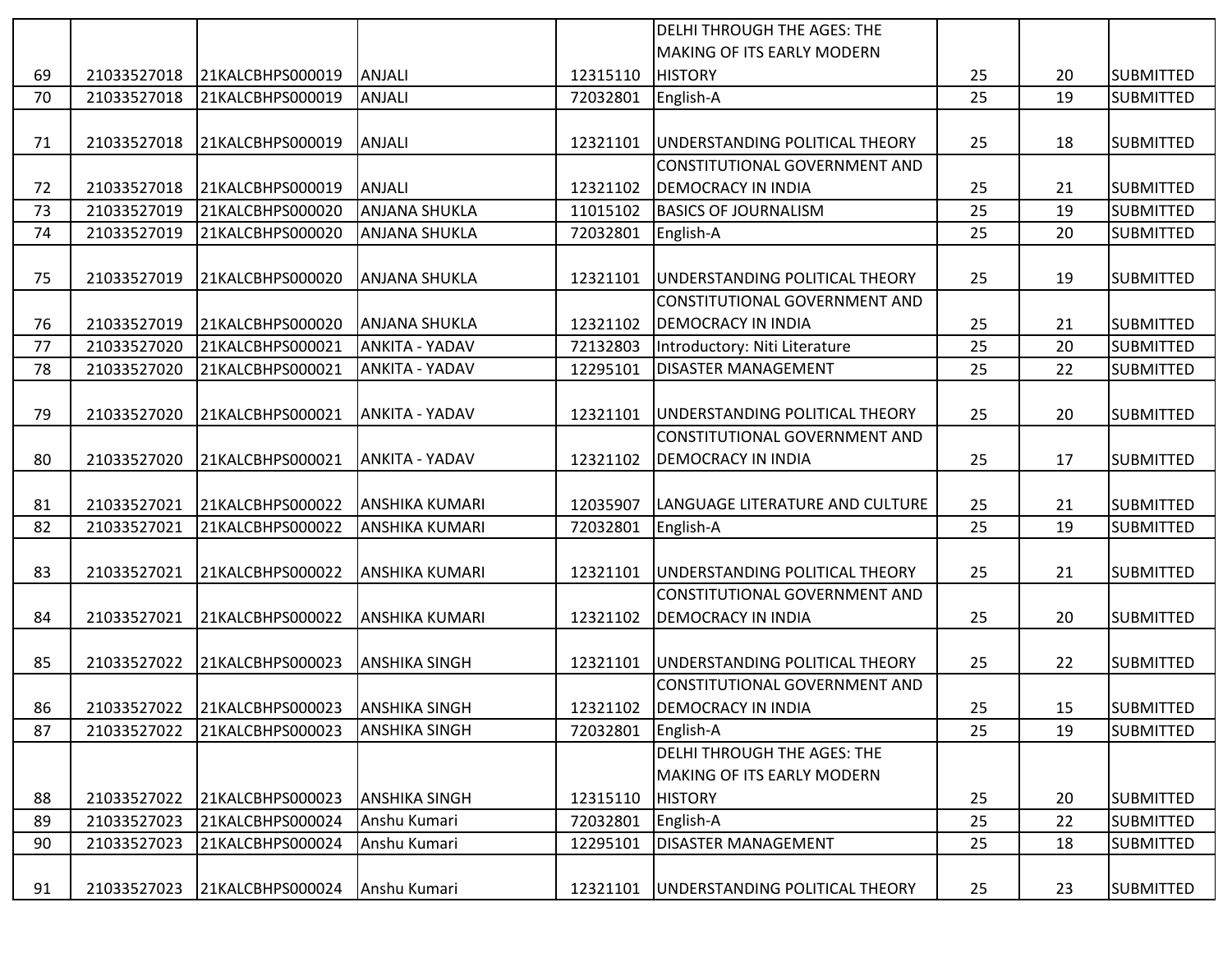|     |             |                  |                      |          | CONSTITUTIONAL GOVERNMENT AND             |    |          |                  |
|-----|-------------|------------------|----------------------|----------|-------------------------------------------|----|----------|------------------|
| 92  | 21033527023 | 21KALCBHPS000024 | Anshu Kumari         | 12321102 | <b>DEMOCRACY IN INDIA</b>                 | 25 | 21       | <b>SUBMITTED</b> |
|     |             |                  |                      |          | DELHI THROUGH THE AGES: THE               |    |          |                  |
|     |             |                  |                      |          | MAKING OF ITS EARLY MODERN                |    |          |                  |
| 93  | 21033527024 | 21KALCBHPS000025 | ANSHUL               | 12315110 | <b>HISTORY</b>                            | 25 | 21       | <b>SUBMITTED</b> |
| 94  | 21033527024 | 21KALCBHPS000025 | ANSHUL               | 72032801 | English-A                                 | 25 | 17       | <b>SUBMITTED</b> |
|     |             |                  |                      |          | CONSTITUTIONAL GOVERNMENT AND             |    |          |                  |
| 95  | 21033527024 | 21KALCBHPS000025 | ANSHUL               | 12321102 | <b>DEMOCRACY IN INDIA</b>                 | 25 | 21       | <b>SUBMITTED</b> |
|     |             |                  |                      |          |                                           |    |          |                  |
| 96  | 21033527024 | 21KALCBHPS000025 | ANSHUL               | 12321101 | UNDERSTANDING POLITICAL THEORY            | 25 | 17       | <b>SUBMITTED</b> |
|     |             |                  |                      |          |                                           |    |          |                  |
| 97  | 21033527025 | 21KALCBHPS000026 | <b>ANU KUMARI</b>    | 12321101 | UNDERSTANDING POLITICAL THEORY            | 25 | 19       | <b>SUBMITTED</b> |
|     |             |                  |                      |          | CONSTITUTIONAL GOVERNMENT AND             |    |          |                  |
| 98  | 21033527025 | 21KALCBHPS000026 | <b>ANU KUMARI</b>    | 12321102 | <b>DEMOCRACY IN INDIA</b>                 | 25 | 14       | <b>SUBMITTED</b> |
| 99  | 21033527025 | 21KALCBHPS000026 | <b>ANU KUMARI</b>    | 72032801 | English-A                                 | 25 | $\Omega$ | <b>SUBMITTED</b> |
|     |             |                  |                      |          | DELHI THROUGH THE AGES: THE               |    |          |                  |
|     |             |                  |                      |          | MAKING OF ITS EARLY MODERN                |    |          |                  |
| 100 | 21033527025 | 21KALCBHPS000026 | <b>ANU KUMARI</b>    | 12315110 | <b>HISTORY</b>                            | 25 | 17       | <b>SUBMITTED</b> |
|     |             |                  |                      |          | DELHI THROUGH THE AGES: THE               |    |          |                  |
|     |             |                  |                      |          | <b>MAKING OF ITS EARLY MODERN</b>         |    |          |                  |
| 101 | 21033527026 | 21KALCBHPS000027 | <b>ANUSHA KUMARI</b> | 12315110 | <b>HISTORY</b>                            | 25 | 18       | <b>SUBMITTED</b> |
|     |             |                  |                      |          |                                           |    |          |                  |
| 102 | 21033527026 | 21KALCBHPS000027 | <b>ANUSHA KUMARI</b> | 12321101 | UNDERSTANDING POLITICAL THEORY            | 25 | 16       | <b>SUBMITTED</b> |
|     |             |                  |                      |          | CONSTITUTIONAL GOVERNMENT AND             |    |          |                  |
| 103 | 21033527026 | 21KALCBHPS000027 | <b>ANUSHA KUMARI</b> | 12321102 | <b>DEMOCRACY IN INDIA</b>                 | 25 | 21       | <b>SUBMITTED</b> |
| 104 | 21033527026 | 21KALCBHPS000027 | <b>ANUSHA KUMARI</b> | 72032801 | English-A                                 | 25 | 20       | <b>SUBMITTED</b> |
|     |             |                  |                      |          |                                           |    |          |                  |
| 105 | 21033527027 | 21KALCBHPS000028 | <b>ANUSHKA SALAL</b> | 12035907 | LANGUAGE LITERATURE AND CULTURE           | 25 | 18       | <b>SUBMITTED</b> |
| 106 | 21033527027 | 21KALCBHPS000028 | <b>ANUSHKA SALAL</b> | 72032801 | English-A                                 | 25 | 15       | <b>SUBMITTED</b> |
|     |             |                  |                      |          |                                           |    |          |                  |
| 107 | 21033527027 | 21KALCBHPS000028 | <b>ANUSHKA SALAL</b> |          | 12321101   UNDERSTANDING POLITICAL THEORY | 25 | 23       | <b>SUBMITTED</b> |
|     |             |                  |                      |          | CONSTITUTIONAL GOVERNMENT AND             |    |          |                  |
| 108 | 21033527027 | 21KALCBHPS000028 | <b>ANUSHKA SALAL</b> | 12321102 | <b>DEMOCRACY IN INDIA</b>                 | 25 | 18       | <b>SUBMITTED</b> |
|     |             |                  |                      |          |                                           |    |          |                  |
| 109 | 21033527028 | 21KALCBHPS000029 | <b>ANUSHKA SINGH</b> | 12321101 | UNDERSTANDING POLITICAL THEORY            | 25 | 23       | <b>SUBMITTED</b> |
|     |             |                  |                      |          | CONSTITUTIONAL GOVERNMENT AND             |    |          |                  |
| 110 | 21033527028 | 21KALCBHPS000029 | <b>ANUSHKA SINGH</b> | 12321102 | <b>DEMOCRACY IN INDIA</b>                 | 25 | 20       | <b>SUBMITTED</b> |
| 111 | 21033527028 | 21KALCBHPS000029 | <b>ANUSHKA SINGH</b> | 72032801 | English-A                                 | 25 | 22       | <b>SUBMITTED</b> |
| 112 | 21033527028 | 21KALCBHPS000029 | <b>ANUSHKA SINGH</b> | 11015102 | <b>BASICS OF JOURNALISM</b>               | 25 | 23       | <b>SUBMITTED</b> |
| 113 | 21033527029 | 21KALCBHPS000030 | <b>ANUSHKA VERMA</b> | 72032801 | English-A                                 | 25 | 20       | <b>SUBMITTED</b> |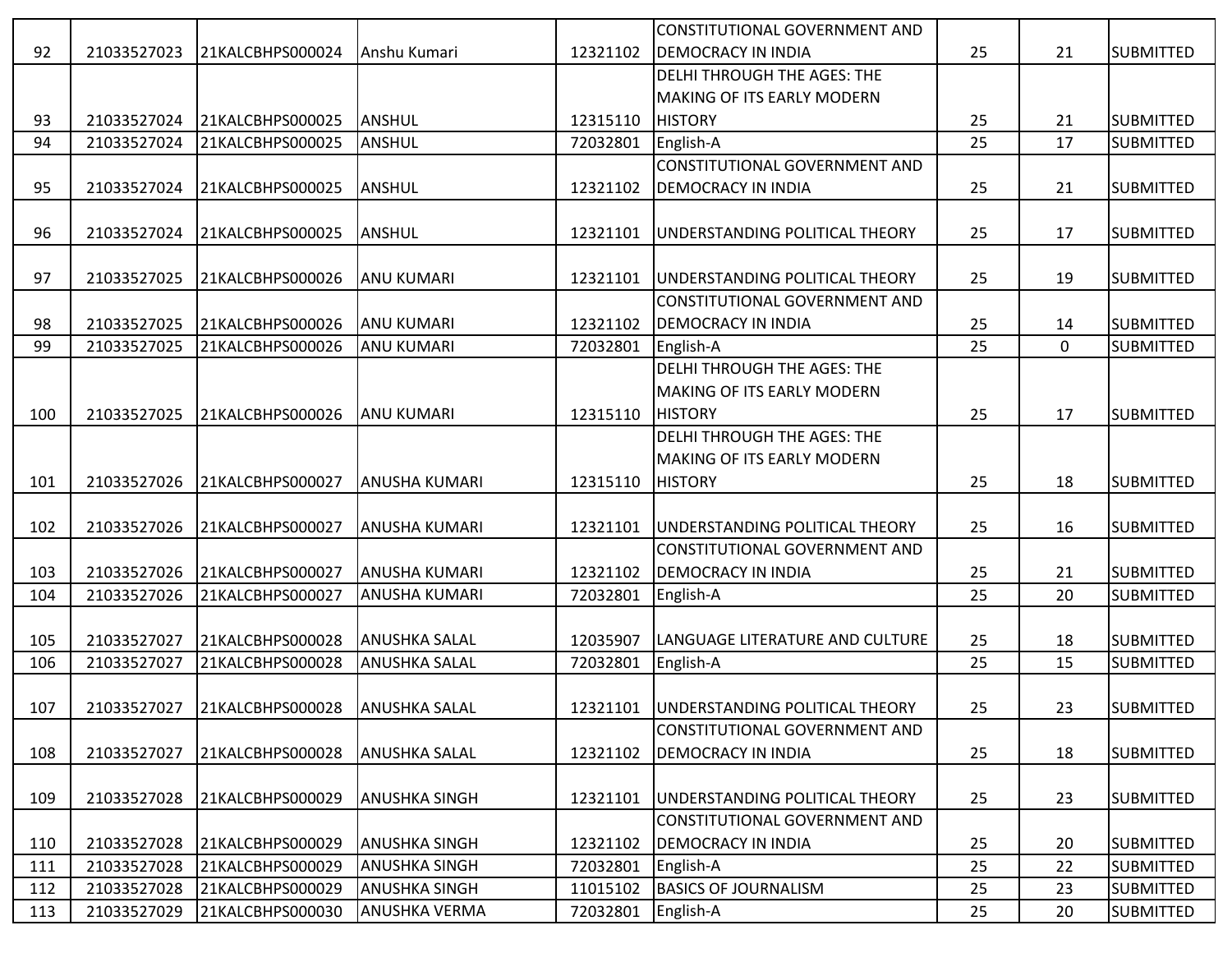| 114 | 21033527029 | 21KALCBHPS000030 | <b>ANUSHKA VERMA</b> | 12295101 | <b>DISASTER MANAGEMENT</b>         | 25 | 10 | <b>SUBMITTED</b> |
|-----|-------------|------------------|----------------------|----------|------------------------------------|----|----|------------------|
|     |             |                  |                      |          |                                    |    |    |                  |
| 115 | 21033527029 | 21KALCBHPS000030 | <b>ANUSHKA VERMA</b> | 12321101 | UNDERSTANDING POLITICAL THEORY     | 25 | 22 | <b>SUBMITTED</b> |
|     |             |                  |                      |          | CONSTITUTIONAL GOVERNMENT AND      |    |    |                  |
| 116 | 21033527029 | 21KALCBHPS000030 | <b>ANUSHKA VERMA</b> | 12321102 | <b>DEMOCRACY IN INDIA</b>          | 25 | 18 | <b>SUBMITTED</b> |
|     |             |                  |                      |          | हिंदी भाषा और सम्प्रेषण (FOR ALL   |    |    |                  |
| 117 | 21033527030 | 21KALCBHPS000031 | <b>APARNA</b>        | 72052803 | HONS.)                             | 25 | 20 | <b>SUBMITTED</b> |
|     |             |                  |                      |          |                                    |    |    |                  |
| 118 | 21033527030 | 21KALCBHPS000031 | APARNA               | 12321101 | UNDERSTANDING POLITICAL THEORY     | 25 | 17 | <b>SUBMITTED</b> |
|     |             |                  |                      |          | CONSTITUTIONAL GOVERNMENT AND      |    |    |                  |
| 119 | 21033527030 | 21KALCBHPS000031 | APARNA               | 12321102 | <b>DEMOCRACY IN INDIA</b>          | 25 | 20 | <b>SUBMITTED</b> |
|     |             |                  |                      |          | DELHI THROUGH THE AGES: THE        |    |    |                  |
|     |             |                  |                      |          | <b>MAKING OF ITS EARLY MODERN</b>  |    |    |                  |
| 120 | 21033527030 | 21KALCBHPS000031 | <b>APARNA</b>        | 12315110 | <b>HISTORY</b>                     | 25 | 17 | <b>SUBMITTED</b> |
| 121 | 21033527031 | 21KALCBHPS000032 | <b>ARUSHI VARMA</b>  | 11015102 | <b>BASICS OF JOURNALISM</b>        | 25 | 16 | <b>SUBMITTED</b> |
| 122 | 21033527031 | 21KALCBHPS000032 | <b>ARUSHI VARMA</b>  | 72032801 | English-A                          | 25 | 20 | <b>SUBMITTED</b> |
|     |             |                  |                      |          |                                    |    |    |                  |
| 123 | 21033527031 | 21KALCBHPS000032 | <b>ARUSHI VARMA</b>  | 12321101 | UNDERSTANDING POLITICAL THEORY     | 25 | 21 | <b>SUBMITTED</b> |
|     |             |                  |                      |          | CONSTITUTIONAL GOVERNMENT AND      |    |    |                  |
| 124 | 21033527031 | 21KALCBHPS000032 | <b>ARUSHI VARMA</b>  | 12321102 | <b>DEMOCRACY IN INDIA</b>          | 25 | 20 | <b>SUBMITTED</b> |
| 125 | 21033527032 | 21KALCBHPS000033 | AVANTIKA             | 11015102 | <b>BASICS OF JOURNALISM</b>        | 25 | 18 | <b>SUBMITTED</b> |
| 126 | 21033527032 | 21KALCBHPS000033 | AVANTIKA             | 72032801 | English-A                          | 25 | 15 | <b>SUBMITTED</b> |
|     |             |                  |                      |          |                                    |    |    |                  |
| 127 | 21033527032 | 21KALCBHPS000033 | AVANTIKA             | 12321101 | UNDERSTANDING POLITICAL THEORY     | 25 | 23 | <b>SUBMITTED</b> |
|     |             |                  |                      |          | CONSTITUTIONAL GOVERNMENT AND      |    |    |                  |
| 128 | 21033527032 | 21KALCBHPS000033 | AVANTIKA             | 12321102 | <b>DEMOCRACY IN INDIA</b>          | 25 | 18 | <b>SUBMITTED</b> |
|     |             |                  |                      |          | DELHI THROUGH THE AGES: THE        |    |    |                  |
|     |             |                  |                      |          | MAKING OF ITS EARLY MODERN         |    |    |                  |
| 129 | 21033527033 | 21KALCBHPS000034 | <b>AVNI BALIYAN</b>  | 12315110 | <b>HISTORY</b>                     | 25 | 21 | <b>SUBMITTED</b> |
| 130 | 21033527033 | 21KALCBHPS000034 | <b>AVNI BALIYAN</b>  | 72032801 | English-A                          | 25 | 17 | <b>SUBMITTED</b> |
|     |             |                  |                      |          |                                    |    |    |                  |
| 131 | 21033527033 | 21KALCBHPS000034 | <b>AVNI BALIYAN</b>  | 12321101 | UNDERSTANDING POLITICAL THEORY     | 25 | 23 | <b>SUBMITTED</b> |
|     |             |                  |                      |          | CONSTITUTIONAL GOVERNMENT AND      |    |    |                  |
| 132 | 21033527033 | 21KALCBHPS000034 | <b>AVNI BALIYAN</b>  | 12321102 | <b>DEMOCRACY IN INDIA</b>          | 25 | 20 | <b>SUBMITTED</b> |
|     |             |                  |                      |          | <b>DELHI THROUGH THE AGES: THE</b> |    |    |                  |
|     |             |                  |                      |          |                                    |    |    |                  |
|     |             |                  |                      |          | <b>MAKING OF ITS EARLY MODERN</b>  |    |    |                  |
| 133 | 21033527034 | 21KALCBHPS000035 | AYUSHI               | 12315110 | <b>HISTORY</b>                     | 25 | 18 | <b>SUBMITTED</b> |
| 134 | 21033527034 | 21KALCBHPS000035 | AYUSHI               | 72032801 | English-A                          | 25 | 15 | <b>SUBMITTED</b> |
|     |             |                  |                      |          |                                    |    |    |                  |
| 135 | 21033527034 | 21KALCBHPS000035 | <b>AYUSHI</b>        | 12321101 | UNDERSTANDING POLITICAL THEORY     | 25 | 23 | <b>SUBMITTED</b> |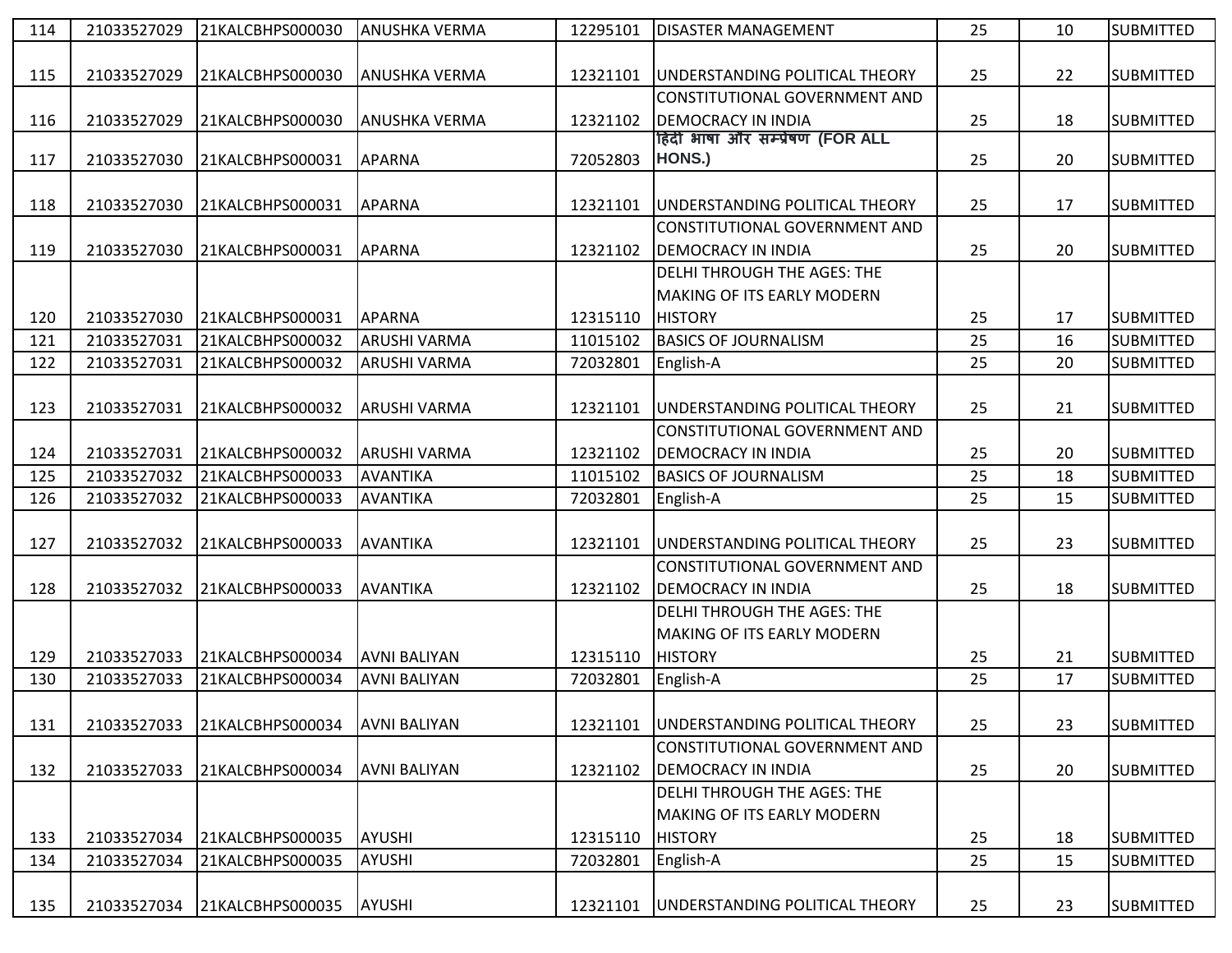|     |             |                  |                        |          | CONSTITUTIONAL GOVERNMENT AND          |    |    |                  |
|-----|-------------|------------------|------------------------|----------|----------------------------------------|----|----|------------------|
| 136 | 21033527034 | 21KALCBHPS000035 | AYUSHI                 | 12321102 | <b>DEMOCRACY IN INDIA</b>              | 25 | 20 | <b>SUBMITTED</b> |
| 137 | 21033527035 | 21KALCBHPS000036 | <b>AYUSHI NAGAR</b>    | 72032801 | English-A                              | 25 | 17 | <b>SUBMITTED</b> |
|     |             |                  |                        |          |                                        |    |    |                  |
| 138 | 21033527035 | 21KALCBHPS000036 | <b>AYUSHI NAGAR</b>    | 12321101 | <b>JUNDERSTANDING POLITICAL THEORY</b> | 25 | 22 | <b>SUBMITTED</b> |
|     |             |                  |                        |          | CONSTITUTIONAL GOVERNMENT AND          |    |    |                  |
| 139 | 21033527035 | 21KALCBHPS000036 | <b>AYUSHI NAGAR</b>    | 12321102 | <b>DEMOCRACY IN INDIA</b>              | 25 | 18 | <b>SUBMITTED</b> |
|     |             |                  |                        |          | DELHI THROUGH THE AGES: THE            |    |    |                  |
|     |             |                  |                        |          | <b>MAKING OF ITS EARLY MODERN</b>      |    |    |                  |
| 140 | 21033527035 | 21KALCBHPS000036 | <b>AYUSHI NAGAR</b>    | 12315110 | <b>HISTORY</b>                         | 25 | 19 | <b>SUBMITTED</b> |
|     |             |                  |                        |          |                                        |    |    |                  |
| 141 | 21033527036 | 21KALCBHPS000037 | BHARTI                 | 12035907 | LANGUAGE LITERATURE AND CULTURE        | 25 | 14 | <b>SUBMITTED</b> |
| 142 | 21033527036 | 21KALCBHPS000037 | <b>BHARTI</b>          | 72032801 | English-A                              | 25 | 19 | <b>SUBMITTED</b> |
|     |             |                  |                        |          |                                        |    |    |                  |
| 143 | 21033527036 | 21KALCBHPS000037 | BHARTI                 | 12321101 | UNDERSTANDING POLITICAL THEORY         | 25 | 18 | <b>SUBMITTED</b> |
|     |             |                  |                        |          | CONSTITUTIONAL GOVERNMENT AND          |    |    |                  |
| 144 | 21033527036 | 21KALCBHPS000037 | BHARTI                 | 12321102 | <b>DEMOCRACY IN INDIA</b>              | 25 | 21 | <b>SUBMITTED</b> |
|     |             |                  |                        |          | DELHI THROUGH THE AGES: THE            |    |    |                  |
|     |             |                  |                        |          | <b>MAKING OF ITS EARLY MODERN</b>      |    |    |                  |
| 145 | 21033527037 | 21KALCBHPS000038 | <b>BHAVANA BISHT</b>   | 12315110 | <b>HISTORY</b>                         | 25 | 22 | <b>SUBMITTED</b> |
| 146 | 21033527037 | 21KALCBHPS000038 | <b>BHAVANA BISHT</b>   | 72032801 | English-A                              | 25 | 18 | <b>SUBMITTED</b> |
|     |             |                  |                        |          |                                        |    |    |                  |
| 147 | 21033527037 | 21KALCBHPS000038 | <b>BHAVANA BISHT</b>   | 12321101 | UNDERSTANDING POLITICAL THEORY         | 25 | 23 | <b>SUBMITTED</b> |
|     |             |                  |                        |          | CONSTITUTIONAL GOVERNMENT AND          |    |    |                  |
| 148 | 21033527037 | 21KALCBHPS000038 | <b>BHAVANA BISHT</b>   | 12321102 | <b>DEMOCRACY IN INDIA</b>              | 25 | 19 | <b>SUBMITTED</b> |
|     |             |                  |                        |          | INTRODUCTORY MICROECONOMICS-           |    |    |                  |
| 149 | 21033527038 | 21KALCBHPS000039 | BHUMIJA SAW            | 12275101 | <b>ECONOMICS-I</b>                     | 25 | 24 | <b>SUBMITTED</b> |
| 150 | 21033527038 | 21KALCBHPS000039 | <b>BHUMIJA SAW</b>     | 72032801 | English-A                              | 25 | 19 | <b>SUBMITTED</b> |
|     |             |                  |                        |          |                                        |    |    |                  |
| 151 | 21033527038 | 21KALCBHPS000039 | BHUMIJA SAW            | 12321101 | UNDERSTANDING POLITICAL THEORY         | 25 | 21 | <b>SUBMITTED</b> |
|     |             |                  |                        |          | CONSTITUTIONAL GOVERNMENT AND          |    |    |                  |
| 152 | 21033527038 | 21KALCBHPS000039 | <b>BHUMIJA SAW</b>     | 12321102 | <b>DEMOCRACY IN INDIA</b>              | 25 | 20 | <b>SUBMITTED</b> |
|     |             |                  |                        |          | DELHI THROUGH THE AGES: THE            |    |    |                  |
|     |             |                  |                        |          | <b>MAKING OF ITS EARLY MODERN</b>      |    |    |                  |
| 153 | 21033527039 | 21KALCBHPS000040 | <b>BHUMIKA CHHAJER</b> | 12315110 | <b>HISTORY</b>                         | 25 | 17 | <b>SUBMITTED</b> |
| 154 | 21033527039 | 21KALCBHPS000040 | <b>BHUMIKA CHHAJER</b> | 72032801 | English-A                              | 25 | 16 | <b>SUBMITTED</b> |
|     |             |                  |                        |          |                                        |    |    |                  |
| 155 | 21033527039 | 21KALCBHPS000040 | <b>BHUMIKA CHHAJER</b> | 12321101 | UNDERSTANDING POLITICAL THEORY         | 25 | 18 | <b>SUBMITTED</b> |
|     |             |                  |                        |          | CONSTITUTIONAL GOVERNMENT AND          |    |    |                  |
| 156 | 21033527039 | 21KALCBHPS000040 | <b>BHUMIKA CHHAJER</b> | 12321102 | <b>DEMOCRACY IN INDIA</b>              | 25 | 20 | <b>SUBMITTED</b> |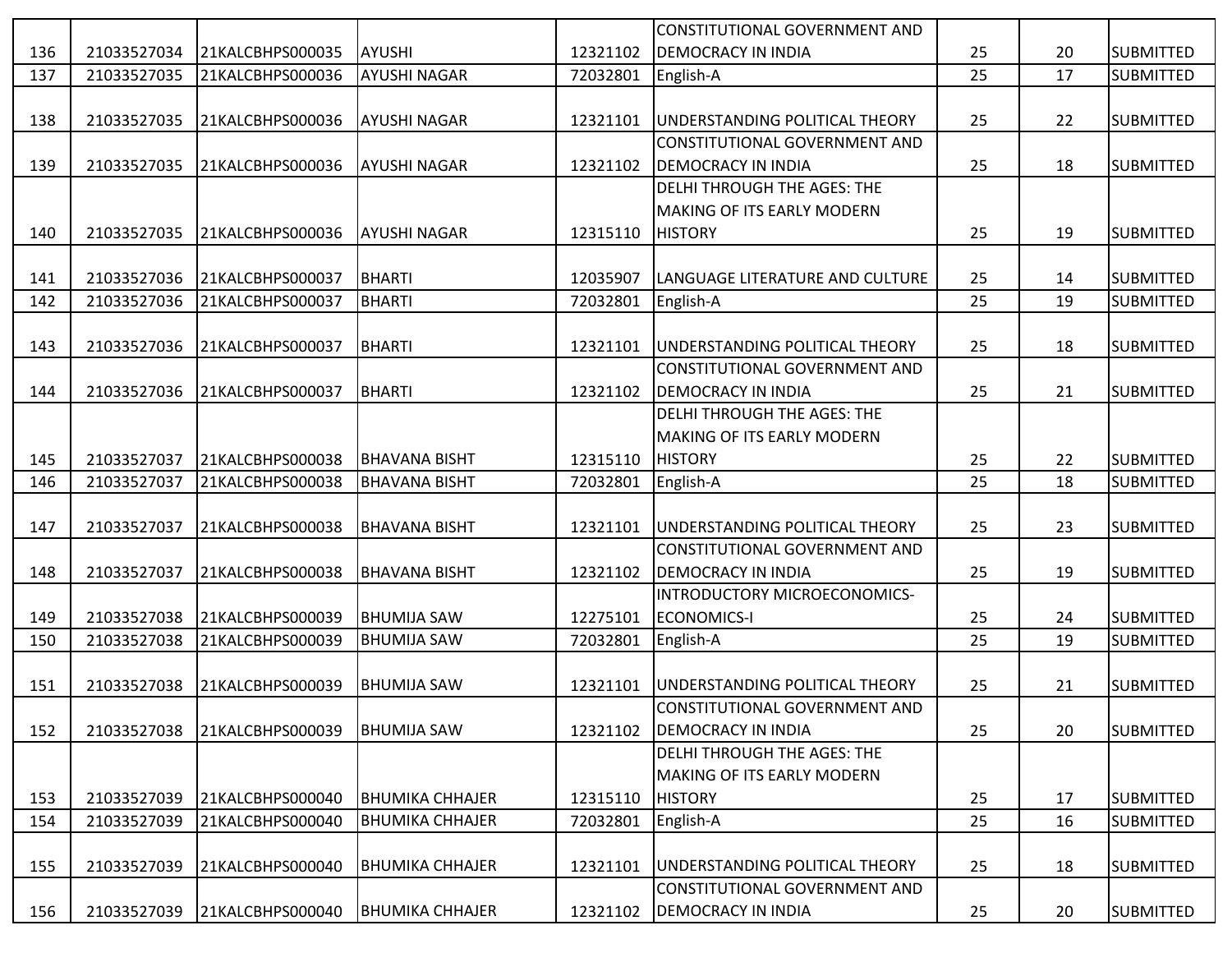| 157 | 21033527040 | 21KALCBHPS000041             | <b>CHETNA CHAUHAN</b> | 12035907 | LANGUAGE LITERATURE AND CULTURE      | 25 | 18 | <b>SUBMITTED</b> |
|-----|-------------|------------------------------|-----------------------|----------|--------------------------------------|----|----|------------------|
| 158 | 21033527040 | 21KALCBHPS000041             | <b>CHETNA CHAUHAN</b> | 72032801 | English-A                            | 25 | 17 | <b>SUBMITTED</b> |
|     |             |                              |                       |          |                                      |    |    |                  |
| 159 | 21033527040 | 21KALCBHPS000041             | <b>CHETNA CHAUHAN</b> | 12321101 | UNDERSTANDING POLITICAL THEORY       | 25 | 19 | <b>SUBMITTED</b> |
|     |             |                              |                       |          | CONSTITUTIONAL GOVERNMENT AND        |    |    |                  |
| 160 | 21033527040 | 21KALCBHPS000041             | <b>CHETNA CHAUHAN</b> | 12321102 | <b>DEMOCRACY IN INDIA</b>            | 25 | 20 | <b>SUBMITTED</b> |
| 161 | 21033527041 | 21KALCBHPS000042             | <b>CHETNA YADAV</b>   | 11015102 | <b>BASICS OF JOURNALISM</b>          | 25 | 16 | <b>SUBMITTED</b> |
| 162 | 21033527041 | 21KALCBHPS000042             | <b>CHETNA YADAV</b>   | 72032801 | English-A                            | 25 | 15 | <b>SUBMITTED</b> |
|     |             |                              |                       |          |                                      |    |    |                  |
| 163 | 21033527041 | 21KALCBHPS000042             | <b>CHETNA YADAV</b>   | 12321101 | UNDERSTANDING POLITICAL THEORY       | 25 | 20 | <b>SUBMITTED</b> |
|     |             |                              |                       |          | CONSTITUTIONAL GOVERNMENT AND        |    |    |                  |
| 164 | 21033527041 | 21KALCBHPS000042             | <b>CHETNA YADAV</b>   | 12321102 | DEMOCRACY IN INDIA                   | 25 | 17 | <b>SUBMITTED</b> |
| 165 | 21033527042 | 21KALCBHPS000043             | <b>DIKSHA</b>         | 72032801 | English-A                            | 25 | 21 | <b>SUBMITTED</b> |
| 166 | 21033527042 | 21KALCBHPS000043             | <b>DIKSHA</b>         | 12295101 | <b>DISASTER MANAGEMENT</b>           | 25 | 22 | <b>SUBMITTED</b> |
|     |             |                              |                       |          |                                      |    |    |                  |
| 167 | 21033527042 | 21KALCBHPS000043             | <b>DIKSHA</b>         | 12321101 | UNDERSTANDING POLITICAL THEORY       | 25 | 23 | <b>SUBMITTED</b> |
|     |             |                              |                       |          | CONSTITUTIONAL GOVERNMENT AND        |    |    |                  |
| 168 | 21033527042 | 21KALCBHPS000043             | <b>DIKSHA</b>         | 12321102 | <b>DEMOCRACY IN INDIA</b>            | 25 | 21 | <b>SUBMITTED</b> |
| 169 | 21033527043 | 21KALCBHPS000044             | <b>DIKSHA KAJLA</b>   | 11015102 | <b>BASICS OF JOURNALISM</b>          | 25 | 20 | <b>SUBMITTED</b> |
| 170 | 21033527043 | 21KALCBHPS000044             | <b>DIKSHA KAJLA</b>   | 72032801 | English-A                            | 25 | 16 | <b>SUBMITTED</b> |
|     |             |                              |                       |          |                                      |    |    |                  |
| 171 | 21033527043 | 21KALCBHPS000044             | <b>DIKSHA KAJLA</b>   | 12321101 | UNDERSTANDING POLITICAL THEORY       | 25 | 23 | <b>SUBMITTED</b> |
|     |             |                              |                       |          | CONSTITUTIONAL GOVERNMENT AND        |    |    |                  |
| 172 | 21033527043 | 21KALCBHPS000044             | <b>DIKSHA KAJLA</b>   | 12321102 | DEMOCRACY IN INDIA                   | 25 | 20 | <b>SUBMITTED</b> |
| 173 | 21033527044 | 21KALCBHPS000045             | <b>DIKSHA SHARMA</b>  | 32345104 | PROGRAMMING USING PYTHON             | 25 | 25 | <b>SUBMITTED</b> |
| 174 | 21033527044 | 21KALCBHPS000045             | <b>DIKSHA SHARMA</b>  | 72032801 | English-A                            | 25 | 22 | <b>SUBMITTED</b> |
|     |             |                              |                       |          |                                      |    |    |                  |
| 175 | 21033527044 | 21KALCBHPS000045             | <b>DIKSHA SHARMA</b>  | 12321101 | UNDERSTANDING POLITICAL THEORY       | 25 | 21 | <b>SUBMITTED</b> |
|     |             |                              |                       |          | <b>CONSTITUTIONAL GOVERNMENT AND</b> |    |    |                  |
| 176 |             | 21033527044 21KALCBHPS000045 | <b>DIKSHA SHARMA</b>  | 12321102 | <b>DEMOCRACY IN INDIA</b>            | 25 | 17 | <b>SUBMITTED</b> |
|     |             |                              |                       |          | <b>DELHI THROUGH THE AGES: THE</b>   |    |    |                  |
|     |             |                              |                       |          | <b>MAKING OF ITS EARLY MODERN</b>    |    |    |                  |
| 177 | 21033527045 | 21KALCBHPS000046             | <b>DISHA</b>          | 12315110 | <b>HISTORY</b>                       | 25 | 20 | <b>SUBMITTED</b> |
| 178 | 21033527045 | 21KALCBHPS000046             | <b>DISHA</b>          | 72032801 | English-A                            | 25 | 20 | <b>SUBMITTED</b> |
|     |             |                              |                       |          |                                      |    |    |                  |
| 179 | 21033527045 | 21KALCBHPS000046             | <b>DISHA</b>          | 12321101 | UNDERSTANDING POLITICAL THEORY       | 25 | 18 | <b>SUBMITTED</b> |
|     |             |                              |                       |          | CONSTITUTIONAL GOVERNMENT AND        |    |    |                  |
| 180 | 21033527045 | 21KALCBHPS000046             | <b>DISHA</b>          | 12321102 | <b>DEMOCRACY IN INDIA</b>            | 25 | 19 | <b>SUBMITTED</b> |
|     |             |                              |                       |          |                                      |    |    |                  |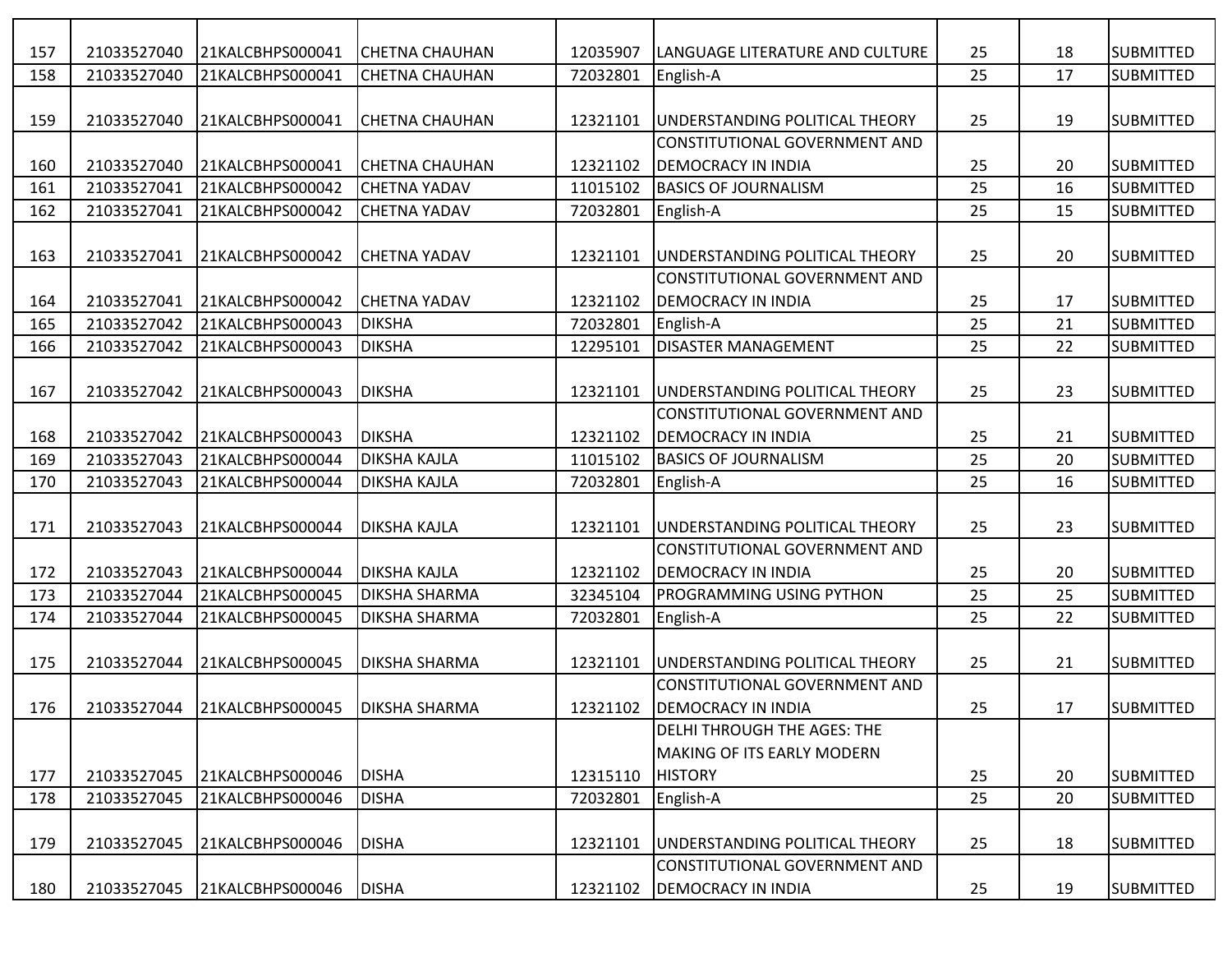|     |             |                  |                         |          | <b>DELHI THROUGH THE AGES: THE</b>    |    |    |                  |
|-----|-------------|------------------|-------------------------|----------|---------------------------------------|----|----|------------------|
|     |             |                  |                         |          | <b>MAKING OF ITS EARLY MODERN</b>     |    |    |                  |
| 181 | 21033527046 | 21KALCBHPS000047 | <b>DIVYA</b>            | 12315110 | <b>HISTORY</b>                        | 25 | 21 | <b>SUBMITTED</b> |
| 182 | 21033527046 | 21KALCBHPS000047 | <b>DIVYA</b>            | 72032801 | English-A                             | 25 | 17 | <b>SUBMITTED</b> |
|     |             |                  |                         |          |                                       |    |    |                  |
| 183 | 21033527046 | 21KALCBHPS000047 | <b>DIVYA</b>            | 12321101 | UNDERSTANDING POLITICAL THEORY        | 25 | 22 | <b>SUBMITTED</b> |
|     |             |                  |                         |          | CONSTITUTIONAL GOVERNMENT AND         |    |    |                  |
| 184 | 21033527046 | 21KALCBHPS000047 | <b>DIVYA</b>            | 12321102 | <b>DEMOCRACY IN INDIA</b>             | 25 | 19 | <b>SUBMITTED</b> |
|     |             |                  |                         |          | DELHI THROUGH THE AGES: THE           |    |    |                  |
|     |             |                  |                         |          | <b>MAKING OF ITS EARLY MODERN</b>     |    |    |                  |
| 185 | 21033527047 | 21KALCBHPS000048 | DIYA JAIN               | 12315110 | <b>HISTORY</b>                        | 25 | 16 | <b>SUBMITTED</b> |
| 186 | 21033527047 | 21KALCBHPS000048 | <b>DIYA JAIN</b>        | 72032801 | English-A                             | 25 | 22 | <b>SUBMITTED</b> |
|     |             |                  |                         |          |                                       |    |    |                  |
| 187 | 21033527047 | 21KALCBHPS000048 | <b>DIYA JAIN</b>        | 12321101 | UNDERSTANDING POLITICAL THEORY        | 25 | 17 | <b>SUBMITTED</b> |
|     |             |                  |                         |          | CONSTITUTIONAL GOVERNMENT AND         |    |    |                  |
| 188 | 21033527047 | 21KALCBHPS000048 | <b>DIYA JAIN</b>        | 12321102 | <b>DEMOCRACY IN INDIA</b>             | 25 | 20 | <b>SUBMITTED</b> |
|     |             |                  |                         |          |                                       |    |    |                  |
| 189 | 21033527048 | 21KALCBHPS000049 | <b>DRISHYA BUDHRAJA</b> | 12035907 | LANGUAGE LITERATURE AND CULTURE       | 25 | 0  | <b>SUBMITTED</b> |
| 190 | 21033527048 | 21KALCBHPS000049 | DRISHYA BUDHRAJA        | 72032801 | English-A                             | 25 | 6  | <b>SUBMITTED</b> |
|     |             |                  |                         |          |                                       |    |    |                  |
| 191 | 21033527048 | 21KALCBHPS000049 | <b>DRISHYA BUDHRAJA</b> | 12321101 | UNDERSTANDING POLITICAL THEORY        | 25 | 0  | <b>SUBMITTED</b> |
|     |             |                  |                         |          | CONSTITUTIONAL GOVERNMENT AND         |    |    |                  |
| 192 | 21033527048 | 21KALCBHPS000049 | <b>DRISHYA BUDHRAJA</b> | 12321102 | <b>DEMOCRACY IN INDIA</b>             | 25 | 23 | <b>SUBMITTED</b> |
| 193 | 21033527049 | 21KALCBHPS000050 | <b>EESHA</b>            | 72032801 | English-A                             | 25 | 18 | <b>SUBMITTED</b> |
| 194 | 21033527049 | 21KALCBHPS000050 | <b>EESHA</b>            | 12295101 | <b>DISASTER MANAGEMENT</b>            | 25 | 22 | <b>SUBMITTED</b> |
|     |             |                  |                         |          |                                       |    |    |                  |
| 195 | 21033527049 | 21KALCBHPS000050 | <b>EESHA</b>            | 12321101 | UNDERSTANDING POLITICAL THEORY        | 25 | 22 | <b>SUBMITTED</b> |
|     |             |                  |                         |          | CONSTITUTIONAL GOVERNMENT AND         |    |    |                  |
| 196 | 21033527049 | 21KALCBHPS000050 | <b>EESHA</b>            | 12321102 | <b>DEMOCRACY IN INDIA</b>             | 25 | 23 | <b>SUBMITTED</b> |
|     |             |                  |                         |          |                                       |    |    |                  |
| 197 | 21033527050 | 21KALCBHPS000051 | <b>EISHITA TIWARI</b>   | 12321101 | <b>UNDERSTANDING POLITICAL THEORY</b> | 25 | 23 | <b>SUBMITTED</b> |
|     |             |                  |                         |          | CONSTITUTIONAL GOVERNMENT AND         |    |    |                  |
| 198 | 21033527050 | 21KALCBHPS000051 | <b>EISHITA TIWARI</b>   | 12321102 | <b>DEMOCRACY IN INDIA</b>             | 25 | 18 | <b>SUBMITTED</b> |
| 199 | 21033527050 | 21KALCBHPS000051 | EISHITA TIWARI          | 72032801 | English-A                             | 25 | 23 | <b>SUBMITTED</b> |
|     |             |                  |                         |          | DELHI THROUGH THE AGES: THE           |    |    |                  |
|     |             |                  |                         |          | <b>MAKING OF ITS EARLY MODERN</b>     |    |    |                  |
| 200 | 21033527050 | 21KALCBHPS000051 | <b>EISHITA TIWARI</b>   | 12315110 | <b>HISTORY</b>                        | 25 | 22 | <b>SUBMITTED</b> |
| 201 | 21033527051 | 21KALCBHPS000052 | <b>GARIMA SEHRAWAT</b>  | 72032801 | English-A                             | 25 | 17 | <b>SUBMITTED</b> |
| 202 | 21033527051 | 21KALCBHPS000052 | <b>GARIMA SEHRAWAT</b>  | 12295101 | <b>DISASTER MANAGEMENT</b>            | 25 | 19 | <b>SUBMITTED</b> |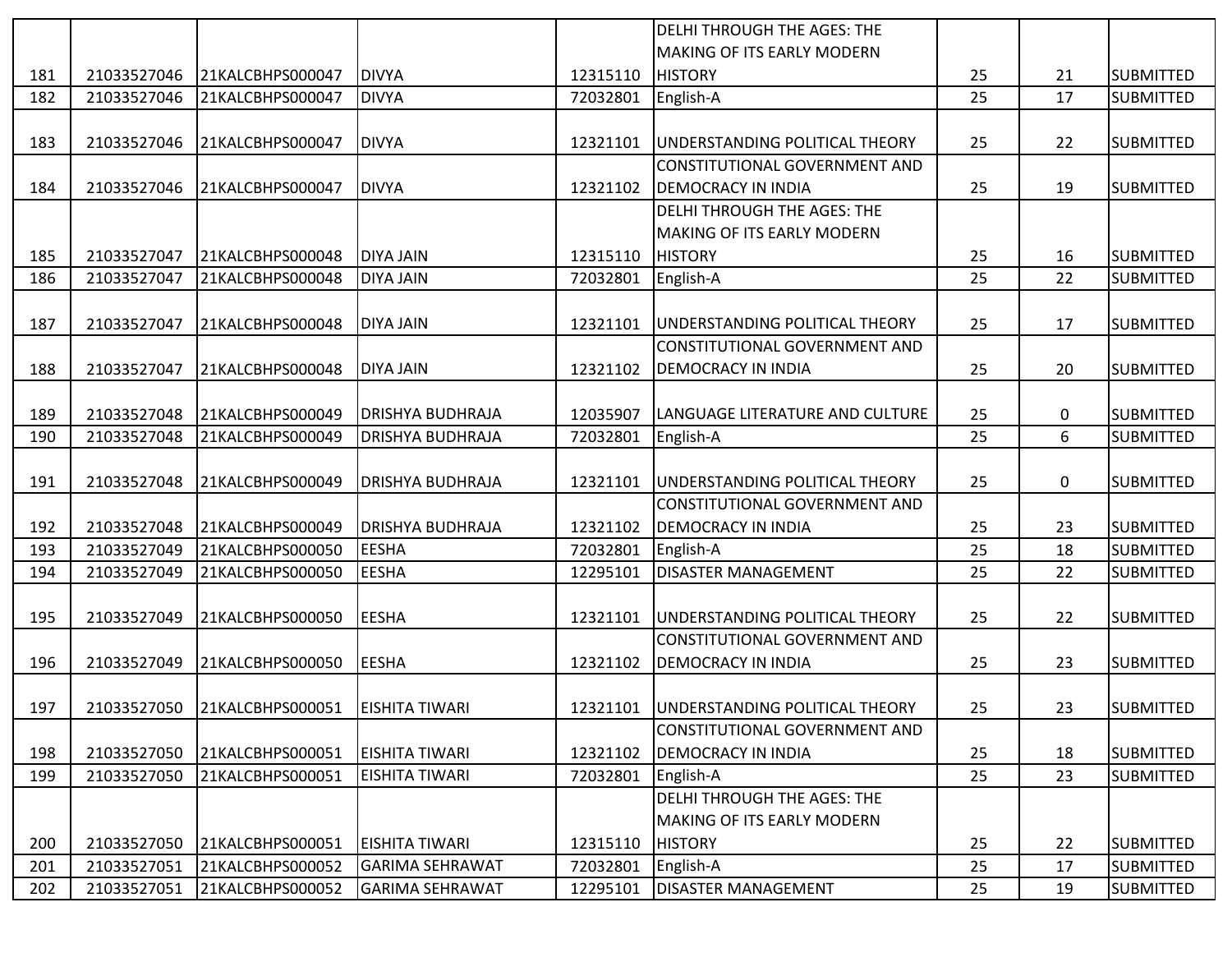| 203 | 21033527051 | 21KALCBHPS000052                           | <b>GARIMA SEHRAWAT</b> | 12321101         | UNDERSTANDING POLITICAL THEORY         | 25 | 20 | <b>SUBMITTED</b> |
|-----|-------------|--------------------------------------------|------------------------|------------------|----------------------------------------|----|----|------------------|
|     |             |                                            |                        |                  | <b>CONSTITUTIONAL GOVERNMENT AND</b>   |    |    |                  |
| 204 | 21033527051 | 21KALCBHPS000052                           | <b>GARIMA SEHRAWAT</b> | 12321102         | <b>DEMOCRACY IN INDIA</b>              | 25 | 23 | <b>SUBMITTED</b> |
|     |             |                                            |                        |                  | <b>DELHI THROUGH THE AGES: THE</b>     |    |    |                  |
|     |             |                                            |                        |                  | <b>MAKING OF ITS EARLY MODERN</b>      |    |    |                  |
| 205 | 21033527052 | 21KALCBHPS000053                           | <b>GAYATRI KUMARI</b>  | 12315110         | <b>HISTORY</b>                         | 25 | 18 | <b>SUBMITTED</b> |
| 206 | 21033527052 | 21KALCBHPS000053                           | <b>GAYATRI KUMARI</b>  | 72032801         | English-A                              | 25 | 18 | <b>SUBMITTED</b> |
|     |             |                                            |                        |                  |                                        |    |    |                  |
| 207 | 21033527052 | 21KALCBHPS000053                           | <b>GAYATRI KUMARI</b>  | 12321101         | UNDERSTANDING POLITICAL THEORY         | 25 | 23 | <b>SUBMITTED</b> |
|     |             |                                            |                        |                  | <b>CONSTITUTIONAL GOVERNMENT AND</b>   |    |    |                  |
| 208 | 21033527052 | 21KALCBHPS000053                           | <b>GAYATRI KUMARI</b>  | 12321102         | <b>DEMOCRACY IN INDIA</b>              | 25 | 16 | <b>SUBMITTED</b> |
|     |             |                                            |                        |                  | DELHI THROUGH THE AGES: THE            |    |    |                  |
|     |             |                                            |                        |                  | <b>MAKING OF ITS EARLY MODERN</b>      |    |    |                  |
| 209 | 21033527053 | 21KALCBHPS000054                           | HARSHITA               | 12315110         | <b>HISTORY</b>                         | 25 | 19 | <b>SUBMITTED</b> |
| 210 | 21033527053 | 21KALCBHPS000054                           | <b>HARSHITA</b>        | 72032801         | English-A                              | 25 | 9  | <b>SUBMITTED</b> |
|     |             |                                            |                        |                  |                                        |    |    |                  |
| 211 | 21033527053 | 21KALCBHPS000054                           | <b>HARSHITA</b>        | 12321101         | UNDERSTANDING POLITICAL THEORY         | 25 | 23 | <b>SUBMITTED</b> |
|     |             |                                            |                        |                  | <b>CONSTITUTIONAL GOVERNMENT AND</b>   |    |    |                  |
| 212 | 21033527053 | 21KALCBHPS000054                           | HARSHITA               | 12321102         | <b>DEMOCRACY IN INDIA</b>              | 25 | 19 | <b>SUBMITTED</b> |
|     |             |                                            |                        |                  | <b>DELHI THROUGH THE AGES: THE</b>     |    |    |                  |
|     |             |                                            |                        |                  | <b>MAKING OF ITS EARLY MODERN</b>      |    |    |                  |
| 213 | 21033527054 | 21KALCBHPS000055                           | <b>HITEE TIWARI</b>    | 12315110         | <b>HISTORY</b>                         | 25 | 16 | <b>SUBMITTED</b> |
|     |             |                                            |                        |                  | CONSTITUTIONAL GOVERNMENT AND          |    |    |                  |
| 214 | 21033527054 | 21KALCBHPS000055                           | <b>HITEE TIWARI</b>    | 12321102         | <b>DEMOCRACY IN INDIA</b>              | 25 | 23 | <b>SUBMITTED</b> |
| 215 | 21033527054 | 21KALCBHPS000055                           | <b>HITEE TIWARI</b>    | 72032801         | English-A                              | 25 | 19 | <b>SUBMITTED</b> |
|     |             |                                            |                        |                  |                                        |    |    |                  |
| 216 | 21033527054 | 21KALCBHPS000055                           | <b>HITEE TIWARI</b>    | 12321101         | <b>JUNDERSTANDING POLITICAL THEORY</b> | 25 | 18 | <b>SUBMITTED</b> |
|     |             |                                            |                        |                  | <b>DELHI THROUGH THE AGES: THE</b>     |    |    |                  |
|     |             |                                            |                        |                  | <b>MAKING OF ITS EARLY MODERN</b>      |    |    |                  |
| 217 |             | 21033527055 21KALCBHPS000056 HITESHI VERMA |                        | 12315110 HISTORY |                                        | 25 | 20 | <b>SUBMITTED</b> |
| 218 | 21033527055 | 21KALCBHPS000056                           | <b>HITESHI VERMA</b>   | 72032801         | English-A                              | 25 | 16 | <b>SUBMITTED</b> |
|     |             |                                            |                        |                  |                                        |    |    |                  |
| 219 | 21033527055 | 21KALCBHPS000056                           | <b>HITESHI VERMA</b>   | 12321101         | UNDERSTANDING POLITICAL THEORY         | 25 | 17 | <b>SUBMITTED</b> |
|     |             |                                            |                        |                  | CONSTITUTIONAL GOVERNMENT AND          |    |    |                  |
| 220 | 21033527055 | 21KALCBHPS000056                           | <b>HITESHI VERMA</b>   | 12321102         | <b>DEMOCRACY IN INDIA</b>              | 25 | 19 | <b>SUBMITTED</b> |
|     |             |                                            |                        |                  |                                        |    |    |                  |
| 221 | 21033527056 | 21KALCBHPS000057                           | HRIT RANJANA HAZARIKA  | 72032801         | English-A                              | 25 | 15 | <b>SUBMITTED</b> |
|     |             |                                            |                        |                  |                                        |    |    |                  |
| 222 | 21033527056 | 21KALCBHPS000057                           | HRIT RANJANA HAZARIKA  | 12295101         | <b>DISASTER MANAGEMENT</b>             | 25 | 23 | <b>SUBMITTED</b> |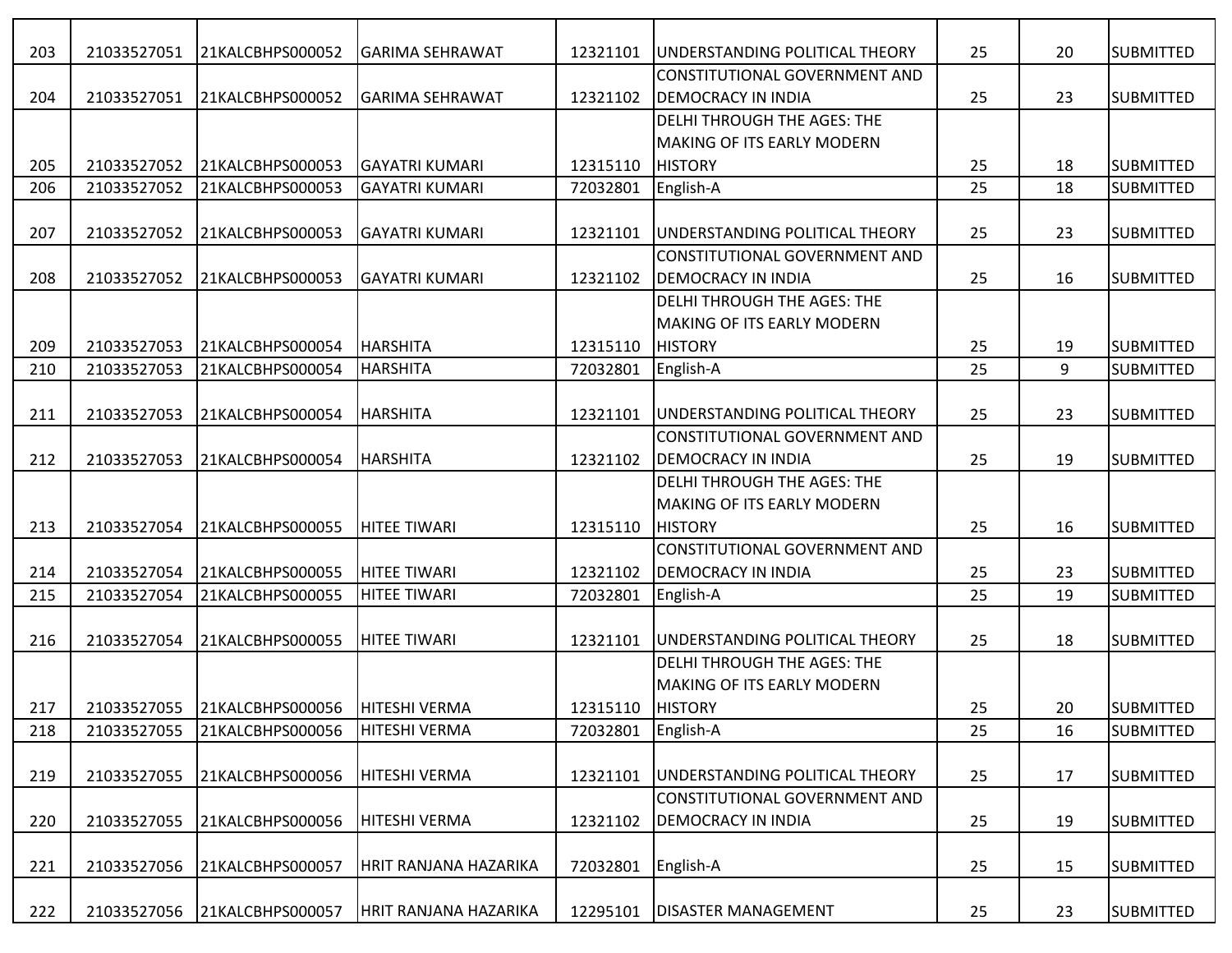| 223 | 21033527056 | 21KALCBHPS000057 | <b>HRIT RANJANA HAZARIKA</b> | 12321101 | UNDERSTANDING POLITICAL THEORY         | 25 | 22          | <b>SUBMITTED</b>  |
|-----|-------------|------------------|------------------------------|----------|----------------------------------------|----|-------------|-------------------|
|     |             |                  |                              |          | CONSTITUTIONAL GOVERNMENT AND          |    |             |                   |
| 224 | 21033527056 | 21KALCBHPS000057 | HRIT RANJANA HAZARIKA        | 12321102 | <b>DEMOCRACY IN INDIA</b>              | 25 | 24          | <b>SUBMITTED</b>  |
| 225 | 21033527057 | 21KALCBHPS000058 | <b>HRITASHA YERRATHOTA</b>   | 11015102 | <b>BASICS OF JOURNALISM</b>            | 25 | 16          | <b>SUBMITTED</b>  |
| 226 | 21033527057 | 21KALCBHPS000058 | <b>HRITASHA YERRATHOTA</b>   | 72032801 | English-A                              | 25 | $\mathbf 0$ | <b>SUBMITTED</b>  |
|     |             |                  |                              |          |                                        |    |             |                   |
| 227 | 21033527057 | 21KALCBHPS000058 | <b>HRITASHA YERRATHOTA</b>   | 12321101 | UNDERSTANDING POLITICAL THEORY         | 25 | 13          | <b>SUBMITTED</b>  |
|     |             |                  |                              |          | CONSTITUTIONAL GOVERNMENT AND          |    |             |                   |
| 228 | 21033527057 | 21KALCBHPS000058 | <b>HRITASHA YERRATHOTA</b>   | 12321102 | <b>DEMOCRACY IN INDIA</b>              | 25 | 21          | <b>SUBMITTED</b>  |
| 229 | 21033527058 | 21KALCBHPS000059 | <b>HRITHIKATR</b>            | 11015102 | <b>BASICS OF JOURNALISM</b>            | 25 | 19          | <b>SUBMITTED</b>  |
| 230 | 21033527058 | 21KALCBHPS000059 | <b>I</b> HRITHIKA T R        | 72032801 | English-A                              | 25 | 17          | <b>SUBMITTED</b>  |
|     |             |                  |                              |          |                                        |    |             |                   |
| 231 | 21033527058 | 21KALCBHPS000059 | HRITHIKA T R                 | 12321101 | UNDERSTANDING POLITICAL THEORY         | 25 | 21          | <b>SUBMITTED</b>  |
|     |             |                  |                              |          | CONSTITUTIONAL GOVERNMENT AND          |    |             |                   |
| 232 | 21033527058 | 21KALCBHPS000059 | <b>HRITHIKA T R</b>          | 12321102 | <b>DEMOCRACY IN INDIA</b>              | 25 | 21          | <b>SUBMITTED</b>  |
| 233 | 21033527059 | 21KALCBHPS000061 | JASKIRAT KAUR                | 11015102 | <b>BASICS OF JOURNALISM</b>            | 25 | 18          | <b>SUBMITTED</b>  |
| 234 | 21033527059 | 21KALCBHPS000061 | JASKIRAT KAUR                | 72032801 | English-A                              | 25 | 23          | <b>SUBMITTED</b>  |
|     |             |                  |                              |          |                                        |    |             |                   |
| 235 | 21033527059 | 21KALCBHPS000061 | JASKIRAT KAUR                | 12321101 | UNDERSTANDING POLITICAL THEORY         | 25 | 20          | <b>SUBMITTED</b>  |
|     |             |                  |                              |          | CONSTITUTIONAL GOVERNMENT AND          |    |             |                   |
| 236 | 21033527059 | 21KALCBHPS000061 | <b>JASKIRAT KAUR</b>         | 12321102 | <b>DEMOCRACY IN INDIA</b>              | 25 | 21          | <b>SUBMITTED</b>  |
|     |             |                  |                              |          |                                        |    |             |                   |
| 237 | 21033527060 | 21KALCBHPS000062 | <b>JHANVI</b>                | 12321101 | <b>JUNDERSTANDING POLITICAL THEORY</b> | 25 | 22          | <b>SUBMITTED</b>  |
|     |             |                  |                              |          | CONSTITUTIONAL GOVERNMENT AND          |    |             |                   |
| 238 | 21033527060 | 21KALCBHPS000062 | <b>JHANVI</b>                | 12321102 | <b>DEMOCRACY IN INDIA</b>              | 25 | 22          | <b>SUBMITTED</b>  |
| 239 | 21033527060 | 21KALCBHPS000062 | <b>JHANVI</b>                | 72032801 | English-A                              | 25 | 16          | <b>SUBMITTED</b>  |
|     |             |                  |                              |          | <b>DELHI THROUGH THE AGES: THE</b>     |    |             |                   |
|     |             |                  |                              |          | <b>MAKING OF ITS EARLY MODERN</b>      |    |             |                   |
| 240 | 21033527060 | 21KALCBHPS000062 | <b>JHANVI</b>                | 12315110 | <b>HISTORY</b>                         | 25 | 19          | <b>ISUBMITTED</b> |
|     |             |                  |                              |          |                                        |    |             |                   |
| 241 | 21033527061 | 21KALCBHPS000063 | KAJAL                        | 12035907 | LANGUAGE LITERATURE AND CULTURE        | 25 | 14          | <b>SUBMITTED</b>  |
| 242 | 21033527061 | 21KALCBHPS000063 | KAJAL                        | 72032801 | English-A                              | 25 | 18          | <b>SUBMITTED</b>  |
|     |             |                  |                              |          |                                        |    |             |                   |
| 243 | 21033527061 | 21KALCBHPS000063 | KAJAL                        | 12321101 | UNDERSTANDING POLITICAL THEORY         | 25 | 17          | <b>SUBMITTED</b>  |
|     |             |                  |                              |          | CONSTITUTIONAL GOVERNMENT AND          |    |             |                   |
| 244 | 21033527061 | 21KALCBHPS000063 | KAJAL                        | 12321102 | <b>DEMOCRACY IN INDIA</b>              | 25 | 22          | <b>SUBMITTED</b>  |
| 245 | 21033527062 | 21KALCBHPS000064 | <b>KANAK TYAGI</b>           | 11015102 | <b>BASICS OF JOURNALISM</b>            | 25 | 20          | <b>SUBMITTED</b>  |
|     |             |                  |                              |          |                                        |    |             |                   |
| 246 | 21033527062 | 21KALCBHPS000064 | KANAK TYAGI                  | 12321101 | UNDERSTANDING POLITICAL THEORY         | 25 | 20          | <b>SUBMITTED</b>  |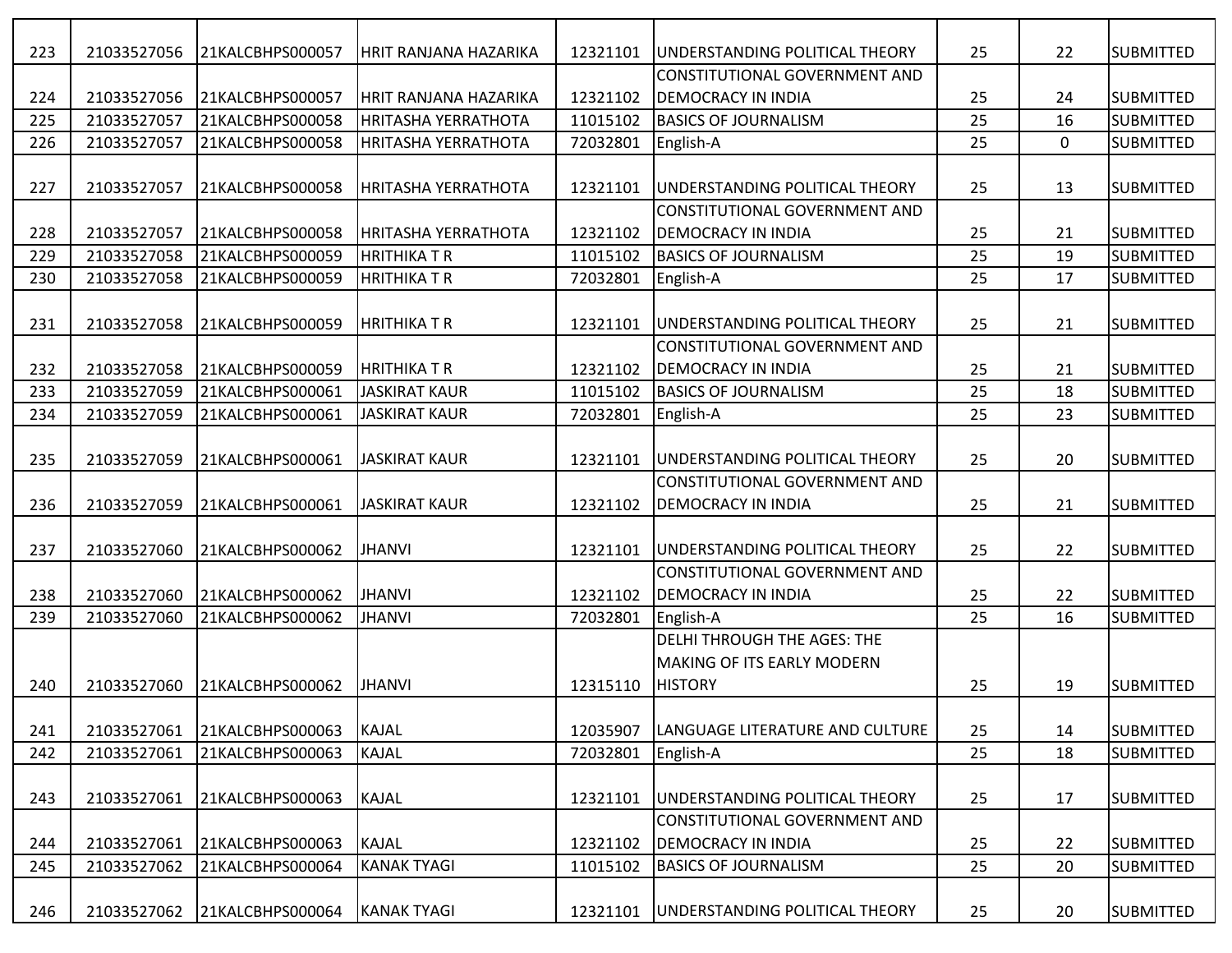|     |             |                  |                          |          | CONSTITUTIONAL GOVERNMENT AND          |    |    |                  |
|-----|-------------|------------------|--------------------------|----------|----------------------------------------|----|----|------------------|
| 247 | 21033527062 | 21KALCBHPS000064 | <b>KANAK TYAGI</b>       | 12321102 | <b>DEMOCRACY IN INDIA</b>              | 25 | 15 | <b>SUBMITTED</b> |
| 248 | 21033527062 | 21KALCBHPS000064 | <b>KANAK TYAGI</b>       | 72032801 | English-A                              | 25 | 19 | <b>SUBMITTED</b> |
|     |             |                  |                          |          | हिंदी भाषा और सम्प्रेषण (FOR ALL       |    |    |                  |
| 249 | 21033527063 | 21KALCBHPS000065 | KANIKA                   | 72052803 | HONS.)                                 | 25 | 21 | <b>SUBMITTED</b> |
| 250 | 21033527063 | 21KALCBHPS000065 | KANIKA                   | 12295101 | <b>DISASTER MANAGEMENT</b>             | 25 | 18 | <b>SUBMITTED</b> |
|     |             |                  |                          |          |                                        |    |    |                  |
| 251 | 21033527063 | 21KALCBHPS000065 | KANIKA                   | 12321101 | UNDERSTANDING POLITICAL THEORY         | 25 | 20 | <b>SUBMITTED</b> |
|     |             |                  |                          |          | CONSTITUTIONAL GOVERNMENT AND          |    |    |                  |
| 252 | 21033527063 | 21KALCBHPS000065 | KANIKA                   | 12321102 | <b>DEMOCRACY IN INDIA</b>              | 25 | 18 | <b>SUBMITTED</b> |
| 253 | 21033527064 | 21KALCBHPS000066 | KANISHKA TARAR           | 11015102 | <b>BASICS OF JOURNALISM</b>            | 25 | 16 | <b>SUBMITTED</b> |
| 254 | 21033527064 | 21KALCBHPS000066 | <b>KANISHKA TARAR</b>    | 72032801 | English-A                              | 25 | 13 | <b>SUBMITTED</b> |
|     |             |                  |                          |          |                                        |    |    |                  |
| 255 | 21033527064 | 21KALCBHPS000066 | KANISHKA TARAR           | 12321101 | UNDERSTANDING POLITICAL THEORY         | 25 | 13 | <b>SUBMITTED</b> |
|     |             |                  |                          |          | CONSTITUTIONAL GOVERNMENT AND          |    |    |                  |
| 256 | 21033527064 | 21KALCBHPS000066 | KANISHKA TARAR           | 12321102 | <b>DEMOCRACY IN INDIA</b>              | 25 | 18 | <b>SUBMITTED</b> |
|     |             |                  |                          |          | DELHI THROUGH THE AGES: THE            |    |    |                  |
|     |             |                  |                          |          | MAKING OF ITS EARLY MODERN             |    |    |                  |
| 257 | 21033527065 | 21KALCBHPS000067 | <b>KASHISH RANA</b>      | 12315110 | <b>HISTORY</b>                         | 25 | 16 | <b>SUBMITTED</b> |
| 258 | 21033527065 | 21KALCBHPS000067 | <b>KASHISH RANA</b>      | 72032801 | English-A                              | 25 | 18 | <b>SUBMITTED</b> |
|     |             |                  |                          |          |                                        |    |    |                  |
| 259 | 21033527065 | 21KALCBHPS000067 | <b>KASHISH RANA</b>      | 12321101 | <b>JUNDERSTANDING POLITICAL THEORY</b> | 25 | 19 | <b>SUBMITTED</b> |
|     |             |                  |                          |          | CONSTITUTIONAL GOVERNMENT AND          |    |    |                  |
| 260 | 21033527065 | 21KALCBHPS000067 | <b>KASHISH RANA</b>      | 12321102 | <b>DEMOCRACY IN INDIA</b>              | 25 | 19 | <b>SUBMITTED</b> |
|     |             |                  |                          |          | <b>DELHI THROUGH THE AGES: THE</b>     |    |    |                  |
|     |             |                  |                          |          | MAKING OF ITS EARLY MODERN             |    |    |                  |
| 261 | 21033527066 | 21KALCBHPS000068 | KATTYAYANI TANEJA        | 12315110 | <b>HISTORY</b>                         | 25 | 18 | <b>SUBMITTED</b> |
| 262 | 21033527066 | 21KALCBHPS000068 | <b>KATTYAYANI TANEJA</b> | 72032801 | English-A                              | 25 | 19 | <b>SUBMITTED</b> |
|     |             |                  |                          |          |                                        |    |    |                  |
| 263 | 21033527066 | 21KALCBHPS000068 | KATTYAYANI TANEJA        | 12321101 | UNDERSTANDING POLITICAL THEORY         | 25 | 20 | <b>SUBMITTED</b> |
|     |             |                  |                          |          | CONSTITUTIONAL GOVERNMENT AND          |    |    |                  |
|     |             |                  |                          |          |                                        |    |    |                  |
| 264 | 21033527066 | 21KALCBHPS000068 | KATTYAYANI TANEJA        | 12321102 | <b>DEMOCRACY IN INDIA</b>              | 25 | 21 | <b>SUBMITTED</b> |
|     |             |                  |                          |          |                                        |    |    |                  |
| 265 | 21033527067 | 21KALCBHPS000069 | Kavneet kaur             | 12035907 | LANGUAGE LITERATURE AND CULTURE        | 25 | 10 | <b>SUBMITTED</b> |
| 266 | 21033527067 | 21KALCBHPS000069 | Kavneet kaur             | 72032801 | English-A                              | 25 | 12 | <b>SUBMITTED</b> |
|     |             |                  |                          |          |                                        |    |    |                  |
| 267 | 21033527067 | 21KALCBHPS000069 | Kavneet kaur             | 12321101 | UNDERSTANDING POLITICAL THEORY         | 25 | 20 | <b>SUBMITTED</b> |
|     |             |                  |                          |          | CONSTITUTIONAL GOVERNMENT AND          |    |    |                  |
| 268 | 21033527067 | 21KALCBHPS000069 | Kavneet kaur             | 12321102 | <b>DEMOCRACY IN INDIA</b>              | 25 | 0  | <b>SUBMITTED</b> |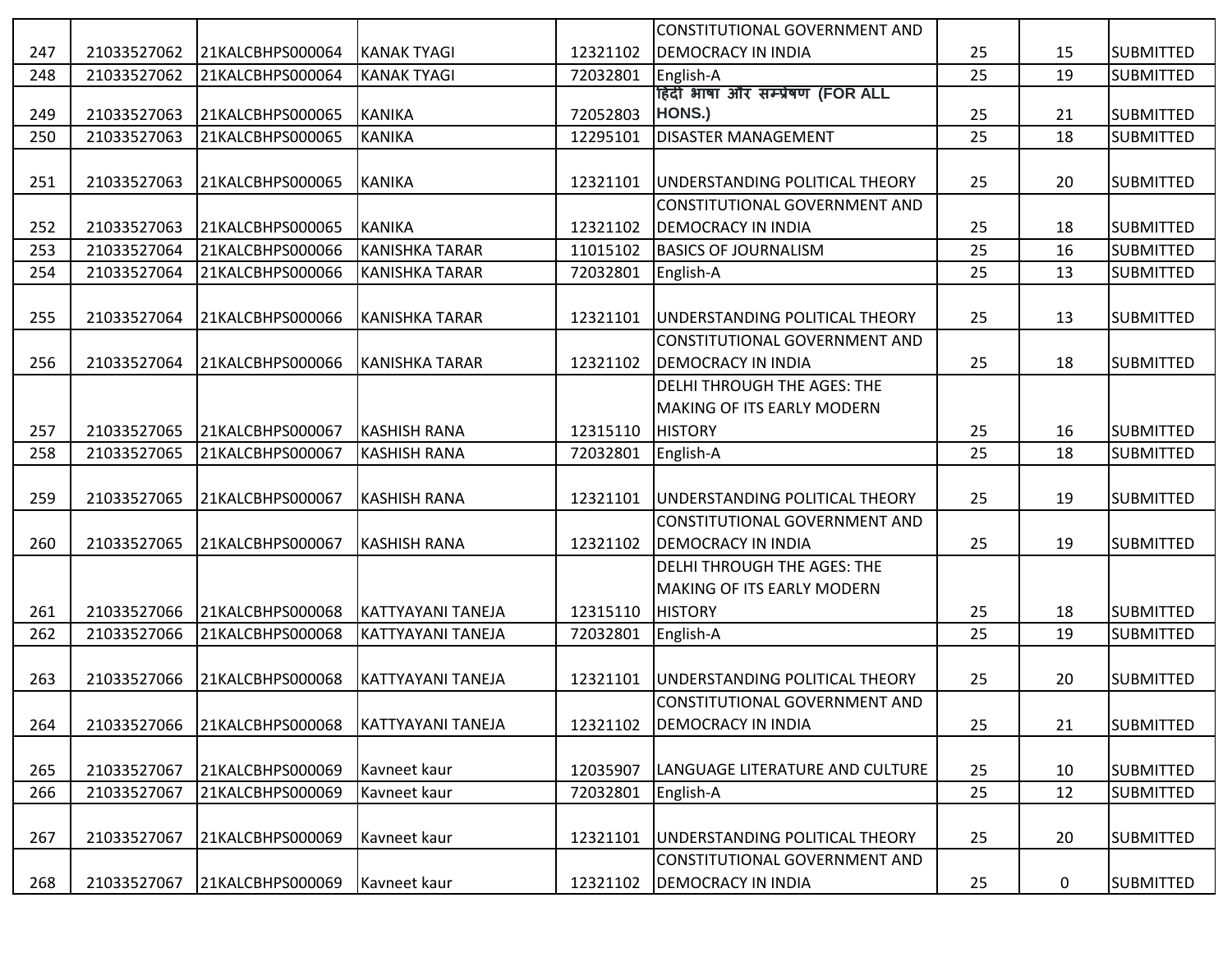| 269 | 21033527068 | 21KALCBHPS000070 | KHUSHI                | 12035907 | LANGUAGE LITERATURE AND CULTURE    | 25 | 16 | <b>SUBMITTED</b> |
|-----|-------------|------------------|-----------------------|----------|------------------------------------|----|----|------------------|
| 270 | 21033527068 | 21KALCBHPS000070 | KHUSHI                | 72032801 | English-A                          | 25 | 17 | <b>SUBMITTED</b> |
|     |             |                  |                       |          |                                    |    |    |                  |
| 271 | 21033527068 | 21KALCBHPS000070 | KHUSHI                | 12321101 | UNDERSTANDING POLITICAL THEORY     | 25 | 22 | <b>SUBMITTED</b> |
|     |             |                  |                       |          | CONSTITUTIONAL GOVERNMENT AND      |    |    |                  |
| 272 | 21033527068 | 21KALCBHPS000070 | KHUSHI                | 12321102 | <b>DEMOCRACY IN INDIA</b>          | 25 | 18 | <b>SUBMITTED</b> |
| 273 | 21033527069 | 21KALCBHPS000071 | <b>I</b> KHUSHI       | 72032801 | English-A                          | 25 | 17 | <b>SUBMITTED</b> |
| 274 | 21033527069 | 21KALCBHPS000071 | KHUSHI                | 12295101 | <b>DISASTER MANAGEMENT</b>         | 25 | 19 | <b>SUBMITTED</b> |
|     |             |                  |                       |          |                                    |    |    |                  |
| 275 | 21033527069 | 21KALCBHPS000071 | KHUSHI                | 12321101 | UNDERSTANDING POLITICAL THEORY     | 25 | 18 | <b>SUBMITTED</b> |
|     |             |                  |                       |          | CONSTITUTIONAL GOVERNMENT AND      |    |    |                  |
| 276 | 21033527069 | 21KALCBHPS000071 | KHUSHI                | 12321102 | <b>DEMOCRACY IN INDIA</b>          | 25 | 21 | <b>SUBMITTED</b> |
|     |             |                  |                       |          | <b>DELHI THROUGH THE AGES: THE</b> |    |    |                  |
|     |             |                  |                       |          | <b>MAKING OF ITS EARLY MODERN</b>  |    |    |                  |
| 277 | 21033527070 | 21KALCBHPS000072 | KHUSHI                | 12315110 | <b>HISTORY</b>                     | 25 | 16 | <b>SUBMITTED</b> |
| 278 | 21033527070 | 21KALCBHPS000072 | KHUSHI                | 72032801 | English-A                          | 25 | 20 | <b>SUBMITTED</b> |
|     |             |                  |                       |          |                                    |    |    |                  |
| 279 | 21033527070 | 21KALCBHPS000072 | KHUSHI                | 12321101 | UNDERSTANDING POLITICAL THEORY     | 25 | 17 | <b>SUBMITTED</b> |
|     |             |                  |                       |          | CONSTITUTIONAL GOVERNMENT AND      |    |    |                  |
| 280 | 21033527070 | 21KALCBHPS000072 | KHUSHI                | 12321102 | <b>DEMOCRACY IN INDIA</b>          | 25 | 21 | <b>SUBMITTED</b> |
|     |             |                  |                       |          | <b>DELHI THROUGH THE AGES: THE</b> |    |    |                  |
|     |             |                  |                       |          | <b>MAKING OF ITS EARLY MODERN</b>  |    |    |                  |
| 281 | 21033527071 | 21KALCBHPS000073 | KHUSHI AGGARWAL       | 12315110 | <b>HISTORY</b>                     | 25 | 21 | <b>SUBMITTED</b> |
| 282 | 21033527071 | 21KALCBHPS000073 | KHUSHI AGGARWAL       | 72032801 | English-A                          | 25 | 20 | <b>SUBMITTED</b> |
|     |             |                  |                       |          |                                    |    |    |                  |
| 283 | 21033527071 | 21KALCBHPS000073 | KHUSHI AGGARWAL       | 12321101 | UNDERSTANDING POLITICAL THEORY     | 25 | 21 | <b>SUBMITTED</b> |
|     |             |                  |                       |          | CONSTITUTIONAL GOVERNMENT AND      |    |    |                  |
| 284 | 21033527071 | 21KALCBHPS000073 | KHUSHI AGGARWAL       | 12321102 | <b>DEMOCRACY IN INDIA</b>          | 25 | 19 | <b>SUBMITTED</b> |
| 285 | 21033527072 | 21KALCBHPS000074 | KHUSHI KARDAM         | 11015102 | <b>BASICS OF JOURNALISM</b>        | 25 | 18 | <b>SUBMITTED</b> |
| 286 | 21033527072 | 21KALCBHPS000074 | KHUSHI KARDAM         | 72032801 | English-A                          | 25 | 18 | <b>SUBMITTED</b> |
|     |             |                  |                       |          |                                    |    |    |                  |
| 287 | 21033527072 | 21KALCBHPS000074 | KHUSHI KARDAM         | 12321101 | UNDERSTANDING POLITICAL THEORY     | 25 | 22 | <b>SUBMITTED</b> |
|     |             |                  |                       |          | CONSTITUTIONAL GOVERNMENT AND      |    |    |                  |
| 288 | 21033527072 | 21KALCBHPS000074 | KHUSHI KARDAM         | 12321102 | <b>DEMOCRACY IN INDIA</b>          | 25 | 21 | <b>SUBMITTED</b> |
| 289 | 21033527073 | 21KALCBHPS000075 | <b>KHUSHI KAUSHIK</b> | 72032801 | English-A                          | 25 | 18 | <b>SUBMITTED</b> |
| 290 | 21033527073 | 21KALCBHPS000075 | <b>KHUSHI KAUSHIK</b> | 12295101 | <b>DISASTER MANAGEMENT</b>         | 25 | 22 | <b>SUBMITTED</b> |
|     |             |                  |                       |          |                                    |    |    |                  |
| 291 | 21033527073 | 21KALCBHPS000075 | <b>KHUSHI KAUSHIK</b> | 12321101 | UNDERSTANDING POLITICAL THEORY     | 25 | 19 | <b>SUBMITTED</b> |
|     |             |                  |                       |          |                                    |    |    |                  |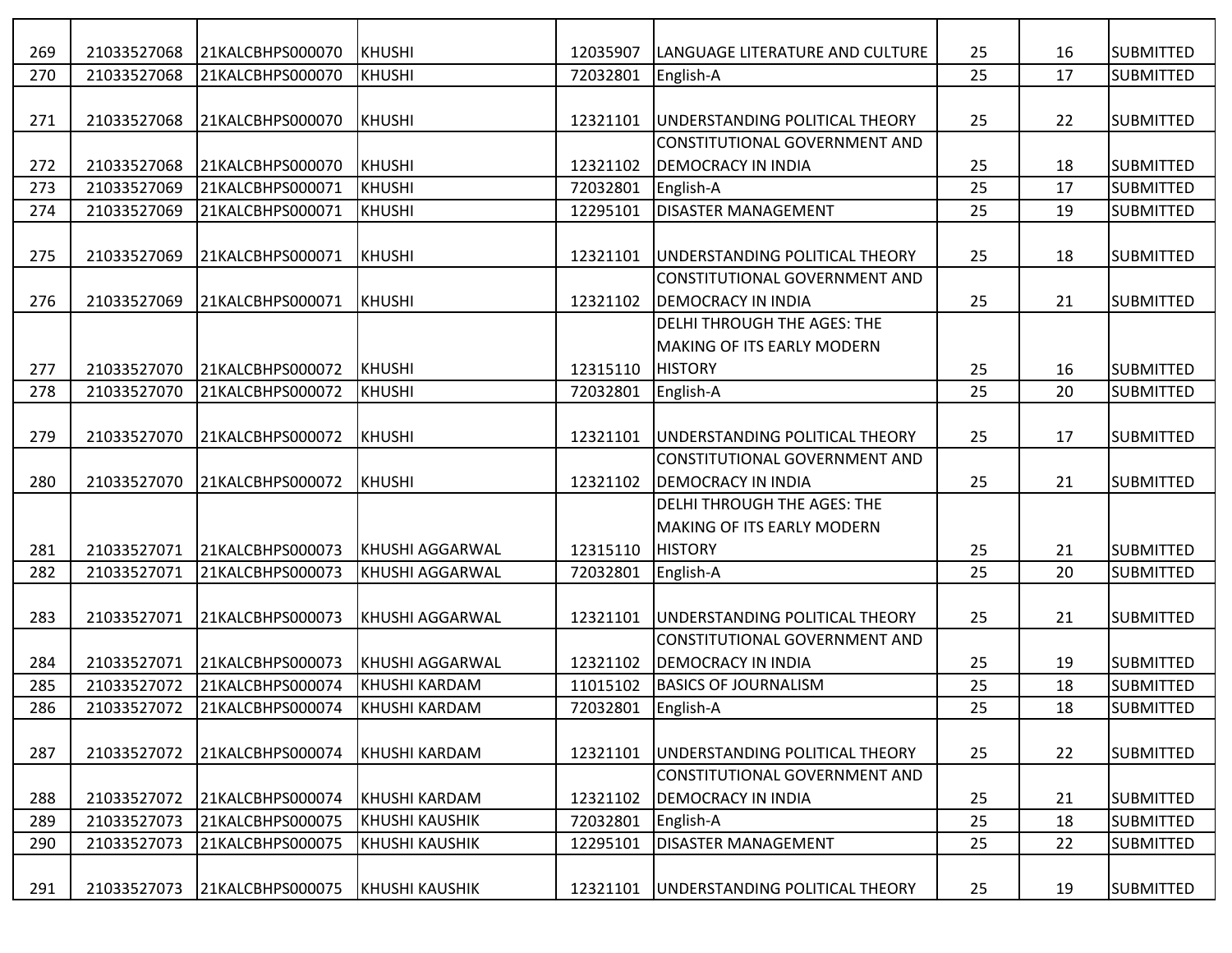|     |             |                  |                         |                    | CONSTITUTIONAL GOVERNMENT AND                                   |    |    |                  |
|-----|-------------|------------------|-------------------------|--------------------|-----------------------------------------------------------------|----|----|------------------|
| 292 | 21033527073 | 21KALCBHPS000075 | <b> </b> KHUSHI KAUSHIK | 12321102           | <b>DEMOCRACY IN INDIA</b>                                       | 25 | 22 | <b>SUBMITTED</b> |
| 293 | 21033527074 | 21KALCBHPS000076 | <b>KHUSHI MITTAL</b>    | 72032801           | English-A                                                       | 25 | 20 | <b>SUBMITTED</b> |
| 294 | 21033527074 | 21KALCBHPS000076 | <b>KHUSHI MITTAL</b>    | 12295101           | <b>DISASTER MANAGEMENT</b>                                      | 25 | 19 | <b>SUBMITTED</b> |
|     |             |                  |                         |                    |                                                                 |    |    |                  |
| 295 | 21033527074 | 21KALCBHPS000076 | <b>KHUSHI MITTAL</b>    | 12321101           | UNDERSTANDING POLITICAL THEORY                                  | 25 | 23 | <b>SUBMITTED</b> |
|     |             |                  |                         |                    | CONSTITUTIONAL GOVERNMENT AND                                   |    |    |                  |
| 296 | 21033527074 | 21KALCBHPS000076 | <b>KHUSHI MITTAL</b>    | 12321102           | <b>DEMOCRACY IN INDIA</b>                                       | 25 | 22 | <b>SUBMITTED</b> |
|     |             |                  |                         |                    | हिंदी भाषा और सम्प्रेषण (FOR ALL                                |    |    |                  |
| 297 | 21033527075 | 21KALCBHPS000077 | <b>KIRAN VERMA</b>      | 72052803           | HONS.)                                                          | 25 | 22 | <b>SUBMITTED</b> |
| 298 | 21033527075 | 21KALCBHPS000077 | <b>KIRAN VERMA</b>      | 12135905           | <b>INDIAN AESTHETICS</b>                                        | 25 | 24 | <b>SUBMITTED</b> |
|     |             |                  |                         |                    |                                                                 |    |    |                  |
| 299 | 21033527075 | 21KALCBHPS000077 | KIRAN VERMA             | 12321101           | UNDERSTANDING POLITICAL THEORY<br>CONSTITUTIONAL GOVERNMENT AND | 25 | 18 | <b>SUBMITTED</b> |
| 300 |             |                  |                         |                    | <b>DEMOCRACY IN INDIA</b>                                       | 25 |    |                  |
|     | 21033527075 | 21KALCBHPS000077 | <b>KIRAN VERMA</b>      | 12321102           | <b>DELHI THROUGH THE AGES: THE</b>                              |    | 20 | <b>SUBMITTED</b> |
|     |             |                  |                         |                    | <b>MAKING OF ITS EARLY MODERN</b>                               |    |    |                  |
| 301 | 21033527076 | 21KALCBHPS000078 | KOMAL                   | 12315110           | <b>HISTORY</b>                                                  | 25 | 17 | <b>SUBMITTED</b> |
| 302 | 21033527076 | 21KALCBHPS000078 | <b>KOMAL</b>            | 72032801           | English-A                                                       | 25 | 22 | <b>SUBMITTED</b> |
|     |             |                  |                         |                    |                                                                 |    |    |                  |
| 303 | 21033527076 | 21KALCBHPS000078 | <b>KOMAL</b>            | 12321101           | UNDERSTANDING POLITICAL THEORY                                  | 25 | 18 | <b>SUBMITTED</b> |
|     |             |                  |                         |                    | CONSTITUTIONAL GOVERNMENT AND                                   |    |    |                  |
| 304 | 21033527076 | 21KALCBHPS000078 | <b>KOMAL</b>            | 12321102           | <b>DEMOCRACY IN INDIA</b>                                       | 25 | 21 | <b>SUBMITTED</b> |
| 305 | 21033527077 | 21KALCBHPS000200 | Komal                   | 72032801           | English-A                                                       | 25 | 16 | <b>SUBMITTED</b> |
| 306 | 21033527077 | 21KALCBHPS000200 | Komal                   | 12295101           | <b>DISASTER MANAGEMENT</b>                                      | 25 | 25 | <b>SUBMITTED</b> |
|     |             |                  |                         |                    |                                                                 |    |    |                  |
| 307 | 21033527077 | 21KALCBHPS000200 | Komal                   | 12321101           | UNDERSTANDING POLITICAL THEORY                                  | 25 | 22 | <b>SUBMITTED</b> |
|     |             |                  |                         |                    | CONSTITUTIONAL GOVERNMENT AND                                   |    |    |                  |
| 308 | 21033527077 | 21KALCBHPS000200 | Komal                   | 12321102           | <b>DEMOCRACY IN INDIA</b>                                       | 25 | 22 | <b>SUBMITTED</b> |
|     |             |                  |                         |                    | INTRODUCTORY MICROECONOMICS-                                    |    |    |                  |
| 309 | 21033527078 | 21KALCBHPS000079 | KONICA JHA              | 12275101           | ECONOMICS-I                                                     | 25 | 23 | <b>SUBMITTED</b> |
| 310 | 21033527078 | 21KALCBHPS000079 | KONICA JHA              | 72032801 English-A |                                                                 | 25 | 13 | <b>SUBMITTED</b> |
|     |             |                  |                         |                    |                                                                 |    |    |                  |
| 311 | 21033527078 | 21KALCBHPS000079 | KONICA JHA              | 12321101           | UNDERSTANDING POLITICAL THEORY                                  | 25 | 23 | <b>SUBMITTED</b> |
|     |             |                  |                         |                    | CONSTITUTIONAL GOVERNMENT AND                                   |    |    |                  |
| 312 | 21033527078 | 21KALCBHPS000079 | <b>KONICA JHA</b>       | 12321102           | <b>DEMOCRACY IN INDIA</b>                                       | 25 | 21 | <b>SUBMITTED</b> |
|     |             |                  |                         |                    |                                                                 |    |    |                  |
| 313 | 21033527079 | 21KALCBHPS000080 | <b>KSHAMA SINGH</b>     | 12035907           | LANGUAGE LITERATURE AND CULTURE                                 | 25 | 20 | <b>SUBMITTED</b> |
| 314 | 21033527079 | 21KALCBHPS000080 | <b>KSHAMA SINGH</b>     | 72032801           | English-A                                                       | 25 | 21 | <b>SUBMITTED</b> |
|     |             |                  |                         |                    |                                                                 |    |    |                  |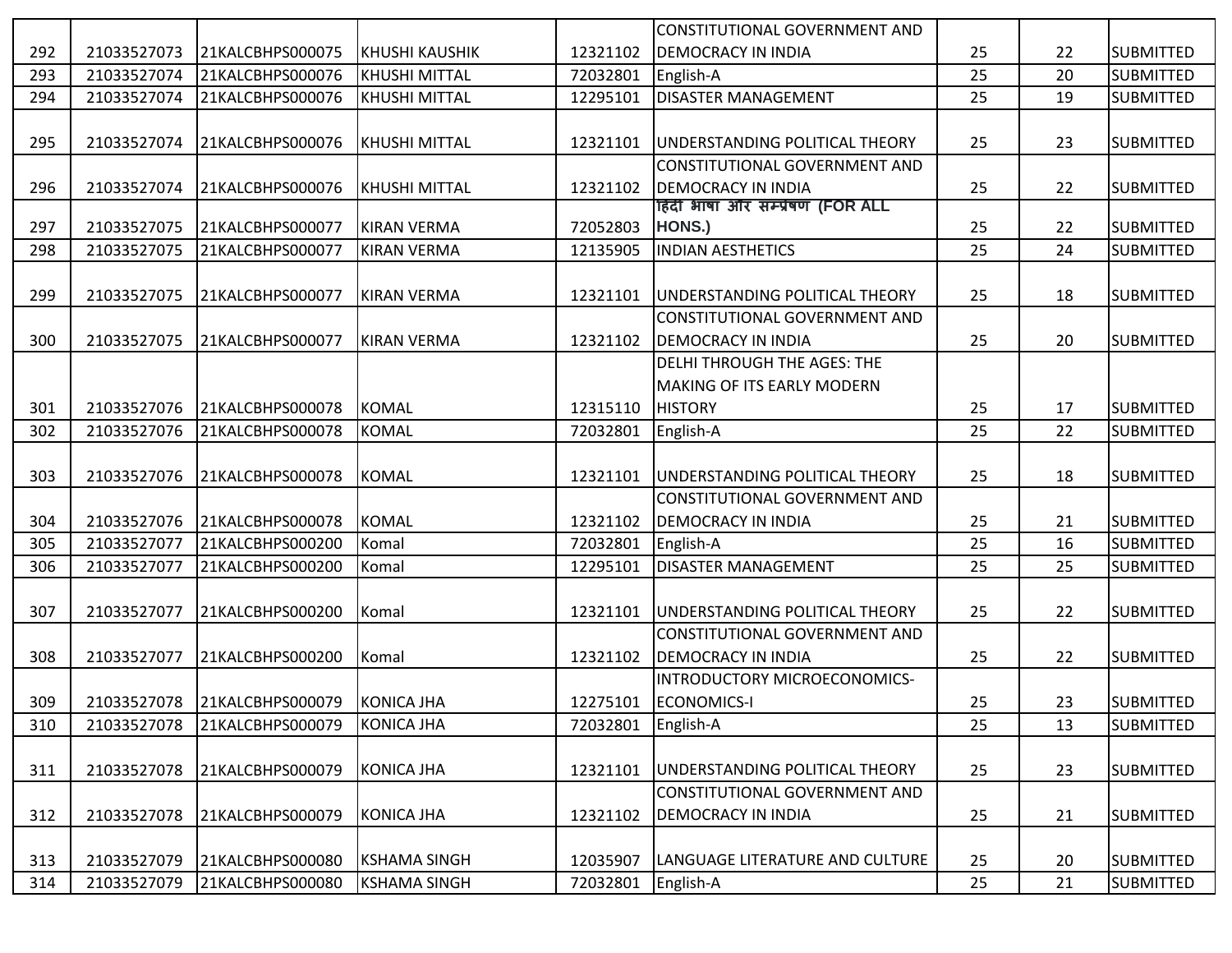| 315 | 21033527079 | 21KALCBHPS000080 | <b>KSHAMA SINGH</b>  | 12321101 | UNDERSTANDING POLITICAL THEORY                                | 25 | 21 | <b>SUBMITTED</b> |
|-----|-------------|------------------|----------------------|----------|---------------------------------------------------------------|----|----|------------------|
|     |             |                  |                      |          | <b>CONSTITUTIONAL GOVERNMENT AND</b>                          |    |    |                  |
| 316 | 21033527079 | 21KALCBHPS000080 | <b>KSHAMA SINGH</b>  | 12321102 | <b>DEMOCRACY IN INDIA</b><br>हिंदी भाषा और सम्प्रेषण (FOR ALL | 25 | 21 | <b>SUBMITTED</b> |
| 317 | 21033527080 | 21KALCBHPS000081 | KUMARI NIKITA        | 72052803 | HONS.)                                                        | 25 | 23 | <b>SUBMITTED</b> |
| 318 | 21033527080 | 21KALCBHPS000081 | <b>KUMARI NIKITA</b> | 12135905 | <b>INDIAN AESTHETICS</b>                                      | 25 | 23 | <b>SUBMITTED</b> |
|     |             |                  |                      |          |                                                               |    |    |                  |
| 319 | 21033527080 | 21KALCBHPS000081 | <b>KUMARI NIKITA</b> | 12321101 | UNDERSTANDING POLITICAL THEORY                                | 25 | 22 | <b>SUBMITTED</b> |
|     |             |                  |                      |          | CONSTITUTIONAL GOVERNMENT AND                                 |    |    |                  |
| 320 | 21033527080 | 21KALCBHPS000081 | <b>KUMARI NIKITA</b> | 12321102 | <b>DEMOCRACY IN INDIA</b>                                     | 25 | 22 | <b>SUBMITTED</b> |
|     |             |                  |                      |          | <b>DELHI THROUGH THE AGES: THE</b>                            |    |    |                  |
|     |             |                  |                      |          | <b>MAKING OF ITS EARLY MODERN</b>                             |    |    |                  |
| 321 | 21033527081 | 21KALCBHPS000082 | KUMARI SIMRAN        | 12315110 | <b>HISTORY</b>                                                | 25 | 20 | <b>SUBMITTED</b> |
| 322 | 21033527081 | 21KALCBHPS000082 | <b>KUMARI SIMRAN</b> | 72032801 | English-A                                                     | 25 | 16 | <b>SUBMITTED</b> |
|     |             |                  |                      |          |                                                               |    |    |                  |
| 323 | 21033527081 | 21KALCBHPS000082 | <b>KUMARI SIMRAN</b> | 12321101 | UNDERSTANDING POLITICAL THEORY                                | 25 | 20 | <b>SUBMITTED</b> |
|     |             |                  |                      |          | CONSTITUTIONAL GOVERNMENT AND                                 |    |    |                  |
| 324 | 21033527081 | 21KALCBHPS000082 | <b>KUMARI SIMRAN</b> | 12321102 | <b>DEMOCRACY IN INDIA</b>                                     | 25 | 24 | <b>SUBMITTED</b> |
| 325 | 21033527082 | 21KALCBHPS000083 | KUMKUM KUMARI        | 72032801 | English-A                                                     | 25 | 19 | <b>SUBMITTED</b> |
| 326 | 21033527082 | 21KALCBHPS000083 | <b>KUMKUM KUMARI</b> | 12295101 | <b>DISASTER MANAGEMENT</b>                                    | 25 | 18 | <b>SUBMITTED</b> |
|     |             |                  |                      |          |                                                               |    |    |                  |
| 327 | 21033527082 | 21KALCBHPS000083 | <b>KUMKUM KUMARI</b> | 12321101 | UNDERSTANDING POLITICAL THEORY                                | 25 | 17 | <b>SUBMITTED</b> |
|     |             |                  |                      |          | CONSTITUTIONAL GOVERNMENT AND                                 |    |    |                  |
| 328 | 21033527082 | 21KALCBHPS000083 | KUMKUM KUMARI        | 12321102 | <b>DEMOCRACY IN INDIA</b>                                     | 25 | 20 | <b>SUBMITTED</b> |
| 329 | 21033527083 | 21KALCBHPS000085 | LAKSHMI . YADAV      | 72032801 | English-A                                                     | 25 | 15 | <b>SUBMITTED</b> |
| 330 | 21033527083 | 21KALCBHPS000085 | LAKSHMI. YADAV       | 12295101 | <b>DISASTER MANAGEMENT</b>                                    | 25 | 12 | <b>SUBMITTED</b> |
|     |             |                  |                      |          |                                                               |    |    |                  |
| 331 | 21033527083 | 21KALCBHPS000085 | LAKSHMI . YADAV      | 12321101 | UNDERSTANDING POLITICAL THEORY                                | 25 | 21 | <b>SUBMITTED</b> |
|     |             |                  |                      |          | <b>CONSTITUTIONAL GOVERNMENT AND</b>                          |    |    |                  |
| 332 | 21033527083 | 21KALCBHPS000085 | LAKSHMI . YADAV      | 12321102 | <b>DEMOCRACY IN INDIA</b>                                     | 25 | 20 | <b>SUBMITTED</b> |
| 333 | 21033527084 | 21KALCBHPS000086 | <b>LIPI SHARMA</b>   | 11015102 | <b>BASICS OF JOURNALISM</b>                                   | 25 | 17 | <b>SUBMITTED</b> |
| 334 | 21033527084 | 21KALCBHPS000086 | <b>LIPI SHARMA</b>   | 72032801 | English-A                                                     | 25 | 17 | <b>SUBMITTED</b> |
|     |             |                  |                      |          |                                                               |    |    |                  |
| 335 | 21033527084 | 21KALCBHPS000086 | <b>LIPI SHARMA</b>   | 12321101 | UNDERSTANDING POLITICAL THEORY                                | 25 | 20 | <b>SUBMITTED</b> |
|     |             |                  |                      |          | CONSTITUTIONAL GOVERNMENT AND                                 |    |    |                  |
| 336 | 21033527084 | 21KALCBHPS000086 | <b>LIPI SHARMA</b>   | 12321102 | <b>DEMOCRACY IN INDIA</b>                                     | 25 | 19 | <b>SUBMITTED</b> |
|     |             |                  |                      |          |                                                               |    |    |                  |
| 337 | 21033527085 | 21KALCBHPS000087 | MAHAK                | 12035907 | LANGUAGE LITERATURE AND CULTURE                               | 25 | 16 | <b>SUBMITTED</b> |
| 338 | 21033527085 | 21KALCBHPS000087 | MAHAK                | 72032801 | English-A                                                     | 25 | 9  | <b>SUBMITTED</b> |
|     |             |                  |                      |          |                                                               |    |    |                  |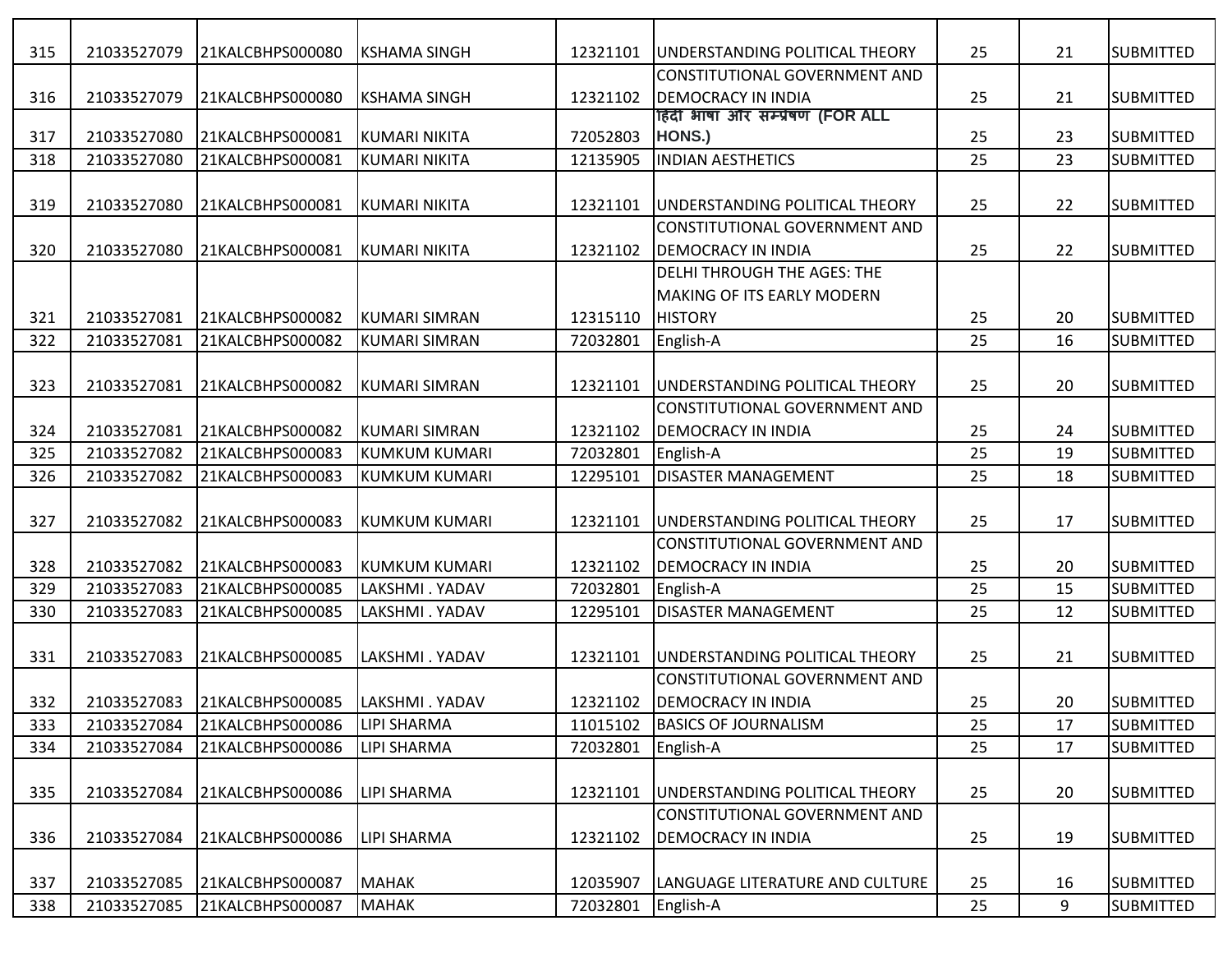| 339 | 21033527085 | 21KALCBHPS000087 | MAHAK                   | 12321101 | UNDERSTANDING POLITICAL THEORY         | 25 | 21 | <b>SUBMITTED</b> |
|-----|-------------|------------------|-------------------------|----------|----------------------------------------|----|----|------------------|
|     |             |                  |                         |          | <b>CONSTITUTIONAL GOVERNMENT AND</b>   |    |    |                  |
| 340 | 21033527085 | 21KALCBHPS000087 | MAHAK                   | 12321102 | <b>DEMOCRACY IN INDIA</b>              | 25 | 22 | <b>SUBMITTED</b> |
| 341 | 21033527086 | 21KALCBHPS000088 | <b>MALISHKA GOYAL</b>   | 12321101 | <b>JUNDERSTANDING POLITICAL THEORY</b> | 25 | 23 | <b>SUBMITTED</b> |
|     |             |                  |                         |          | CONSTITUTIONAL GOVERNMENT AND          |    |    |                  |
| 342 | 21033527086 | 21KALCBHPS000088 | <b>l</b> MALISHKA GOYAL | 12321102 | <b>DEMOCRACY IN INDIA</b>              | 25 | 19 | <b>SUBMITTED</b> |
| 343 | 21033527086 | 21KALCBHPS000088 | MALISHKA GOYAL          | 72032801 | English-A                              | 25 | 19 | <b>SUBMITTED</b> |
|     |             |                  |                         |          | INTRODUCTORY MICROECONOMICS-           |    |    |                  |
| 344 | 21033527086 | 21KALCBHPS000088 | MALISHKA GOYAL          | 12275101 | <b>ECONOMICS-I</b>                     | 25 | 25 | <b>SUBMITTED</b> |
|     |             |                  |                         |          | <b>DELHI THROUGH THE AGES: THE</b>     |    |    |                  |
|     |             |                  |                         |          | <b>MAKING OF ITS EARLY MODERN</b>      |    |    |                  |
| 345 | 21033527087 | 21KALCBHPS000089 | <b>MANASVI ARORA</b>    | 12315110 | <b>HISTORY</b>                         | 25 | 18 | <b>SUBMITTED</b> |
| 346 | 21033527087 | 21KALCBHPS000089 | <b>MANASVI ARORA</b>    | 72032801 | English-A                              | 25 | 18 | <b>SUBMITTED</b> |
|     |             |                  |                         |          |                                        |    |    |                  |
| 347 | 21033527087 | 21KALCBHPS000089 | <b>MANASVI ARORA</b>    | 12321101 | UNDERSTANDING POLITICAL THEORY         | 25 | 20 | <b>SUBMITTED</b> |
|     |             |                  |                         |          | <b>CONSTITUTIONAL GOVERNMENT AND</b>   |    |    |                  |
| 348 | 21033527087 | 21KALCBHPS000089 | MANASVI ARORA           | 12321102 | <b>DEMOCRACY IN INDIA</b>              | 25 | 22 | <b>SUBMITTED</b> |
|     |             |                  |                         |          |                                        |    |    |                  |
| 349 | 21033527088 | 21KALCBHPS000090 | MANIKA JAIN             | 12035907 | LANGUAGE LITERATURE AND CULTURE        | 25 | 19 | <b>SUBMITTED</b> |
| 350 | 21033527088 | 21KALCBHPS000090 | MANIKA JAIN             | 72032801 | English-A                              | 25 | 23 | <b>SUBMITTED</b> |
|     |             |                  |                         |          |                                        |    |    |                  |
| 351 | 21033527088 | 21KALCBHPS000090 | MANIKA JAIN             | 12321101 | UNDERSTANDING POLITICAL THEORY         | 25 | 18 | <b>SUBMITTED</b> |
|     |             |                  |                         |          | CONSTITUTIONAL GOVERNMENT AND          |    |    |                  |
| 352 | 21033527088 | 21KALCBHPS000090 | MANIKA JAIN             | 12321102 | <b>DEMOCRACY IN INDIA</b>              | 25 | 21 | <b>SUBMITTED</b> |
|     |             |                  |                         |          |                                        |    |    |                  |
| 353 | 21033527089 | 21KALCBHPS000091 | MANVI BHARDWAJ          | 12321101 | IUNDERSTANDING POLITICAL THEORY        | 25 | 22 | <b>SUBMITTED</b> |
|     |             |                  |                         |          | CONSTITUTIONAL GOVERNMENT AND          |    |    |                  |
| 354 | 21033527089 | 21KALCBHPS000091 | MANVI BHARDWAJ          | 12321102 | <b>DEMOCRACY IN INDIA</b>              | 25 | 19 | <b>SUBMITTED</b> |
| 355 | 21033527089 | 21KALCBHPS000091 | MANVI BHARDWAJ          | 72032801 | English-A                              | 25 | 16 | <b>SUBMITTED</b> |
| 356 | 21033527089 | 21KALCBHPS000091 | MANVI BHARDWAJ          | 12295101 | <b>DISASTER MANAGEMENT</b>             | 25 | 25 | <b>SUBMITTED</b> |
| 357 | 21033527090 | 21KALCBHPS000092 | MARIYA DEEBA            | 72032801 | English-A                              | 25 | 16 | <b>SUBMITTED</b> |
|     |             |                  |                         |          | <b>DELHI THROUGH THE AGES: THE</b>     |    |    |                  |
|     |             |                  |                         |          | <b>MAKING OF ITS EARLY MODERN</b>      |    |    |                  |
| 358 | 21033527090 | 21KALCBHPS000092 | MARIYA DEEBA            | 12315110 | <b>HISTORY</b>                         | 25 | 17 | <b>SUBMITTED</b> |
|     |             |                  |                         |          |                                        |    |    |                  |
| 359 | 21033527090 | 21KALCBHPS000092 | MARIYA DEEBA            | 12321101 | UNDERSTANDING POLITICAL THEORY         | 25 | 23 | <b>SUBMITTED</b> |
|     |             |                  |                         |          | CONSTITUTIONAL GOVERNMENT AND          |    |    |                  |
| 360 | 21033527090 | 21KALCBHPS000092 | MARIYA DEEBA            | 12321102 | <b>DEMOCRACY IN INDIA</b>              | 25 | 22 | <b>SUBMITTED</b> |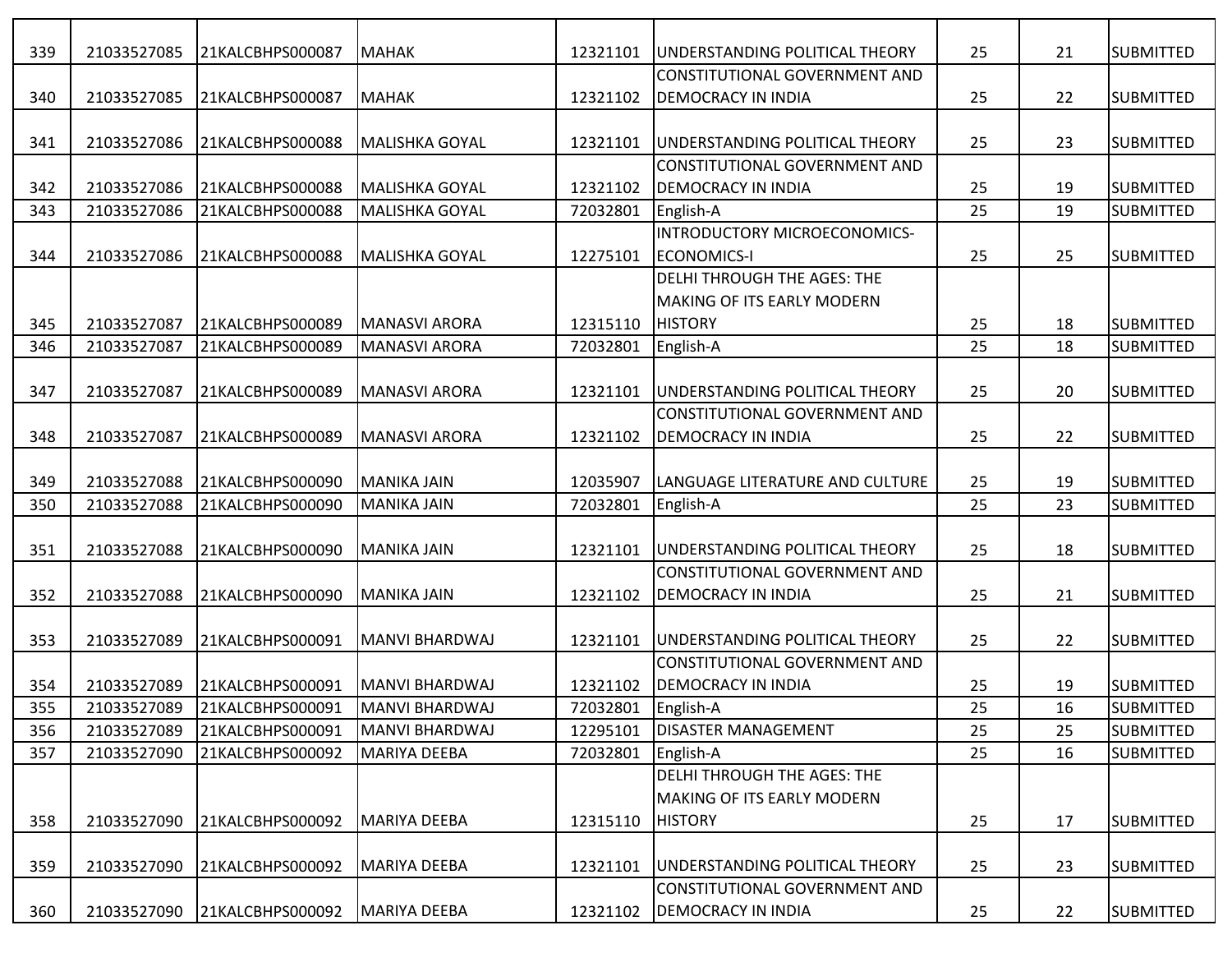| 361 | 21033527091 | 21KALCBHPS000093 | MEENAKASHI            | 11015102 | <b>BASICS OF JOURNALISM</b>          | 25 | 17          | <b>SUBMITTED</b> |
|-----|-------------|------------------|-----------------------|----------|--------------------------------------|----|-------------|------------------|
| 362 | 21033527091 | 21KALCBHPS000093 | MEENAKASHI            | 72032801 | English-A                            | 25 | 21          | <b>SUBMITTED</b> |
|     |             |                  |                       |          |                                      |    |             |                  |
| 363 | 21033527091 | 21KALCBHPS000093 | MEENAKASHI            | 12321101 | UNDERSTANDING POLITICAL THEORY       | 25 | 19          | <b>SUBMITTED</b> |
|     |             |                  |                       |          | CONSTITUTIONAL GOVERNMENT AND        |    |             |                  |
| 364 | 21033527091 | 21KALCBHPS000093 | MEENAKASHI            | 12321102 | <b>DEMOCRACY IN INDIA</b>            | 25 | 21          | <b>SUBMITTED</b> |
| 365 | 21033527092 | 21KALCBHPS000094 | Meenakshy D           | 11015102 | <b>BASICS OF JOURNALISM</b>          | 25 | 17          | <b>SUBMITTED</b> |
| 366 | 21033527092 | 21KALCBHPS000094 | Meenakshy D           | 72032801 | English-A                            | 25 | $\mathbf 0$ | <b>SUBMITTED</b> |
|     |             |                  |                       |          |                                      |    |             |                  |
| 367 | 21033527092 | 21KALCBHPS000094 | Meenakshy D           | 12321101 | UNDERSTANDING POLITICAL THEORY       | 25 | 13          | <b>SUBMITTED</b> |
|     |             |                  |                       |          | CONSTITUTIONAL GOVERNMENT AND        |    |             |                  |
| 368 | 21033527092 | 21KALCBHPS000094 | Meenakshy D           | 12321102 | <b>DEMOCRACY IN INDIA</b>            | 25 | 24          | <b>SUBMITTED</b> |
| 369 | 21033527093 | 21KALCBHPS000095 | <b>MEHUL TETE</b>     | 72032801 | English-A                            | 25 | 23          | <b>SUBMITTED</b> |
| 370 | 21033527093 | 21KALCBHPS000095 | <b>MEHUL TETE</b>     | 12295101 | <b>DISASTER MANAGEMENT</b>           | 25 | 25          | <b>SUBMITTED</b> |
|     |             |                  |                       |          |                                      |    |             |                  |
| 371 | 21033527093 | 21KALCBHPS000095 | <b>MEHUL TETE</b>     | 12321101 | UNDERSTANDING POLITICAL THEORY       | 25 | 23          | <b>SUBMITTED</b> |
|     |             |                  |                       |          | <b>CONSTITUTIONAL GOVERNMENT AND</b> |    |             |                  |
| 372 | 21033527093 | 21KALCBHPS000095 | <b>MEHUL TETE</b>     | 12321102 | <b>DEMOCRACY IN INDIA</b>            | 25 | 24          | <b>SUBMITTED</b> |
|     |             |                  |                       |          | <b>DELHI THROUGH THE AGES: THE</b>   |    |             |                  |
|     |             |                  |                       |          | <b>MAKING OF ITS EARLY MODERN</b>    |    |             |                  |
| 373 | 21033527094 | 21KALCBHPS000096 | MILAN                 | 12315110 | <b>HISTORY</b>                       | 25 | 19          | <b>SUBMITTED</b> |
| 374 | 21033527094 | 21KALCBHPS000096 | <b>MILAN</b>          | 72032801 | English-A                            | 25 | 20          | <b>SUBMITTED</b> |
|     |             |                  |                       |          |                                      |    |             |                  |
| 375 | 21033527094 | 21KALCBHPS000096 | MILAN                 | 12321101 | UNDERSTANDING POLITICAL THEORY       | 25 | 18          | <b>SUBMITTED</b> |
|     |             |                  |                       |          | CONSTITUTIONAL GOVERNMENT AND        |    |             |                  |
| 376 | 21033527094 | 21KALCBHPS000096 | MILAN                 | 12321102 | <b>DEMOCRACY IN INDIA</b>            | 25 | 22          | <b>SUBMITTED</b> |
|     |             |                  |                       |          | <b>DELHI THROUGH THE AGES: THE</b>   |    |             |                  |
|     |             |                  |                       |          | <b>MAKING OF ITS EARLY MODERN</b>    |    |             |                  |
| 377 | 21033527095 | 21KALCBHPS000097 | MITHIKA KATAKI        | 12315110 | <b>HISTORY</b>                       | 25 | 18          | <b>SUBMITTED</b> |
| 378 | 21033527095 | 21KALCBHPS000097 | MITHIKA KATAKI        | 72032801 | English-A                            | 25 | 17          | <b>SUBMITTED</b> |
|     |             |                  |                       |          |                                      |    |             |                  |
| 379 | 21033527095 | 21KALCBHPS000097 | MITHIKA KATAKI        | 12321101 | UNDERSTANDING POLITICAL THEORY       | 25 | 22          | <b>SUBMITTED</b> |
|     |             |                  |                       |          | CONSTITUTIONAL GOVERNMENT AND        |    |             |                  |
| 380 | 21033527095 | 21KALCBHPS000097 | MITHIKA KATAKI        | 12321102 | <b>DEMOCRACY IN INDIA</b>            | 25 | 14          | <b>SUBMITTED</b> |
|     |             |                  |                       |          | <b>DELHI THROUGH THE AGES: THE</b>   |    |             |                  |
|     |             |                  |                       |          | <b>MAKING OF ITS EARLY MODERN</b>    |    |             |                  |
| 381 | 21033527096 | 21KALCBHPS000098 | MONALISHA GOON        | 12315110 | <b>HISTORY</b>                       | 25 | 19          | <b>SUBMITTED</b> |
| 382 | 21033527096 | 21KALCBHPS000098 | <b>MONALISHA GOON</b> | 72032801 | English-A                            | 25 | 18          | <b>SUBMITTED</b> |
|     |             |                  |                       |          |                                      |    |             |                  |
| 383 | 21033527096 | 21KALCBHPS000098 | MONALISHA GOON        | 12321101 | UNDERSTANDING POLITICAL THEORY       | 25 | 23          | <b>SUBMITTED</b> |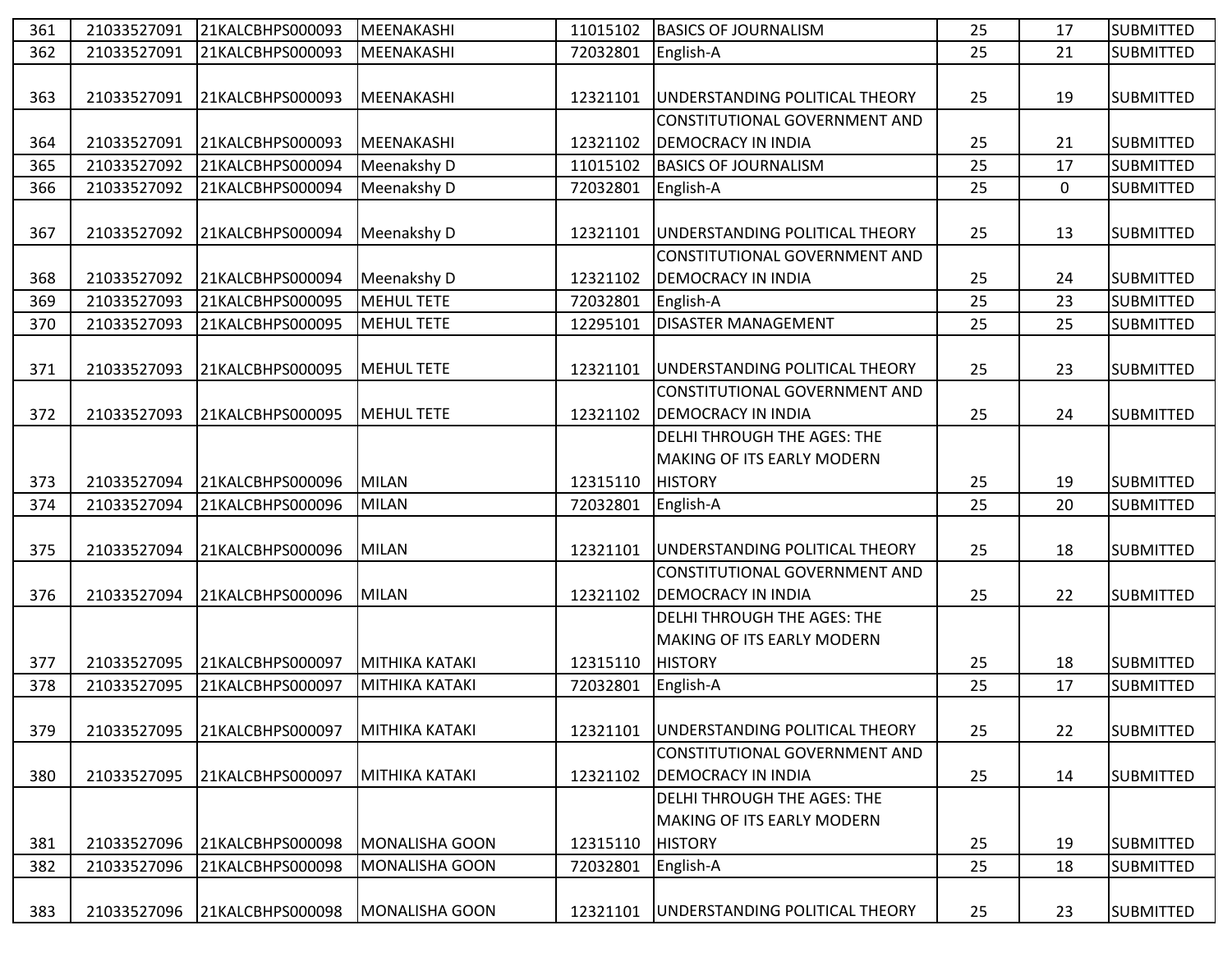|     |             |                  |                       |          | CONSTITUTIONAL GOVERNMENT AND        |    |             |                  |
|-----|-------------|------------------|-----------------------|----------|--------------------------------------|----|-------------|------------------|
| 384 | 21033527096 | 21KALCBHPS000098 | <b>MONALISHA GOON</b> | 12321102 | <b>DEMOCRACY IN INDIA</b>            | 25 | 19          | <b>SUBMITTED</b> |
|     |             |                  |                       |          | DELHI THROUGH THE AGES: THE          |    |             |                  |
|     |             |                  |                       |          | MAKING OF ITS EARLY MODERN           |    |             |                  |
| 385 | 21033527097 | 21KALCBHPS000099 | MUSKAN RAJ            | 12315110 | <b>HISTORY</b>                       | 25 | 20          | <b>SUBMITTED</b> |
| 386 | 21033527097 | 21KALCBHPS000099 | MUSKAN RAJ            | 72032801 | English-A                            | 25 | 18          | <b>SUBMITTED</b> |
|     |             |                  |                       |          |                                      |    |             |                  |
| 387 | 21033527097 | 21KALCBHPS000099 | MUSKAN RAJ            | 12321101 | UNDERSTANDING POLITICAL THEORY       | 25 | 18          | <b>SUBMITTED</b> |
|     |             |                  |                       |          | CONSTITUTIONAL GOVERNMENT AND        |    |             |                  |
| 388 | 21033527097 | 21KALCBHPS000099 | MUSKAN RAJ            | 12321102 | <b>DEMOCRACY IN INDIA</b>            | 25 | 21          | <b>SUBMITTED</b> |
|     |             |                  |                       |          | DELHI THROUGH THE AGES: THE          |    |             |                  |
|     |             |                  |                       |          | MAKING OF ITS EARLY MODERN           |    |             |                  |
| 389 | 21033527098 | 21KALCBHPS000100 | <b>NAMISHA</b>        | 12315110 | <b>HISTORY</b>                       | 25 | 21          | <b>SUBMITTED</b> |
| 390 | 21033527098 | 21KALCBHPS000100 | NAMISHA               | 72032801 | English-A                            | 25 | 18          | <b>SUBMITTED</b> |
|     |             |                  |                       |          |                                      |    |             |                  |
| 391 | 21033527098 | 21KALCBHPS000100 | <b>NAMISHA</b>        | 12321101 | UNDERSTANDING POLITICAL THEORY       | 25 | 19          | <b>SUBMITTED</b> |
|     |             |                  |                       |          | CONSTITUTIONAL GOVERNMENT AND        |    |             |                  |
| 392 | 21033527098 | 21KALCBHPS000100 | <b>NAMISHA</b>        | 12321102 | <b>DEMOCRACY IN INDIA</b>            | 25 | 21          | <b>SUBMITTED</b> |
|     |             |                  |                       |          |                                      |    |             |                  |
| 393 | 21033527099 | 21KALCBHPS000101 | <b>NANCY MISHRA</b>   | 12321101 | UNDERSTANDING POLITICAL THEORY       | 25 | 23          | <b>SUBMITTED</b> |
|     |             |                  |                       |          | CONSTITUTIONAL GOVERNMENT AND        |    |             |                  |
| 394 | 21033527099 | 21KALCBHPS000101 | <b>NANCY MISHRA</b>   | 12321102 | <b>DEMOCRACY IN INDIA</b>            | 25 | 21          | <b>SUBMITTED</b> |
| 395 | 21033527099 | 21KALCBHPS000101 | <b>NANCY MISHRA</b>   | 72032801 | English-A                            | 25 | 19          | <b>SUBMITTED</b> |
| 396 | 21033527099 | 21KALCBHPS000101 | <b>NANCY MISHRA</b>   | 12295101 | <b>DISASTER MANAGEMENT</b>           | 25 | 22          | <b>SUBMITTED</b> |
| 397 | 21033527100 | 21KALCBHPS000102 | <b>NANDANI</b>        | 11015102 | <b>BASICS OF JOURNALISM</b>          | 25 | 16          | <b>SUBMITTED</b> |
| 398 | 21033527100 | 21KALCBHPS000102 | <b>NANDANI</b>        | 72032801 | English-A                            | 25 | $\mathbf 0$ | <b>SUBMITTED</b> |
|     |             |                  |                       |          |                                      |    |             |                  |
| 399 | 21033527100 | 21KALCBHPS000102 | NANDANI               | 12321101 | UNDERSTANDING POLITICAL THEORY       | 25 | 20          | <b>SUBMITTED</b> |
|     |             |                  |                       |          | <b>CONSTITUTIONAL GOVERNMENT AND</b> |    |             |                  |
| 400 | 21033527100 | 21KALCBHPS000102 | NANDANI               | 12321102 | <b>DEMOCRACY IN INDIA</b>            | 25 | 21          | <b>SUBMITTED</b> |
|     |             |                  |                       |          | <b>DELHI THROUGH THE AGES: THE</b>   |    |             |                  |
|     |             |                  |                       |          | <b>MAKING OF ITS EARLY MODERN</b>    |    |             |                  |
| 401 | 21033527101 | 21KALCBHPS000103 | NANDINI               | 12315110 | <b>HISTORY</b>                       | 25 | 18          | <b>SUBMITTED</b> |
| 402 | 21033527101 | 21KALCBHPS000103 | NANDINI               | 72032801 | English-A                            | 25 | 21          | <b>SUBMITTED</b> |
|     |             |                  |                       |          |                                      |    |             |                  |
| 403 | 21033527101 | 21KALCBHPS000103 | NANDINI               | 12321101 | UNDERSTANDING POLITICAL THEORY       | 25 | 19          | <b>SUBMITTED</b> |
|     |             |                  |                       |          | CONSTITUTIONAL GOVERNMENT AND        |    |             |                  |
| 404 | 21033527101 | 21KALCBHPS000103 | NANDINI               | 12321102 | <b>DEMOCRACY IN INDIA</b>            | 25 | 22          | <b>SUBMITTED</b> |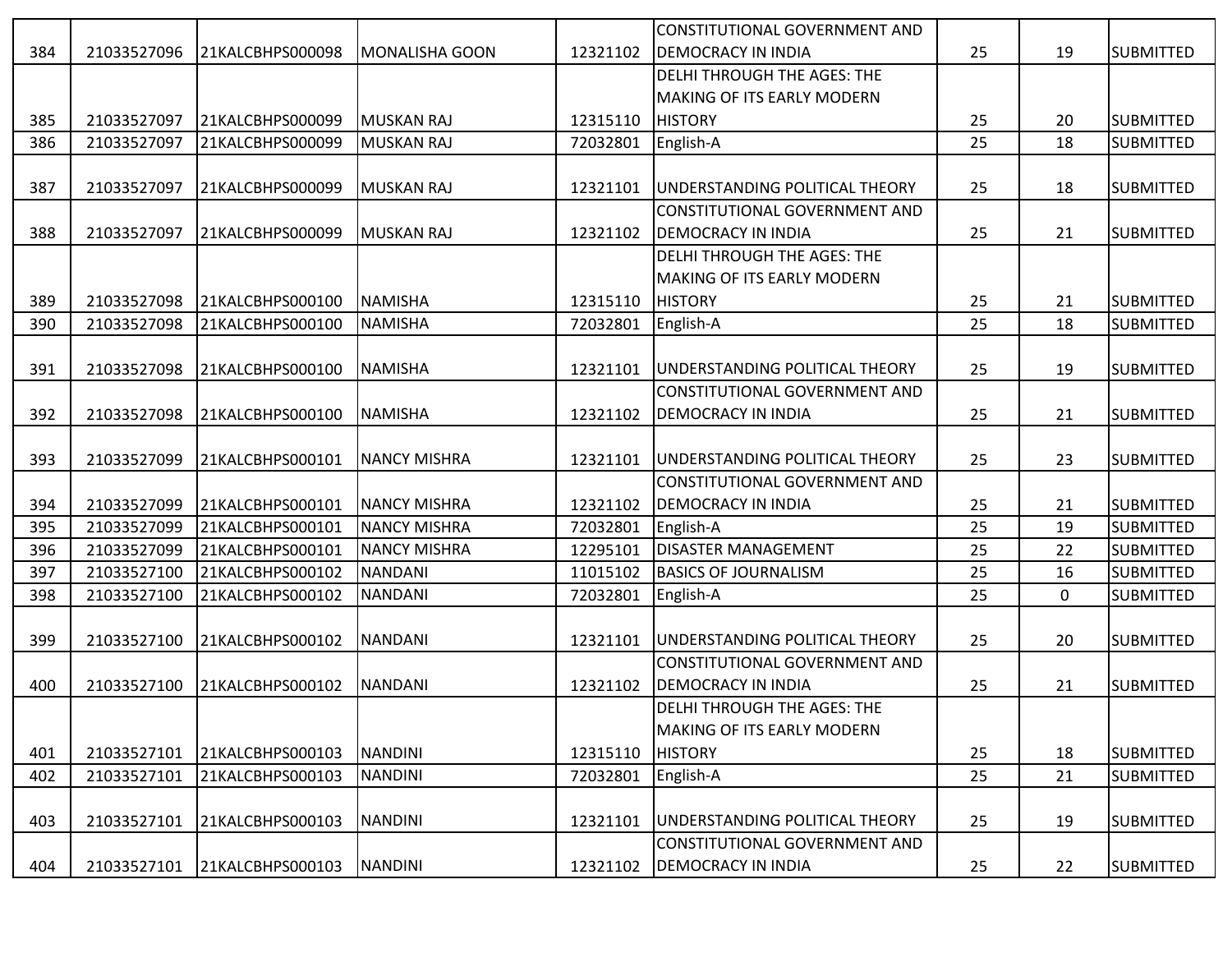|     |             |                  |                        |          | <b>DELHI THROUGH THE AGES: THE</b>    |    |          |                  |
|-----|-------------|------------------|------------------------|----------|---------------------------------------|----|----------|------------------|
|     |             |                  |                        |          | <b>MAKING OF ITS EARLY MODERN</b>     |    |          |                  |
| 405 | 21033527102 | 21KALCBHPS000104 | NAYASA UPADHYAY        | 12315110 | <b>HISTORY</b>                        | 25 | 17       | <b>SUBMITTED</b> |
| 406 | 21033527102 | 21KALCBHPS000104 | NAYASA UPADHYAY        | 72032801 | English-A                             | 25 | $\Omega$ | <b>SUBMITTED</b> |
|     |             |                  |                        |          |                                       |    |          |                  |
| 407 | 21033527102 | 21KALCBHPS000104 | NAYASA UPADHYAY        | 12321101 | UNDERSTANDING POLITICAL THEORY        | 25 | 22       | <b>SUBMITTED</b> |
|     |             |                  |                        |          | CONSTITUTIONAL GOVERNMENT AND         |    |          |                  |
| 408 | 21033527102 | 21KALCBHPS000104 | <b>NAYASA UPADHYAY</b> | 12321102 | <b>DEMOCRACY IN INDIA</b>             | 25 | 18       | <b>SUBMITTED</b> |
| 409 | 21033527103 | 21KALCBHPS000105 | <b>NEHA</b>            | 72032801 | English-A                             | 25 | 19       | <b>SUBMITTED</b> |
| 410 | 21033527103 | 21KALCBHPS000105 | <b>NEHA</b>            | 12295101 | <b>DISASTER MANAGEMENT</b>            | 25 | 24       | <b>SUBMITTED</b> |
|     |             |                  |                        |          |                                       |    |          |                  |
| 411 | 21033527103 | 21KALCBHPS000105 | NEHA                   | 12321101 | UNDERSTANDING POLITICAL THEORY        | 25 | 17       | <b>SUBMITTED</b> |
|     |             |                  |                        |          | CONSTITUTIONAL GOVERNMENT AND         |    |          |                  |
| 412 | 21033527103 | 21KALCBHPS000105 | <b>NEHA</b>            | 12321102 | <b>DEMOCRACY IN INDIA</b>             | 25 | 21       | <b>SUBMITTED</b> |
| 413 | 21033527104 | 21KALCBHPS000106 | <b>NEHA MUDGAL</b>     | 72032801 | English-A                             | 25 | 21       | <b>SUBMITTED</b> |
|     |             |                  |                        |          |                                       |    |          |                  |
| 414 | 21033527104 | 21KALCBHPS000106 | <b>NEHA MUDGAL</b>     | 12321101 | UNDERSTANDING POLITICAL THEORY        | 25 | 20       | <b>SUBMITTED</b> |
|     |             |                  |                        |          | <b>CONSTITUTIONAL GOVERNMENT AND</b>  |    |          |                  |
| 415 | 21033527104 | 21KALCBHPS000106 | <b>NEHA MUDGAL</b>     | 12321102 | <b>DEMOCRACY IN INDIA</b>             | 25 | 21       | <b>SUBMITTED</b> |
|     |             |                  |                        |          | <b>DELHI THROUGH THE AGES: THE</b>    |    |          |                  |
|     |             |                  |                        |          | <b>MAKING OF ITS EARLY MODERN</b>     |    |          |                  |
| 416 | 21033527104 | 21KALCBHPS000106 | NEHA MUDGAL            | 12315110 | <b>HISTORY</b>                        | 25 | 19       | <b>SUBMITTED</b> |
| 417 | 21033527105 | 21KALCBHPS000107 | <b>NEHA SINGH</b>      | 72032801 | English-A                             | 25 | 16       | <b>SUBMITTED</b> |
| 418 | 21033527105 | 21KALCBHPS000107 | <b>NEHA SINGH</b>      | 12295101 | <b>DISASTER MANAGEMENT</b>            | 25 | 18       | <b>SUBMITTED</b> |
|     |             |                  |                        |          |                                       |    |          |                  |
| 419 | 21033527105 | 21KALCBHPS000107 | <b>NEHA SINGH</b>      | 12321101 | UNDERSTANDING POLITICAL THEORY        | 25 | 20       | <b>SUBMITTED</b> |
|     |             |                  |                        |          | CONSTITUTIONAL GOVERNMENT AND         |    |          |                  |
| 420 | 21033527105 | 21KALCBHPS000107 | <b>NEHA SINGH</b>      | 12321102 | <b>DEMOCRACY IN INDIA</b>             | 25 | 19       | <b>SUBMITTED</b> |
| 421 | 21033527106 | 21KALCBHPS000108 | <b>NIDHI</b>           | 11015102 | <b>BASICS OF JOURNALISM</b>           | 25 | 19       | <b>SUBMITTED</b> |
| 422 | 21033527106 | 21KALCBHPS000108 | <b>NIDHI</b>           | 72032801 | English-A                             | 25 | 17       | <b>SUBMITTED</b> |
|     |             |                  |                        |          |                                       |    |          |                  |
| 423 | 21033527106 | 21KALCBHPS000108 | NIDHI                  | 12321101 | <b>UNDERSTANDING POLITICAL THEORY</b> | 25 | 23       | <b>SUBMITTED</b> |
|     |             |                  |                        |          | CONSTITUTIONAL GOVERNMENT AND         |    |          |                  |
| 424 | 21033527106 | 21KALCBHPS000108 | <b>NIDHI</b>           | 12321102 | <b>DEMOCRACY IN INDIA</b>             | 25 | 18       | <b>SUBMITTED</b> |
| 425 | 21033527107 | 21KALCBHPS000109 | <b>NIKITA ARYA</b>     | 72032801 | English-A                             | 25 | 21       | <b>SUBMITTED</b> |
|     |             |                  |                        |          | <b>DELHI THROUGH THE AGES: THE</b>    |    |          |                  |
|     |             |                  |                        |          | <b>MAKING OF ITS EARLY MODERN</b>     |    |          |                  |
| 426 | 21033527107 | 21KALCBHPS000109 | NIKITA ARYA            | 12315110 | <b>HISTORY</b>                        | 25 | 21       | <b>SUBMITTED</b> |
|     |             |                  |                        |          |                                       |    |          |                  |
| 427 | 21033527107 | 21KALCBHPS000109 | <b>NIKITA ARYA</b>     | 12321101 | UNDERSTANDING POLITICAL THEORY        | 25 | 21       | <b>SUBMITTED</b> |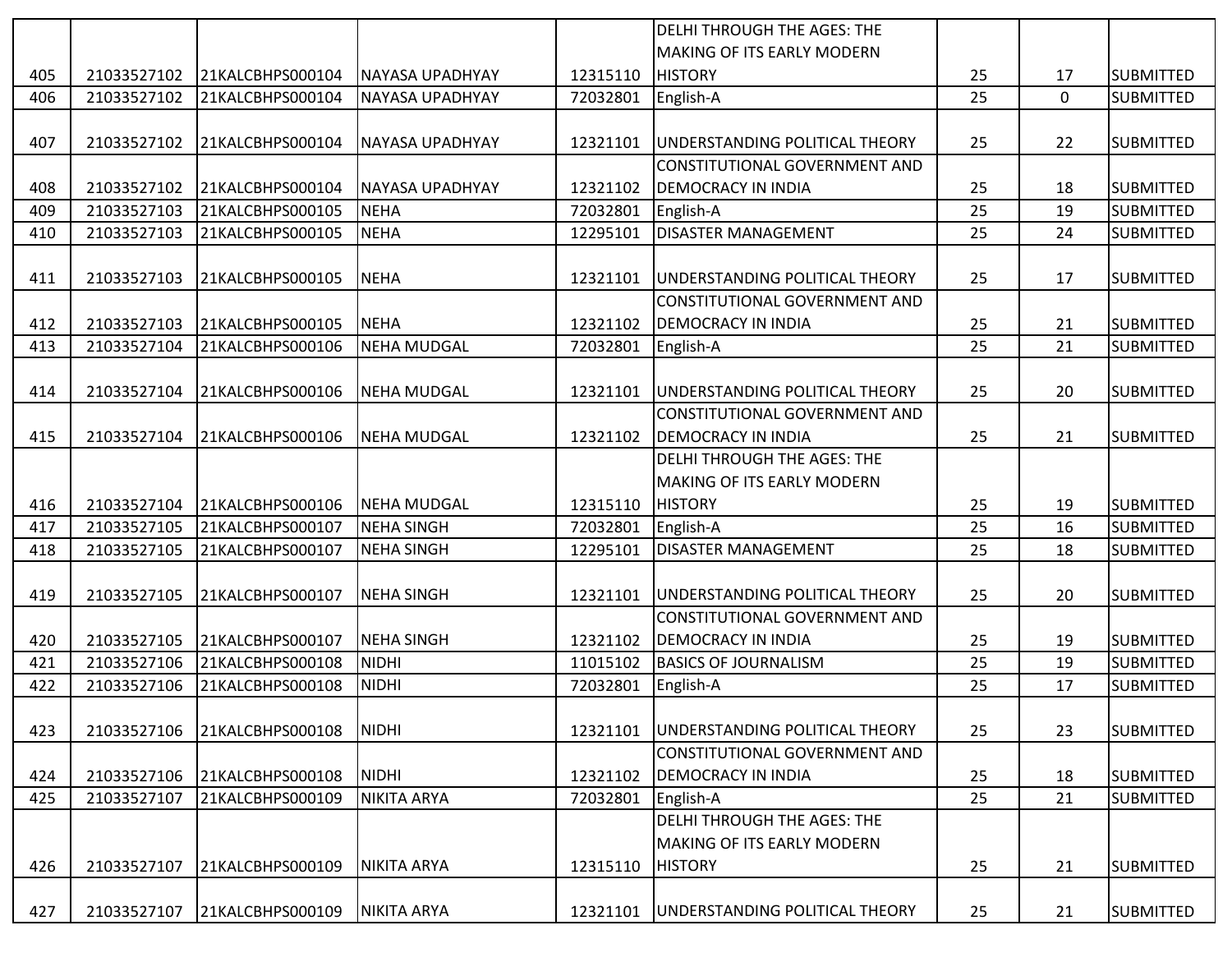|     |             |                  |                        |          | CONSTITUTIONAL GOVERNMENT AND      |    |    |                  |
|-----|-------------|------------------|------------------------|----------|------------------------------------|----|----|------------------|
| 428 | 21033527107 | 21KALCBHPS000109 | <b>NIKITA ARYA</b>     | 12321102 | <b>DEMOCRACY IN INDIA</b>          | 25 | 21 | <b>SUBMITTED</b> |
|     |             |                  |                        |          | हिंदी भाषा और सम्प्रेषण (FOR ALL   |    |    |                  |
| 429 | 21033527108 | 21KALCBHPS000110 | <b>NIKITA CHOUREY</b>  | 72052803 | HONS.)                             | 25 | 22 | <b>SUBMITTED</b> |
|     |             |                  |                        |          | DELHI THROUGH THE AGES: THE        |    |    |                  |
|     |             |                  |                        |          | MAKING OF ITS EARLY MODERN         |    |    |                  |
| 430 | 21033527108 | 21KALCBHPS000110 | <b>NIKITA CHOUREY</b>  | 12315110 | <b>HISTORY</b>                     | 25 | 16 | <b>SUBMITTED</b> |
|     |             |                  |                        |          |                                    |    |    |                  |
| 431 | 21033527108 | 21KALCBHPS000110 | <b>NIKITA CHOUREY</b>  | 12321101 | UNDERSTANDING POLITICAL THEORY     | 25 | 20 | <b>SUBMITTED</b> |
|     |             |                  |                        |          | CONSTITUTIONAL GOVERNMENT AND      |    |    |                  |
| 432 | 21033527108 | 21KALCBHPS000110 | <b>NIKITA CHOUREY</b>  | 12321102 | <b>DEMOCRACY IN INDIA</b>          | 25 | 22 | <b>SUBMITTED</b> |
| 433 | 21033527109 | 21KALCBHPS000111 | <b>NIKITA SINGH</b>    | 72032801 | English-A                          | 25 | 22 | <b>SUBMITTED</b> |
| 434 | 21033527109 | 21KALCBHPS000111 | <b>NIKITA SINGH</b>    | 12295101 | <b>DISASTER MANAGEMENT</b>         | 25 | 22 | <b>SUBMITTED</b> |
|     |             |                  |                        |          |                                    |    |    |                  |
| 435 | 21033527109 | 21KALCBHPS000111 | <b>NIKITA SINGH</b>    | 12321101 | UNDERSTANDING POLITICAL THEORY     | 25 | 19 | <b>SUBMITTED</b> |
|     |             |                  |                        |          | CONSTITUTIONAL GOVERNMENT AND      |    |    |                  |
| 436 | 21033527109 | 21KALCBHPS000111 | <b>NIKITA SINGH</b>    | 12321102 | <b>DEMOCRACY IN INDIA</b>          | 25 | 22 | <b>SUBMITTED</b> |
|     |             |                  |                        |          | <b>DELHI THROUGH THE AGES: THE</b> |    |    |                  |
|     |             |                  |                        |          | MAKING OF ITS EARLY MODERN         |    |    |                  |
| 437 | 21033527110 | 21KALCBHPS000112 | <b>PALAK CHAUDHARY</b> | 12315110 | <b>HISTORY</b>                     | 25 | 20 | <b>SUBMITTED</b> |
| 438 | 21033527110 | 21KALCBHPS000112 | <b>PALAK CHAUDHARY</b> | 72032801 | English-A                          | 25 | 20 | <b>SUBMITTED</b> |
|     |             |                  |                        |          |                                    |    |    |                  |
| 439 | 21033527110 | 21KALCBHPS000112 | <b>PALAK CHAUDHARY</b> | 12321101 | UNDERSTANDING POLITICAL THEORY     | 25 | 22 | <b>SUBMITTED</b> |
|     |             |                  |                        |          | CONSTITUTIONAL GOVERNMENT AND      |    |    |                  |
| 440 | 21033527110 | 21KALCBHPS000112 | <b>PALAK CHAUDHARY</b> | 12321102 | <b>DEMOCRACY IN INDIA</b>          | 25 | 19 | <b>SUBMITTED</b> |
|     |             |                  |                        |          | DELHI THROUGH THE AGES: THE        |    |    |                  |
|     |             |                  |                        |          | <b>MAKING OF ITS EARLY MODERN</b>  |    |    |                  |
| 441 | 21033527111 | 21KALCBHPS000113 | <b>PALLAVI KUMARI</b>  | 12315110 | <b>HISTORY</b>                     | 25 | 15 | <b>SUBMITTED</b> |
| 442 | 21033527111 | 21KALCBHPS000113 | <b>PALLAVI KUMARI</b>  | 72032801 | English-A                          | 25 | 16 | <b>SUBMITTED</b> |
|     |             |                  |                        |          |                                    |    |    |                  |
| 443 | 21033527111 | 21KALCBHPS000113 | <b>PALLAVI KUMARI</b>  | 12321101 | UNDERSTANDING POLITICAL THEORY     | 25 | 21 | <b>SUBMITTED</b> |
|     |             |                  |                        |          | CONSTITUTIONAL GOVERNMENT AND      |    |    |                  |
| 444 | 21033527111 | 21KALCBHPS000113 | <b>PALLAVI KUMARI</b>  | 12321102 | <b>DEMOCRACY IN INDIA</b>          | 25 | 23 | <b>SUBMITTED</b> |
|     |             |                  |                        |          |                                    |    |    |                  |
| 445 | 21033527112 | 21KALCBHPS000114 | PARUL                  | 12321101 | UNDERSTANDING POLITICAL THEORY     | 25 | 22 | <b>SUBMITTED</b> |
|     |             |                  |                        |          | CONSTITUTIONAL GOVERNMENT AND      |    |    |                  |
| 446 | 21033527112 | 21KALCBHPS000114 | PARUL                  | 12321102 | <b>DEMOCRACY IN INDIA</b>          | 25 | 22 | <b>SUBMITTED</b> |
| 447 | 21033527112 | 21KALCBHPS000114 | PARUL                  | 72032801 | English-A                          | 25 | 19 | <b>SUBMITTED</b> |
| 448 | 21033527112 | 21KALCBHPS000114 | PARUL                  | 11015102 | <b>BASICS OF JOURNALISM</b>        | 25 | 22 | <b>SUBMITTED</b> |
|     |             |                  |                        |          |                                    |    |    |                  |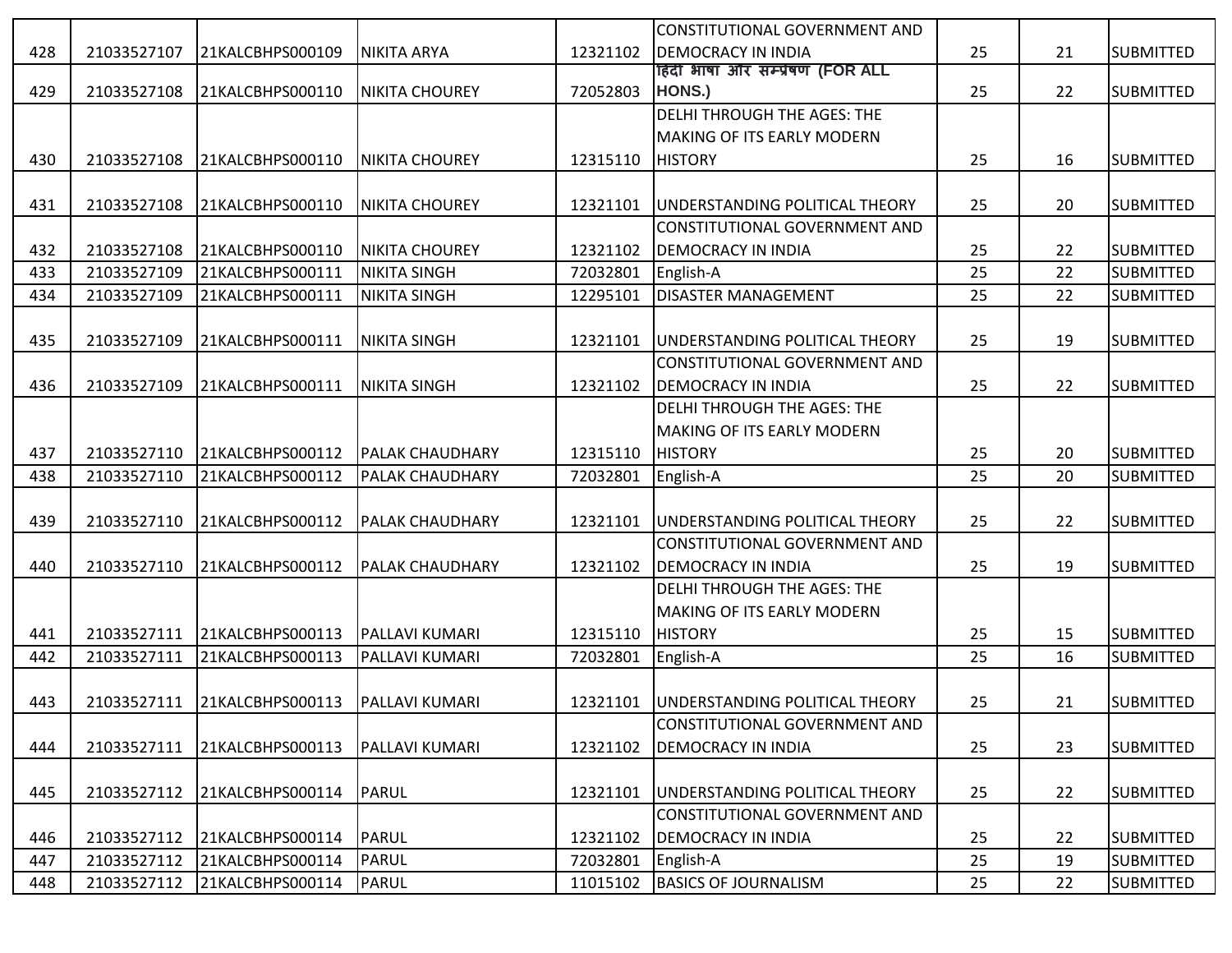|     |             |                  |                        |          | <b>DELHI THROUGH THE AGES: THE</b>   |    |    |                  |
|-----|-------------|------------------|------------------------|----------|--------------------------------------|----|----|------------------|
|     |             |                  |                        |          | MAKING OF ITS EARLY MODERN           |    |    |                  |
| 449 | 21033527113 | 21KALCBHPS000115 | <b>PARUL DAYMA</b>     | 12315110 | <b>HISTORY</b>                       | 25 | 19 | <b>SUBMITTED</b> |
| 450 | 21033527113 | 21KALCBHPS000115 | PARUL DAYMA            | 72032801 | English-A                            | 25 | 19 | <b>SUBMITTED</b> |
|     |             |                  |                        |          |                                      |    |    |                  |
| 451 | 21033527113 | 21KALCBHPS000115 | <b>PARUL DAYMA</b>     | 12321101 | UNDERSTANDING POLITICAL THEORY       | 25 | 23 | <b>SUBMITTED</b> |
|     |             |                  |                        |          | CONSTITUTIONAL GOVERNMENT AND        |    |    |                  |
| 452 | 21033527113 | 21KALCBHPS000115 | <b>PARUL DAYMA</b>     | 12321102 | <b>DEMOCRACY IN INDIA</b>            | 25 | 22 | <b>SUBMITTED</b> |
|     |             |                  |                        |          | <b>DELHI THROUGH THE AGES: THE</b>   |    |    |                  |
|     |             |                  |                        |          | <b>MAKING OF ITS EARLY MODERN</b>    |    |    |                  |
| 453 | 21033527114 | 21KALCBHPS000116 | <b>PAYAL MISHRA</b>    | 12315110 | <b>HISTORY</b>                       | 25 | 18 | <b>SUBMITTED</b> |
| 454 | 21033527114 | 21KALCBHPS000116 | <b>PAYAL MISHRA</b>    | 72032801 | English-A                            | 25 | 20 | <b>SUBMITTED</b> |
|     |             |                  |                        |          |                                      |    |    |                  |
| 455 | 21033527114 | 21KALCBHPS000116 | <b>PAYAL MISHRA</b>    | 12321101 | UNDERSTANDING POLITICAL THEORY       | 25 | 18 | <b>SUBMITTED</b> |
|     |             |                  |                        |          | <b>CONSTITUTIONAL GOVERNMENT AND</b> |    |    |                  |
| 456 | 21033527114 | 21KALCBHPS000116 | <b>PAYAL MISHRA</b>    | 12321102 | <b>DEMOCRACY IN INDIA</b>            | 25 | 21 | <b>SUBMITTED</b> |
|     |             |                  |                        |          |                                      |    |    |                  |
| 457 | 21033527115 | 21KALCBHPS000117 | POOJA BAI              | 12321101 | UNDERSTANDING POLITICAL THEORY       | 25 | 22 | <b>SUBMITTED</b> |
|     |             |                  |                        |          | CONSTITUTIONAL GOVERNMENT AND        |    |    |                  |
| 458 | 21033527115 | 21KALCBHPS000117 | POOJA BAI              | 12321102 | <b>DEMOCRACY IN INDIA</b>            | 25 | 21 | <b>SUBMITTED</b> |
| 459 | 21033527115 | 21KALCBHPS000117 | POOJA BAI              | 72132803 | Introductory: Niti Literature        | 25 | 23 | <b>SUBMITTED</b> |
| 460 | 21033527115 | 21KALCBHPS000117 | POOJA BAI              | 12135905 | <b>INDIAN AESTHETICS</b>             | 25 | 25 | <b>SUBMITTED</b> |
|     |             |                  |                        |          |                                      |    |    |                  |
| 461 | 21033527116 | 21KALCBHPS000118 | <b>PRACHI DAGAR</b>    | 12035907 | LANGUAGE LITERATURE AND CULTURE      | 25 | 20 | <b>SUBMITTED</b> |
| 462 | 21033527116 | 21KALCBHPS000118 | PRACHI DAGAR           | 72032801 | English-A                            | 25 | 15 | <b>SUBMITTED</b> |
|     |             |                  |                        |          |                                      |    |    |                  |
| 463 | 21033527116 | 21KALCBHPS000118 | PRACHI DAGAR           | 12321101 | UNDERSTANDING POLITICAL THEORY       | 25 | 20 | <b>SUBMITTED</b> |
|     |             |                  |                        |          | CONSTITUTIONAL GOVERNMENT AND        |    |    |                  |
| 464 | 21033527116 | 21KALCBHPS000118 | <b>PRACHI DAGAR</b>    | 12321102 | <b>DEMOCRACY IN INDIA</b>            | 25 | 22 | <b>SUBMITTED</b> |
|     |             |                  |                        |          | <b>INTRODUCTORY MICROECONOMICS-</b>  |    |    |                  |
| 465 | 21033527117 | 21KALCBHPS000119 | <b>PRACHI VARSHNEY</b> | 12275101 | ECONOMICS-I                          | 25 | 23 | <b>SUBMITTED</b> |
| 466 | 21033527117 | 21KALCBHPS000119 | <b>PRACHI VARSHNEY</b> | 72032801 | English-A                            | 25 | 17 | <b>SUBMITTED</b> |
|     |             |                  |                        |          |                                      |    |    |                  |
| 467 | 21033527117 | 21KALCBHPS000119 | <b>PRACHI VARSHNEY</b> | 12321101 | UNDERSTANDING POLITICAL THEORY       | 25 | 19 | <b>SUBMITTED</b> |
|     |             |                  |                        |          | CONSTITUTIONAL GOVERNMENT AND        |    |    |                  |
| 468 | 21033527117 | 21KALCBHPS000119 | <b>PRACHI VARSHNEY</b> | 12321102 | <b>DEMOCRACY IN INDIA</b>            | 25 | 20 | <b>SUBMITTED</b> |
|     |             |                  |                        |          | <b>INTRODUCTORY MICROECONOMICS-</b>  |    |    |                  |
| 469 | 21033527118 | 21KALCBHPS000120 | PRATIKSHA              | 12275101 | <b>ECONOMICS-I</b>                   | 25 | 25 | <b>SUBMITTED</b> |
| 470 | 21033527118 | 21KALCBHPS000120 | <b>PRATIKSHA</b>       | 72032801 | English-A                            | 25 | 21 | <b>SUBMITTED</b> |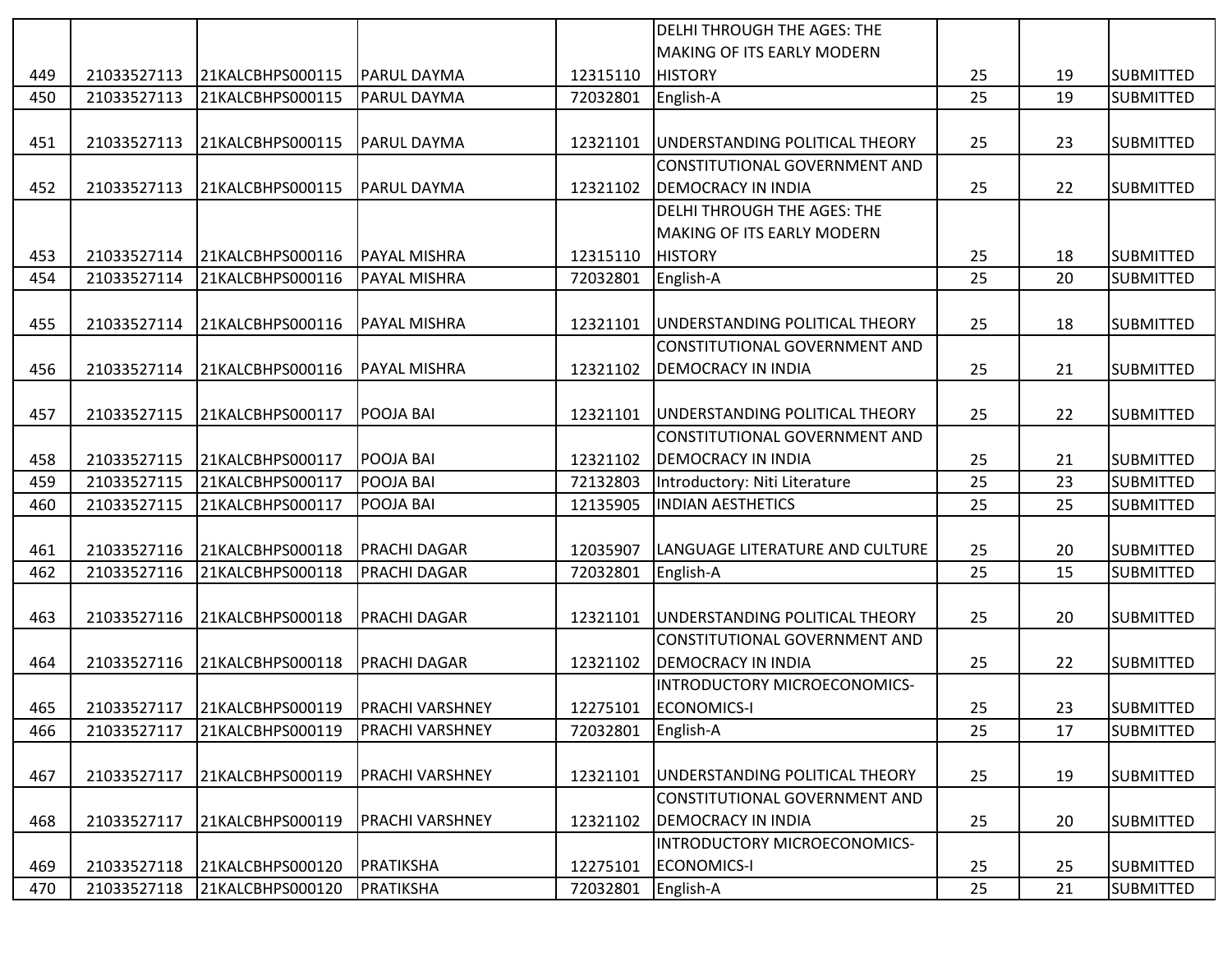| 471        | 21033527118                | 21KALCBHPS000120                     | PRATIKSHA               | 12321101 | <b>JUNDERSTANDING POLITICAL THEORY</b>                     | 25       | 18       | <b>SUBMITTED</b>                     |
|------------|----------------------------|--------------------------------------|-------------------------|----------|------------------------------------------------------------|----------|----------|--------------------------------------|
| 472        | 21033527118                | 21KALCBHPS000120                     | PRATIKSHA               | 12321102 | CONSTITUTIONAL GOVERNMENT AND<br><b>DEMOCRACY IN INDIA</b> | 25       | 21       | <b>SUBMITTED</b>                     |
| 473        | 21033527119                | 21KALCBHPS000121                     | <b>PRERNA SHARMA</b>    | 72032801 | English-A                                                  | 25       | 21       | <b>SUBMITTED</b>                     |
| 474        | 21033527119                | 21KALCBHPS000121                     | PRERNA SHARMA           | 12295101 | <b>DISASTER MANAGEMENT</b>                                 | 25       | 20       | <b>SUBMITTED</b>                     |
|            |                            |                                      |                         |          |                                                            |          |          |                                      |
| 475        | 21033527119                | 21KALCBHPS000121                     | PRERNA SHARMA           | 12321101 | UNDERSTANDING POLITICAL THEORY                             | 25       | 18       | <b>SUBMITTED</b>                     |
|            |                            |                                      |                         |          | CONSTITUTIONAL GOVERNMENT AND                              |          |          |                                      |
| 476        | 21033527119                | 21KALCBHPS000121                     | <b>PRERNA SHARMA</b>    | 12321102 | <b>DEMOCRACY IN INDIA</b>                                  | 25       | 21       | <b>SUBMITTED</b>                     |
| 477        | 21033527120                | 21KALCBHPS000122                     | PRINCY                  | 72032801 | English-A                                                  | 25       | 20       | <b>SUBMITTED</b>                     |
|            |                            |                                      |                         |          |                                                            |          |          |                                      |
| 478        | 21033527120                | 21KALCBHPS000122                     | PRINCY                  | 12321101 | UNDERSTANDING POLITICAL THEORY                             | 25       | 18       | <b>SUBMITTED</b>                     |
|            |                            |                                      |                         |          | CONSTITUTIONAL GOVERNMENT AND                              |          |          |                                      |
| 479        | 21033527120                | 21KALCBHPS000122                     | PRINCY                  | 12321102 | <b>DEMOCRACY IN INDIA</b>                                  | 25       | 21       | <b>SUBMITTED</b>                     |
|            |                            |                                      |                         |          | <b>DELHI THROUGH THE AGES: THE</b>                         |          |          |                                      |
|            |                            |                                      |                         |          | <b>MAKING OF ITS EARLY MODERN</b>                          |          |          |                                      |
| 480        | 21033527120                | 21KALCBHPS000122                     | PRINCY                  | 12315110 | <b>HISTORY</b>                                             | 25       | 16       | <b>SUBMITTED</b>                     |
|            |                            |                                      |                         |          | <b>DELHI THROUGH THE AGES: THE</b>                         |          |          |                                      |
|            |                            |                                      |                         |          | <b>MAKING OF ITS EARLY MODERN</b>                          |          |          |                                      |
| 481        | 21033527121                | 21KALCBHPS000123                     | <b>PRITHA PRIYAM</b>    | 12315110 | <b>HISTORY</b>                                             | 25       | 20       | <b>SUBMITTED</b>                     |
| 482        | 21033527121                | 21KALCBHPS000123                     | <b>PRITHA PRIYAM</b>    | 72032801 | English-A                                                  | 25       | 19       | <b>SUBMITTED</b>                     |
|            |                            |                                      |                         |          |                                                            |          |          |                                      |
| 483        | 21033527121                | 21KALCBHPS000123                     | <b>PRITHA PRIYAM</b>    | 12321101 | UNDERSTANDING POLITICAL THEORY                             | 25       | 23       | <b>SUBMITTED</b>                     |
|            |                            |                                      |                         |          | CONSTITUTIONAL GOVERNMENT AND                              |          |          |                                      |
| 484        | 21033527121                | 21KALCBHPS000123                     | <b>PRITHA PRIYAM</b>    | 12321102 | <b>DEMOCRACY IN INDIA</b>                                  | 25       | 21       | <b>SUBMITTED</b>                     |
| 485        | 21033527122                | 21KALCBHPS000124                     | PRIYANKA KUMARI         | 72032801 | English-A                                                  | 25       | 18       | <b>SUBMITTED</b>                     |
| 486        | 21033527122                | 21KALCBHPS000124                     | PRIYANKA KUMARI         | 12295101 | <b>DISASTER MANAGEMENT</b>                                 | 25       | 15       | <b>SUBMITTED</b>                     |
|            |                            |                                      |                         |          |                                                            |          |          |                                      |
| 487        | 21033527122                | 21KALCBHPS000124                     | PRIYANKA KUMARI         | 12321101 | UNDERSTANDING POLITICAL THEORY                             | 25       | 18       | <b>SUBMITTED</b>                     |
|            |                            |                                      |                         |          | CONSTITUTIONAL GOVERNMENT AND                              |          |          |                                      |
| 488        | 21033527122                | 21KALCBHPS000124                     | <b> PRIYANKA KUMARI</b> | 12321102 | <b>DEMOCRACY IN INDIA</b>                                  | 25       | 21       | <b>SUBMITTED</b>                     |
|            |                            |                                      |                         |          |                                                            |          |          |                                      |
| 489        | 21033527123                | 21KALCBHPS000125                     | PRIYANKA VERMA          | 12321101 | UNDERSTANDING POLITICAL THEORY                             | 25       | 23       | <b>SUBMITTED</b>                     |
|            |                            |                                      | <b>PRIYANKA VERMA</b>   | 12321102 | CONSTITUTIONAL GOVERNMENT AND<br><b>DEMOCRACY IN INDIA</b> |          |          |                                      |
| 490<br>491 | 21033527123<br>21033527123 | 21KALCBHPS000125<br>21KALCBHPS000125 | PRIYANKA VERMA          | 72032801 |                                                            | 25<br>25 | 18<br>21 | <b>SUBMITTED</b><br><b>SUBMITTED</b> |
| 492        | 21033527123                | 21KALCBHPS000125                     | PRIYANKA VERMA          | 12295101 | English-A<br><b>DISASTER MANAGEMENT</b>                    | 25       | 23       | <b>SUBMITTED</b>                     |
|            |                            |                                      |                         |          |                                                            |          |          |                                      |
| 493        | 21033527124                | 21KALCBHPS000126                     | <b>PRIYANKA VERMA</b>   | 12035907 | LANGUAGE LITERATURE AND CULTURE                            | 25       | 22       | <b>SUBMITTED</b>                     |
|            |                            |                                      |                         |          |                                                            |          |          |                                      |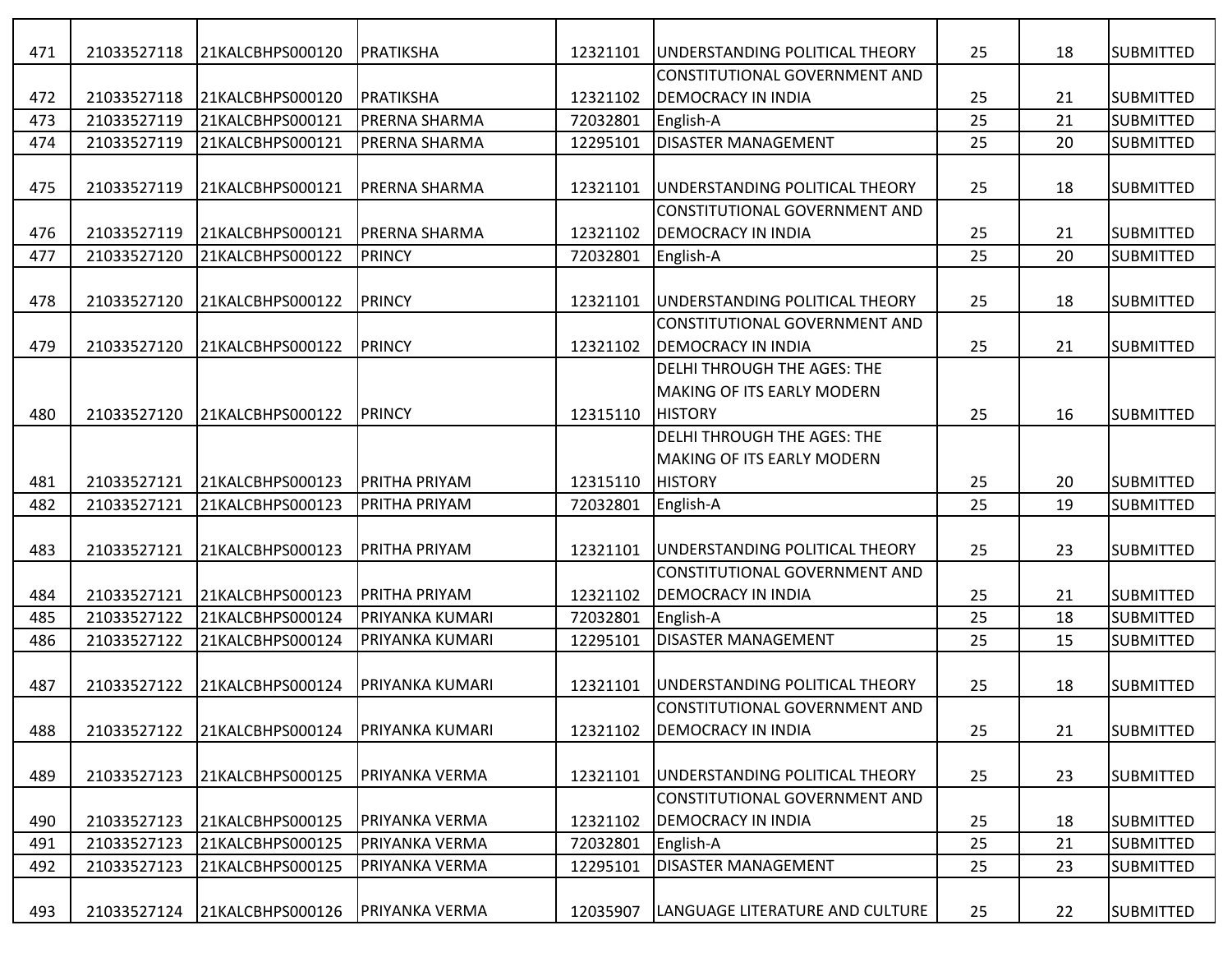| 494 | 21033527124 | 21KALCBHPS000126 | PRIYANKA VERMA         | 72032801 | English-A                         | 25 | 20 | <b>SUBMITTED</b> |
|-----|-------------|------------------|------------------------|----------|-----------------------------------|----|----|------------------|
|     |             |                  |                        |          |                                   |    |    |                  |
| 495 | 21033527124 | 21KALCBHPS000126 | <b>PRIYANKA VERMA</b>  | 12321101 | UNDERSTANDING POLITICAL THEORY    | 25 | 22 | <b>SUBMITTED</b> |
|     |             |                  |                        |          | CONSTITUTIONAL GOVERNMENT AND     |    |    |                  |
| 496 | 21033527124 | 21KALCBHPS000126 | PRIYANKA VERMA         | 12321102 | <b>DEMOCRACY IN INDIA</b>         | 25 | 22 | <b>SUBMITTED</b> |
| 497 | 21033527125 | 21KALCBHPS000127 | <b>PRIYANSHI FAGNA</b> | 72032801 | English-A                         | 25 | 15 | <b>SUBMITTED</b> |
| 498 | 21033527125 | 21KALCBHPS000127 | PRIYANSHI FAGNA        | 12295101 | <b>DISASTER MANAGEMENT</b>        | 25 | 6  | <b>SUBMITTED</b> |
|     |             |                  |                        |          |                                   |    |    |                  |
| 499 | 21033527125 | 21KALCBHPS000127 | PRIYANSHI FAGNA        | 12321101 | UNDERSTANDING POLITICAL THEORY    | 25 | 21 | <b>SUBMITTED</b> |
|     |             |                  |                        |          | CONSTITUTIONAL GOVERNMENT AND     |    |    |                  |
| 500 | 21033527125 | 21KALCBHPS000127 | PRIYANSHI FAGNA        | 12321102 | <b>DEMOCRACY IN INDIA</b>         | 25 | 19 | <b>SUBMITTED</b> |
| 501 | 21033527126 | 21KALCBHPS000128 | PRIYANSHI SONI         | 72032801 | English-A                         | 25 | 14 | <b>SUBMITTED</b> |
|     |             |                  |                        |          |                                   |    |    |                  |
| 502 | 21033527126 | 21KALCBHPS000128 | <b>PRIYANSHI SONI</b>  | 12321101 | UNDERSTANDING POLITICAL THEORY    | 25 | 23 | <b>SUBMITTED</b> |
|     |             |                  |                        |          | CONSTITUTIONAL GOVERNMENT AND     |    |    |                  |
| 503 | 21033527126 | 21KALCBHPS000128 | <b>PRIYANSHI SONI</b>  | 12321102 | <b>DEMOCRACY IN INDIA</b>         | 25 | 22 | <b>SUBMITTED</b> |
|     |             |                  |                        |          | INTRODUCTORY MICROECONOMICS-      |    |    |                  |
| 504 | 21033527126 | 21KALCBHPS000128 | PRIYANSHI SONI         | 12275101 | <b>ECONOMICS-I</b>                | 25 | 21 | <b>SUBMITTED</b> |
|     |             |                  |                        |          | DELHI THROUGH THE AGES: THE       |    |    |                  |
|     |             |                  |                        |          | <b>MAKING OF ITS EARLY MODERN</b> |    |    |                  |
| 505 | 21033527127 | 21KALCBHPS000129 | PURVA                  | 12315110 | <b>HISTORY</b>                    | 25 | 16 | <b>SUBMITTED</b> |
| 506 | 21033527127 | 21KALCBHPS000129 | PURVA                  | 72032801 | English-A                         | 25 | 20 | <b>SUBMITTED</b> |
|     |             |                  |                        |          |                                   |    |    |                  |
| 507 | 21033527127 | 21KALCBHPS000129 | PURVA                  | 12321101 | UNDERSTANDING POLITICAL THEORY    | 25 | 21 | <b>SUBMITTED</b> |
|     |             |                  |                        |          | CONSTITUTIONAL GOVERNMENT AND     |    |    |                  |
| 508 | 21033527127 | 21KALCBHPS000129 | PURVA                  | 12321102 | <b>DEMOCRACY IN INDIA</b>         | 25 | 21 | <b>SUBMITTED</b> |
|     |             |                  |                        |          | DELHI THROUGH THE AGES: THE       |    |    |                  |
|     |             |                  |                        |          | <b>MAKING OF ITS EARLY MODERN</b> |    |    |                  |
| 509 | 21033527128 | 21KALCBHPS000130 | RAINA                  | 12315110 | <b>HISTORY</b>                    | 25 | 21 | <b>SUBMITTED</b> |
| 510 | 21033527128 | 21KALCBHPS000130 | <b>RAINA</b>           | 72032801 | English-A                         | 25 | 20 | <b>SUBMITTED</b> |
|     |             |                  |                        |          |                                   |    |    |                  |
| 511 | 21033527128 | 21KALCBHPS000130 | RAINA                  | 12321101 | UNDERSTANDING POLITICAL THEORY    | 25 | 20 | <b>SUBMITTED</b> |
|     |             |                  |                        |          | CONSTITUTIONAL GOVERNMENT AND     |    |    |                  |
| 512 | 21033527128 | 21KALCBHPS000130 | RAINA                  | 12321102 | <b>DEMOCRACY IN INDIA</b>         | 25 | 19 | <b>SUBMITTED</b> |
|     |             |                  |                        |          |                                   |    |    |                  |
| 513 | 21033527129 | 21KALCBHPS000131 | <b>REHYA KIRAN</b>     | 12321101 | UNDERSTANDING POLITICAL THEORY    | 25 | 23 | <b>SUBMITTED</b> |
|     |             |                  |                        |          | CONSTITUTIONAL GOVERNMENT AND     |    |    |                  |
| 514 | 21033527129 | 21KALCBHPS000131 | <b>REHYA KIRAN</b>     | 12321102 | <b>DEMOCRACY IN INDIA</b>         | 25 | 20 | <b>SUBMITTED</b> |
| 515 | 21033527129 | 21KALCBHPS000131 | <b>REHYA KIRAN</b>     | 72032801 | English-A                         | 25 | 16 | <b>SUBMITTED</b> |
|     |             |                  |                        |          |                                   |    |    |                  |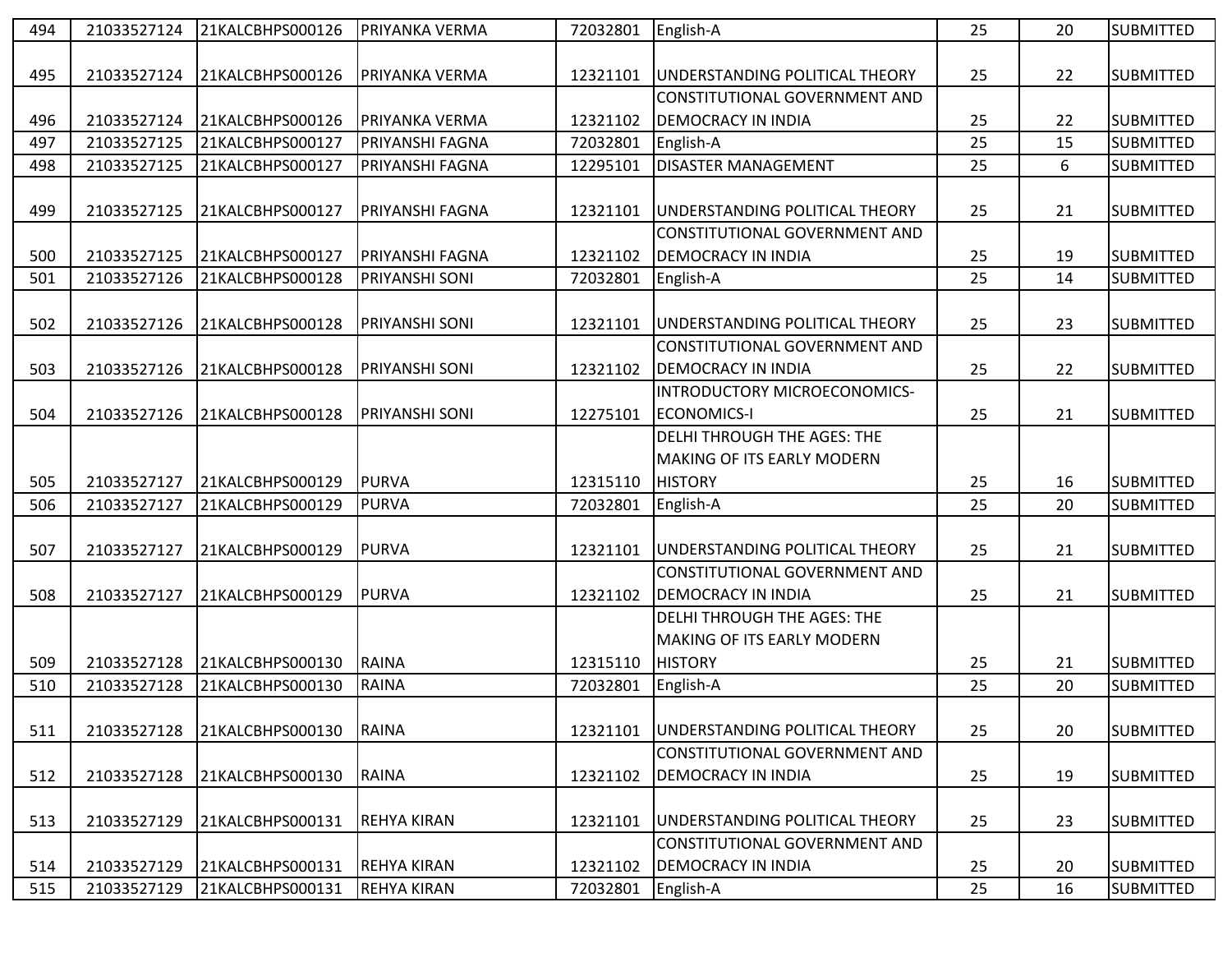|     |             |                  |                          |          | INTRODUCTORY MICROECONOMICS-          |    |    |                  |
|-----|-------------|------------------|--------------------------|----------|---------------------------------------|----|----|------------------|
| 516 | 21033527129 | 21KALCBHPS000131 | <b>REHYA KIRAN</b>       | 12275101 | <b>ECONOMICS-I</b>                    | 25 | 24 | <b>SUBMITTED</b> |
| 517 | 21033527130 | 21KALCBHPS000132 | <b>RENU CHAUDHARY</b>    | 72032801 | English-A                             | 25 | 22 | <b>SUBMITTED</b> |
| 518 | 21033527130 | 21KALCBHPS000132 | <b>RENU CHAUDHARY</b>    | 12295101 | <b>DISASTER MANAGEMENT</b>            | 25 | 21 | <b>SUBMITTED</b> |
|     |             |                  |                          |          |                                       |    |    |                  |
| 519 | 21033527130 | 21KALCBHPS000132 | <b>RENU CHAUDHARY</b>    | 12321101 | UNDERSTANDING POLITICAL THEORY        | 25 | 20 | <b>SUBMITTED</b> |
|     |             |                  |                          |          | <b>CONSTITUTIONAL GOVERNMENT AND</b>  |    |    |                  |
| 520 | 21033527130 | 21KALCBHPS000132 | <b>RENU CHAUDHARY</b>    | 12321102 | <b>DEMOCRACY IN INDIA</b>             | 25 | 23 | <b>SUBMITTED</b> |
|     |             |                  |                          |          |                                       |    |    |                  |
| 521 | 21033527131 | 21KALCBHPS000133 | RICHA                    | 12035907 | LANGUAGE LITERATURE AND CULTURE       | 25 | 14 | <b>SUBMITTED</b> |
| 522 | 21033527131 | 21KALCBHPS000133 | RICHA                    | 72032801 | English-A                             | 25 | 16 | <b>SUBMITTED</b> |
|     |             |                  |                          |          |                                       |    |    |                  |
| 523 | 21033527131 | 21KALCBHPS000133 | RICHA                    | 12321101 | UNDERSTANDING POLITICAL THEORY        | 25 | 18 | <b>SUBMITTED</b> |
|     |             |                  |                          |          | CONSTITUTIONAL GOVERNMENT AND         |    |    |                  |
| 524 | 21033527131 | 21KALCBHPS000133 | RICHA                    | 12321102 | <b>DEMOCRACY IN INDIA</b>             | 25 | 22 | <b>SUBMITTED</b> |
|     |             |                  |                          |          | DELHI THROUGH THE AGES: THE           |    |    |                  |
|     |             |                  |                          |          | <b>MAKING OF ITS EARLY MODERN</b>     |    |    |                  |
| 525 | 21033527132 | 21KALCBHPS000134 | <b>RICHA SINGH</b>       | 12315110 | <b>HISTORY</b>                        | 25 | 21 | <b>SUBMITTED</b> |
| 526 | 21033527132 | 21KALCBHPS000134 | <b>RICHA SINGH</b>       | 72032801 | English-A                             | 25 | 21 | <b>SUBMITTED</b> |
|     |             |                  |                          |          |                                       |    |    |                  |
| 527 | 21033527132 | 21KALCBHPS000134 | <b>RICHA SINGH</b>       | 12321101 | UNDERSTANDING POLITICAL THEORY        | 25 | 23 | <b>SUBMITTED</b> |
|     |             |                  |                          |          | CONSTITUTIONAL GOVERNMENT AND         |    |    |                  |
| 528 | 21033527132 | 21KALCBHPS000134 | <b>RICHA SINGH</b>       | 12321102 | <b>DEMOCRACY IN INDIA</b>             | 25 | 19 | <b>SUBMITTED</b> |
|     |             |                  |                          |          | INTRODUCTORY MICROECONOMICS-          |    |    |                  |
| 529 | 21033527133 | 21KALCBHPS000135 | <b>RIDHIKA MODI</b>      | 12275101 | <b>ECONOMICS-I</b>                    | 25 | 22 | <b>SUBMITTED</b> |
| 530 | 21033527133 | 21KALCBHPS000135 | <b>RIDHIKA MODI</b>      | 72032801 | English-A                             | 25 | 15 | <b>SUBMITTED</b> |
|     |             |                  |                          |          |                                       |    |    |                  |
| 531 | 21033527133 | 21KALCBHPS000135 | <b>RIDHIKA MODI</b>      | 12321101 | UNDERSTANDING POLITICAL THEORY        | 25 | 17 | <b>SUBMITTED</b> |
|     |             |                  |                          |          | <b>CONSTITUTIONAL GOVERNMENT AND</b>  |    |    |                  |
| 532 | 21033527133 | 21KALCBHPS000135 | <b>RIDHIKA MODI</b>      | 12321102 | <b>DEMOCRACY IN INDIA</b>             | 25 | 17 | <b>SUBMITTED</b> |
|     |             |                  |                          |          |                                       |    |    |                  |
| 533 | 21033527134 | 21KALCBHPS000136 | <b>RITIKA KHANDELWAL</b> | 12321101 | UNDERSTANDING POLITICAL THEORY        | 25 | 23 | <b>SUBMITTED</b> |
|     |             |                  |                          |          | CONSTITUTIONAL GOVERNMENT AND         |    |    |                  |
| 534 | 21033527134 | 21KALCBHPS000136 | <b>RITIKA KHANDELWAL</b> | 12321102 | <b>DEMOCRACY IN INDIA</b>             | 25 | 20 | <b>SUBMITTED</b> |
| 535 | 21033527134 | 21KALCBHPS000136 | RITIKA KHANDELWAL        | 72032801 | English-A                             | 25 | 20 | <b>SUBMITTED</b> |
| 536 | 21033527134 | 21KALCBHPS000136 | RITIKA KHANDELWAL        | 11015102 | <b>BASICS OF JOURNALISM</b>           | 25 | 22 | <b>SUBMITTED</b> |
| 537 | 21033527135 | 21KALCBHPS000137 | RITU                     | 11015102 | <b>BASICS OF JOURNALISM</b>           | 25 | 16 | <b>SUBMITTED</b> |
| 538 | 21033527135 | 21KALCBHPS000137 | RITU                     | 72032801 | English-A                             | 25 | 18 | <b>SUBMITTED</b> |
|     |             |                  |                          |          |                                       |    |    |                  |
| 539 | 21033527135 | 21KALCBHPS000137 | RITU                     | 12321101 | <b>UNDERSTANDING POLITICAL THEORY</b> | 25 | 22 | <b>SUBMITTED</b> |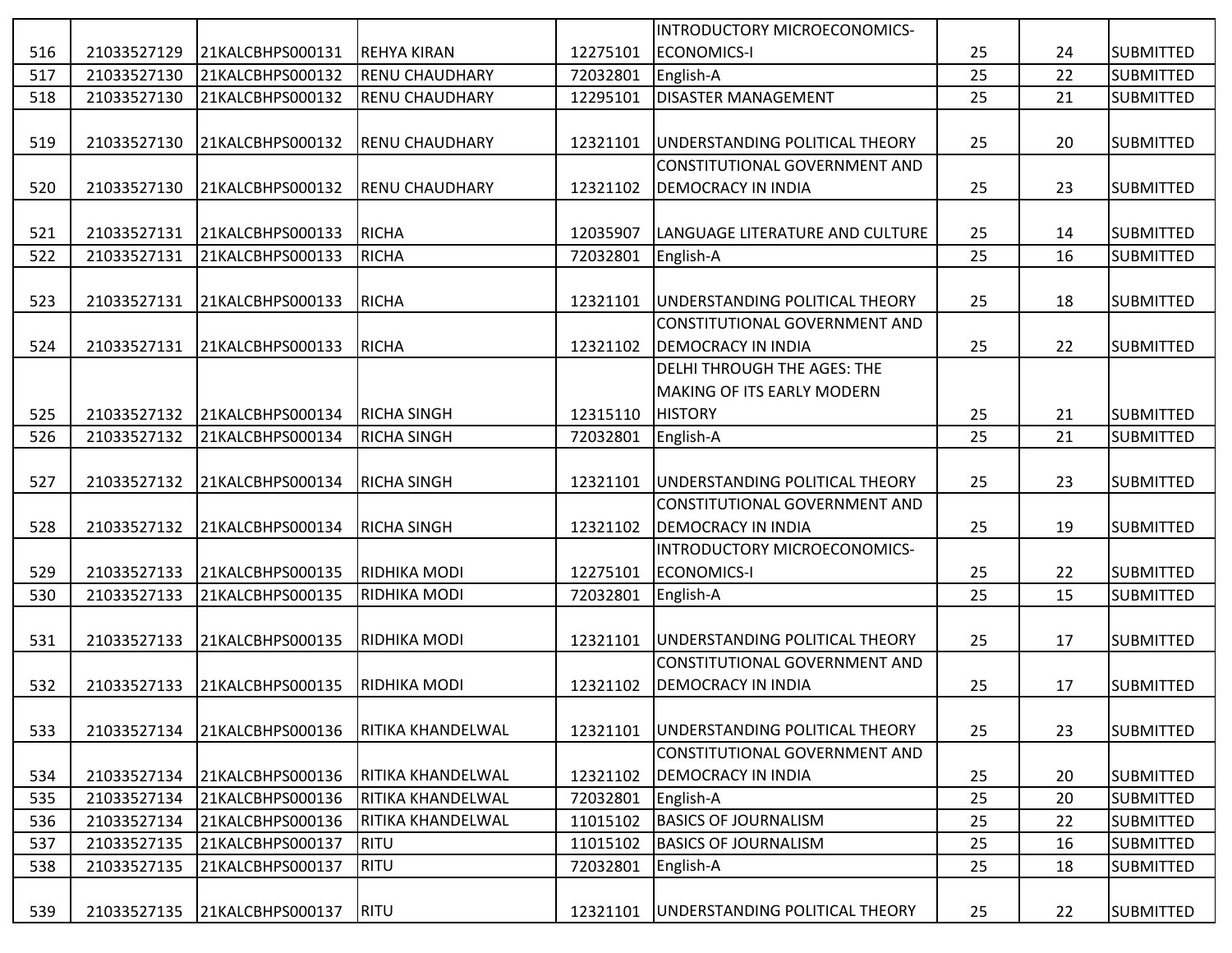|     |             |                  |                        |          | CONSTITUTIONAL GOVERNMENT AND       |    |    |                  |
|-----|-------------|------------------|------------------------|----------|-------------------------------------|----|----|------------------|
| 540 | 21033527135 | 21KALCBHPS000137 | RITU                   | 12321102 | <b>DEMOCRACY IN INDIA</b>           | 25 | 20 | <b>SUBMITTED</b> |
|     |             |                  |                        |          | हिंदी भाषा और सम्प्रेषण (FOR ALL    |    |    |                  |
| 541 | 21033527136 | 21KALCBHPS000138 | <b>RITU KUMARI</b>     | 72052803 | HONS.)                              | 25 | 16 | <b>SUBMITTED</b> |
| 542 | 21033527136 | 21KALCBHPS000138 | <b>RITU KUMARI</b>     | 12295101 | <b>DISASTER MANAGEMENT</b>          | 25 | 16 | <b>SUBMITTED</b> |
|     |             |                  |                        |          |                                     |    |    |                  |
| 543 | 21033527136 | 21KALCBHPS000138 | <b>RITU KUMARI</b>     | 12321101 | UNDERSTANDING POLITICAL THEORY      | 25 | 18 | <b>SUBMITTED</b> |
|     |             |                  |                        |          | CONSTITUTIONAL GOVERNMENT AND       |    |    |                  |
| 544 | 21033527136 | 21KALCBHPS000138 | IRITU KUMARI           | 12321102 | <b>DEMOCRACY IN INDIA</b>           | 25 | 21 | <b>SUBMITTED</b> |
|     |             |                  |                        |          | <b>DELHI THROUGH THE AGES: THE</b>  |    |    |                  |
|     |             |                  |                        |          | <b>MAKING OF ITS EARLY MODERN</b>   |    |    |                  |
| 545 | 21033527137 | 21KALCBHPS000139 | <b>RIYA SAINI</b>      | 12315110 | <b>HISTORY</b>                      | 25 | 22 | <b>SUBMITTED</b> |
| 546 | 21033527137 | 21KALCBHPS000139 | <b>RIYA SAINI</b>      | 72032801 | English-A                           | 25 | 14 | <b>SUBMITTED</b> |
|     |             |                  |                        |          |                                     |    |    |                  |
| 547 | 21033527137 | 21KALCBHPS000139 | <b>RIYA SAINI</b>      | 12321101 | UNDERSTANDING POLITICAL THEORY      | 25 | 23 | <b>SUBMITTED</b> |
|     |             |                  |                        |          | CONSTITUTIONAL GOVERNMENT AND       |    |    |                  |
| 548 | 21033527137 | 21KALCBHPS000139 | <b>RIYA SAINI</b>      | 12321102 | <b>DEMOCRACY IN INDIA</b>           | 25 | 21 | <b>SUBMITTED</b> |
|     |             |                  |                        |          |                                     |    |    |                  |
| 549 | 21033527138 | 21KALCBHPS000140 | <b>RUCHI MEENA</b>     | 12321101 | UNDERSTANDING POLITICAL THEORY      | 25 | 19 | <b>SUBMITTED</b> |
|     |             |                  |                        |          | CONSTITUTIONAL GOVERNMENT AND       |    |    |                  |
| 550 | 21033527138 | 21KALCBHPS000140 | RUCHI MEENA            | 12321102 | <b>DEMOCRACY IN INDIA</b>           | 25 | 20 | <b>SUBMITTED</b> |
| 551 | 21033527138 | 21KALCBHPS000140 | <b>RUCHI MEENA</b>     | 72032801 | English-A                           | 25 | 16 | <b>SUBMITTED</b> |
| 552 | 21033527138 | 21KALCBHPS000140 | <b>RUCHI MEENA</b>     | 12295101 | <b>DISASTER MANAGEMENT</b>          | 25 | 21 | <b>SUBMITTED</b> |
|     |             |                  |                        |          |                                     |    |    |                  |
| 553 | 21033527139 | 21KALCBHPS000141 | <b>RUPESHA BISHNOI</b> | 12321101 | UNDERSTANDING POLITICAL THEORY      | 25 | 23 | <b>SUBMITTED</b> |
|     |             |                  |                        |          | CONSTITUTIONAL GOVERNMENT AND       |    |    |                  |
| 554 | 21033527139 | 21KALCBHPS000141 | <b>RUPESHA BISHNOI</b> | 12321102 | <b>DEMOCRACY IN INDIA</b>           | 25 | 22 | <b>SUBMITTED</b> |
| 555 | 21033527139 | 21KALCBHPS000141 | RUPESHA BISHNOI        | 72032801 | English-A                           | 25 | 17 | <b>SUBMITTED</b> |
|     |             |                  |                        |          | INTRODUCTORY MICROECONOMICS-        |    |    |                  |
| 556 | 21033527139 | 21KALCBHPS000141 | <b>RUPESHA BISHNOI</b> | 12275101 | <b>ECONOMICS-I</b>                  | 25 | 23 | <b>SUBMITTED</b> |
|     |             |                  |                        |          | <b>DELHI THROUGH THE AGES: THE</b>  |    |    |                  |
|     |             |                  |                        |          | <b>IMAKING OF ITS EARLY MODERN</b>  |    |    |                  |
| 557 | 21033527140 | 21KALCBHPS000142 | <b>SAKSHI</b>          | 12315110 | <b>HISTORY</b>                      | 25 | 18 | <b>SUBMITTED</b> |
| 558 | 21033527140 | 21KALCBHPS000142 | SAKSHI                 | 72032801 | English-A                           | 25 | 17 | <b>SUBMITTED</b> |
|     |             |                  |                        |          |                                     |    |    |                  |
| 559 | 21033527140 | 21KALCBHPS000142 | <b>SAKSHI</b>          | 12321101 | UNDERSTANDING POLITICAL THEORY      | 25 | 18 | <b>SUBMITTED</b> |
|     |             |                  |                        |          | CONSTITUTIONAL GOVERNMENT AND       |    |    |                  |
| 560 | 21033527140 | 21KALCBHPS000142 | <b>SAKSHI</b>          | 12321102 | <b>DEMOCRACY IN INDIA</b>           | 25 | 22 | <b>SUBMITTED</b> |
|     |             |                  |                        |          | <b>INTRODUCTORY MICROECONOMICS-</b> |    |    |                  |
| 561 | 21033527141 | 21KALCBHPS000144 | <b>SAKSHI GUPTA</b>    | 12275101 | ECONOMICS-I                         | 25 | 25 | <b>SUBMITTED</b> |
|     |             |                  |                        |          |                                     |    |    |                  |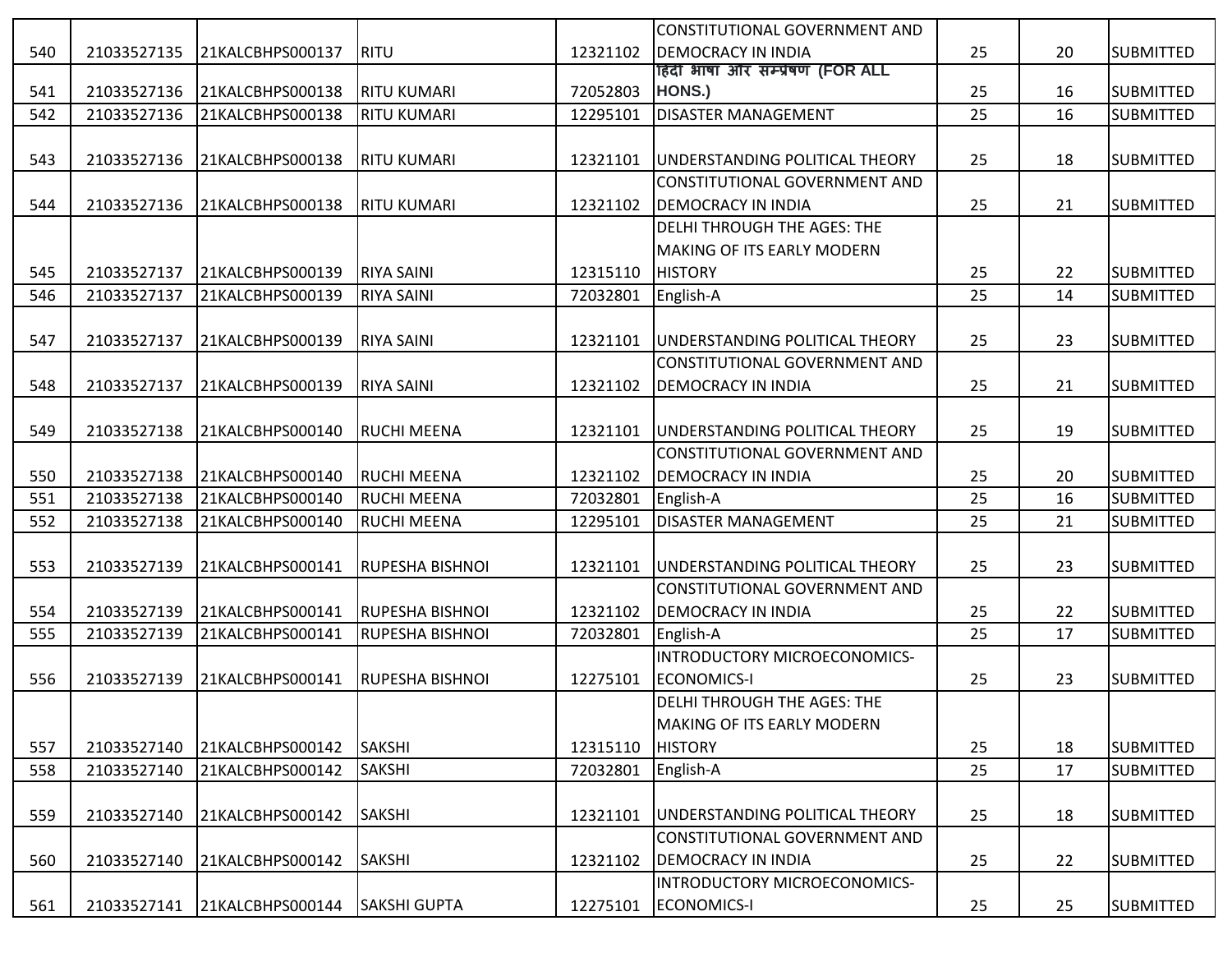| 562 | 21033527141 | 21KALCBHPS000144 | <b>SAKSHI GUPTA</b>    | 72032801 | English-A                            | 25 | 19 | <b>SUBMITTED</b> |
|-----|-------------|------------------|------------------------|----------|--------------------------------------|----|----|------------------|
|     |             |                  |                        |          |                                      |    |    |                  |
| 563 | 21033527141 | 21KALCBHPS000144 | <b>SAKSHI GUPTA</b>    | 12321101 | UNDERSTANDING POLITICAL THEORY       | 25 | 17 | <b>SUBMITTED</b> |
|     |             |                  |                        |          | CONSTITUTIONAL GOVERNMENT AND        |    |    |                  |
| 564 | 21033527141 | 21KALCBHPS000144 | <b>SAKSHI GUPTA</b>    | 12321102 | <b>DEMOCRACY IN INDIA</b>            | 25 | 21 | <b>SUBMITTED</b> |
|     |             |                  |                        |          |                                      |    |    |                  |
| 565 | 21033527142 | 21KALCBHPS000143 | <b>SAKSHI MEHRA</b>    | 12035907 | LANGUAGE LITERATURE AND CULTURE      | 25 | 18 | <b>SUBMITTED</b> |
| 566 | 21033527142 | 21KALCBHPS000143 | SAKSHI MEHRA           | 72032801 | English-A                            | 25 | 17 | <b>SUBMITTED</b> |
|     |             |                  |                        |          |                                      |    |    |                  |
| 567 | 21033527142 | 21KALCBHPS000143 | <b>SAKSHI MEHRA</b>    | 12321101 | UNDERSTANDING POLITICAL THEORY       | 25 | 23 | <b>SUBMITTED</b> |
|     |             |                  |                        |          | CONSTITUTIONAL GOVERNMENT AND        |    |    |                  |
| 568 | 21033527142 | 21KALCBHPS000143 | <b>SAKSHI MEHRA</b>    | 12321102 | <b>DEMOCRACY IN INDIA</b>            | 25 | 18 | <b>SUBMITTED</b> |
| 569 | 21033527143 | 21KALCBHPS000145 | SAKSHI SANDILYA        | 72032801 | English-A                            | 25 | 23 | <b>SUBMITTED</b> |
|     |             |                  |                        |          |                                      |    |    |                  |
| 570 | 21033527143 | 21KALCBHPS000145 | <b>SAKSHI SANDILYA</b> | 12321101 | UNDERSTANDING POLITICAL THEORY       | 25 | 23 | <b>SUBMITTED</b> |
|     |             |                  |                        |          | CONSTITUTIONAL GOVERNMENT AND        |    |    |                  |
| 571 | 21033527143 | 21KALCBHPS000145 | <b>SAKSHI SANDILYA</b> | 12321102 | <b>DEMOCRACY IN INDIA</b>            | 25 | 22 | <b>SUBMITTED</b> |
|     |             |                  |                        |          |                                      |    |    |                  |
| 572 | 21033527143 | 21KALCBHPS000145 | SAKSHI SANDILYA        | 12035907 | LANGUAGE LITERATURE AND CULTURE      | 25 | 23 | <b>SUBMITTED</b> |
|     |             |                  |                        |          |                                      |    |    |                  |
| 573 | 21033527144 | 21KALCBHPS000146 | <b>SAKSHI YADAV</b>    | 12321101 | UNDERSTANDING POLITICAL THEORY       | 25 | 21 | <b>SUBMITTED</b> |
|     |             |                  |                        |          | CONSTITUTIONAL GOVERNMENT AND        |    |    |                  |
| 574 | 21033527144 | 21KALCBHPS000146 | <b>SAKSHI YADAV</b>    | 12321102 | <b>DEMOCRACY IN INDIA</b>            | 25 | 22 | <b>SUBMITTED</b> |
| 575 | 21033527144 | 21KALCBHPS000146 | <b>SAKSHI YADAV</b>    | 72032801 | English-A                            | 25 | 15 | <b>SUBMITTED</b> |
| 576 | 21033527144 | 21KALCBHPS000146 | SAKSHI YADAV           | 11015102 | <b>BASICS OF JOURNALISM</b>          | 25 | 18 | <b>SUBMITTED</b> |
|     |             |                  |                        |          |                                      |    |    |                  |
| 577 | 21033527145 | 21KALCBHPS000147 | <b>SANA ABDULLAH</b>   | 12035907 | LANGUAGE LITERATURE AND CULTURE      | 25 | 19 | <b>SUBMITTED</b> |
| 578 | 21033527145 | 21KALCBHPS000147 | <b>SANA ABDULLAH</b>   | 72032801 | English-A                            | 25 | 20 | <b>SUBMITTED</b> |
|     |             |                  |                        |          |                                      |    |    |                  |
| 579 | 21033527145 | 21KALCBHPS000147 | <b>SANA ABDULLAH</b>   | 12321101 | UNDERSTANDING POLITICAL THEORY       | 25 | 23 | <b>SUBMITTED</b> |
|     |             |                  |                        |          | CONSTITUTIONAL GOVERNMENT AND        |    |    |                  |
| 580 | 21033527145 | 21KALCBHPS000147 | <b>SANA ABDULLAH</b>   | 12321102 | <b>DEMOCRACY IN INDIA</b>            | 25 | 19 | <b>SUBMITTED</b> |
|     |             |                  |                        |          |                                      |    |    |                  |
| 581 | 21033527146 | 21KALCBHPS000148 | <b>SANIA GUPTA</b>     | 12035907 | LANGUAGE LITERATURE AND CULTURE      | 25 | 18 | <b>SUBMITTED</b> |
| 582 | 21033527146 | 21KALCBHPS000148 | <b>SANIA GUPTA</b>     | 72032801 | English-A                            | 25 | 19 | <b>SUBMITTED</b> |
|     |             |                  |                        |          |                                      |    |    |                  |
| 583 | 21033527146 | 21KALCBHPS000148 | <b>SANIA GUPTA</b>     | 12321101 | UNDERSTANDING POLITICAL THEORY       | 25 | 18 | <b>SUBMITTED</b> |
|     |             |                  |                        |          | <b>CONSTITUTIONAL GOVERNMENT AND</b> |    |    |                  |
| 584 | 21033527146 | 21KALCBHPS000148 | <b>SANIA GUPTA</b>     | 12321102 | <b>DEMOCRACY IN INDIA</b>            | 25 | 21 | <b>SUBMITTED</b> |
|     |             |                  |                        |          |                                      |    |    |                  |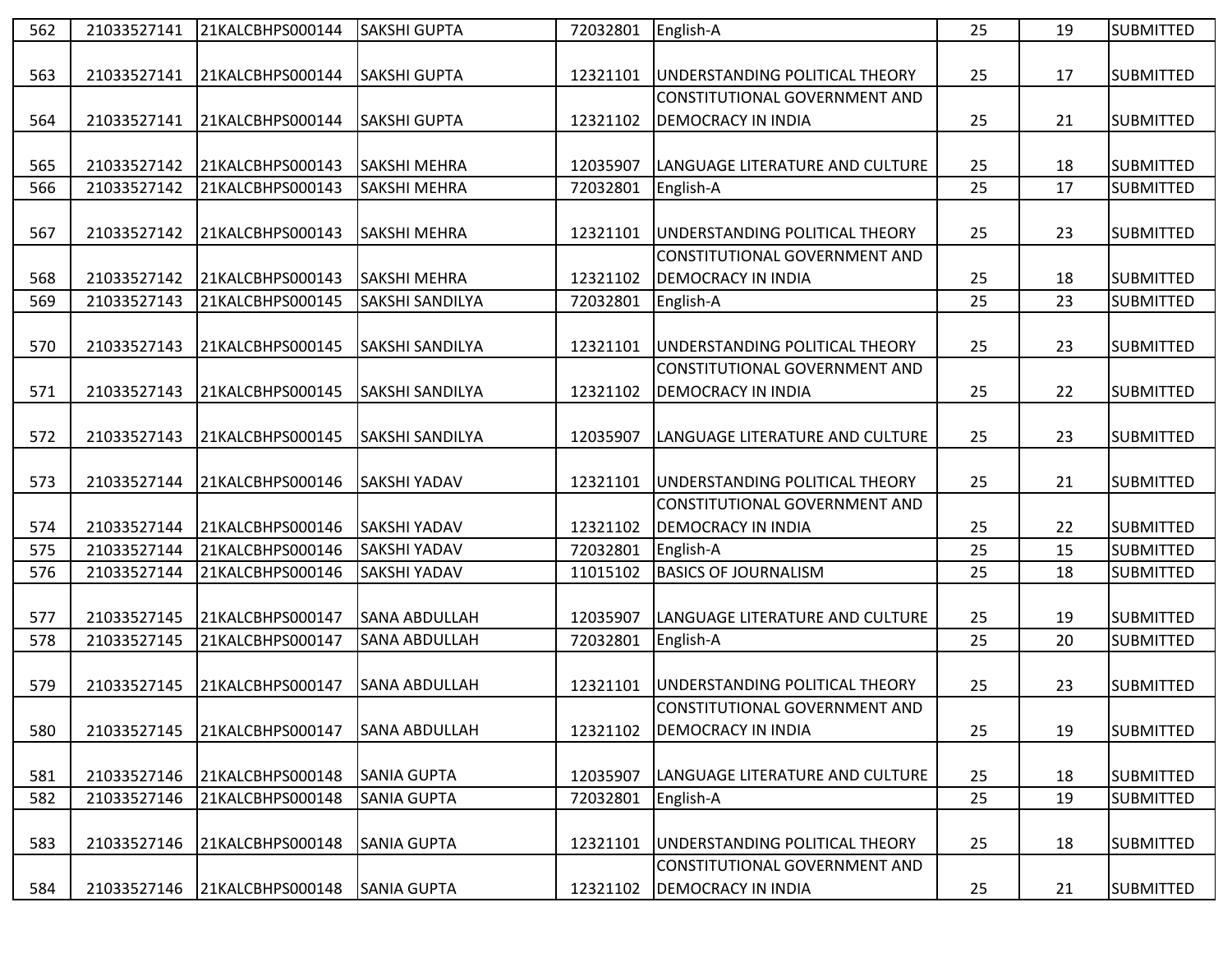|     |             |                  |                        |          | <b>DELHI THROUGH THE AGES: THE</b>   |    |    |                  |
|-----|-------------|------------------|------------------------|----------|--------------------------------------|----|----|------------------|
|     |             |                  |                        |          | <b>MAKING OF ITS EARLY MODERN</b>    |    |    |                  |
| 585 | 21033527147 | 21KALCBHPS000149 | <b>SANJANA</b>         | 12315110 | <b>HISTORY</b>                       | 25 | 14 | <b>SUBMITTED</b> |
| 586 | 21033527147 | 21KALCBHPS000149 | SANJANA                | 72032801 | English-A                            | 25 | 21 | <b>SUBMITTED</b> |
|     |             |                  |                        |          |                                      |    |    |                  |
| 587 | 21033527147 | 21KALCBHPS000149 | <b>SANJANA</b>         | 12321101 | UNDERSTANDING POLITICAL THEORY       | 25 | 22 | <b>SUBMITTED</b> |
|     |             |                  |                        |          | CONSTITUTIONAL GOVERNMENT AND        |    |    |                  |
| 588 | 21033527147 | 21KALCBHPS000149 | <b>SANJANA</b>         | 12321102 | <b>DEMOCRACY IN INDIA</b>            | 25 | 21 | <b>SUBMITTED</b> |
| 589 | 21033527148 | 21KALCBHPS000150 | <b>SANYA THAKUR</b>    | 11015102 | <b>BASICS OF JOURNALISM</b>          | 25 | 17 | <b>SUBMITTED</b> |
| 590 | 21033527148 | 21KALCBHPS000150 | <b>SANYA THAKUR</b>    | 72032801 | English-A                            | 25 | 18 | <b>SUBMITTED</b> |
|     |             |                  |                        |          |                                      |    |    |                  |
| 591 | 21033527148 | 21KALCBHPS000150 | <b>SANYA THAKUR</b>    | 12321101 | UNDERSTANDING POLITICAL THEORY       | 25 | 23 | <b>SUBMITTED</b> |
|     |             |                  |                        |          | CONSTITUTIONAL GOVERNMENT AND        |    |    |                  |
| 592 | 21033527148 | 21KALCBHPS000150 | <b>SANYA THAKUR</b>    | 12321102 | <b>DEMOCRACY IN INDIA</b>            | 25 | 15 | <b>SUBMITTED</b> |
| 593 | 21033527149 | 21KALCBHPS000151 | <b>SARISHTI</b>        | 12295101 | <b>DISASTER MANAGEMENT</b>           | 25 | 19 | <b>SUBMITTED</b> |
|     |             |                  |                        |          |                                      |    |    |                  |
| 594 | 21033527149 | 21KALCBHPS000151 | SARISHTI               | 12321101 | UNDERSTANDING POLITICAL THEORY       | 25 | 23 | <b>SUBMITTED</b> |
|     |             |                  |                        |          | <b>CONSTITUTIONAL GOVERNMENT AND</b> |    |    |                  |
| 595 | 21033527149 | 21KALCBHPS000151 | SARISHTI               | 12321102 | <b>DEMOCRACY IN INDIA</b>            | 25 | 24 | <b>SUBMITTED</b> |
| 596 | 21033527149 | 21KALCBHPS000151 | <b>SARISHTI</b>        | 72032801 | English-A                            | 25 | 17 | <b>SUBMITTED</b> |
| 597 | 21033527150 | 21KALCBHPS000152 | <b>SAUMYA SINGH</b>    | 72032801 | English-A                            | 25 | 14 | <b>SUBMITTED</b> |
| 598 | 21033527150 | 21KALCBHPS000152 | <b>SAUMYA SINGH</b>    | 12295101 | <b>DISASTER MANAGEMENT</b>           | 25 | 15 | <b>SUBMITTED</b> |
|     |             |                  |                        |          |                                      |    |    |                  |
| 599 | 21033527150 | 21KALCBHPS000152 | <b>SAUMYA SINGH</b>    | 12321101 | UNDERSTANDING POLITICAL THEORY       | 25 | 20 | <b>SUBMITTED</b> |
|     |             |                  |                        |          | CONSTITUTIONAL GOVERNMENT AND        |    |    |                  |
| 600 | 21033527150 | 21KALCBHPS000152 | <b>SAUMYA SINGH</b>    | 12321102 | <b>DEMOCRACY IN INDIA</b>            | 25 | 21 | <b>SUBMITTED</b> |
| 601 | 21033527151 | 21KALCBHPS000153 | SAUMYA YADAV           | 72032801 | English-A                            | 25 | 18 | <b>SUBMITTED</b> |
| 602 | 21033527151 | 21KALCBHPS000153 | SAUMYA YADAV           | 11015102 | <b>BASICS OF JOURNALISM</b>          | 25 | 17 | <b>SUBMITTED</b> |
|     |             |                  |                        |          |                                      |    |    |                  |
| 603 | 21033527151 | 21KALCBHPS000153 | <b>SAUMYA YADAV</b>    | 12321101 | UNDERSTANDING POLITICAL THEORY       | 25 | 13 | <b>SUBMITTED</b> |
|     |             |                  |                        |          | CONSTITUTIONAL GOVERNMENT AND        |    |    |                  |
| 604 | 21033527151 | 21KALCBHPS000153 | <b>SAUMYA YADAV</b>    | 12321102 | <b>DEMOCRACY IN INDIA</b>            | 25 | 0  | <b>SUBMITTED</b> |
|     |             |                  |                        |          |                                      |    |    |                  |
| 605 | 21033527152 | 21KALCBHPS000154 | <b>SHAILLI KAUSHIK</b> | 12321101 | UNDERSTANDING POLITICAL THEORY       | 25 | 21 | <b>SUBMITTED</b> |
|     |             |                  |                        |          | CONSTITUTIONAL GOVERNMENT AND        |    |    |                  |
| 606 | 21033527152 | 21KALCBHPS000154 | <b>SHAILLI KAUSHIK</b> | 12321102 | <b>DEMOCRACY IN INDIA</b>            | 25 | 18 | <b>SUBMITTED</b> |
| 607 | 21033527152 | 21KALCBHPS000154 | <b>SHAILLI KAUSHIK</b> | 72032801 | English-A                            | 25 | 14 | <b>SUBMITTED</b> |
|     |             |                  |                        |          |                                      |    |    |                  |
| 608 | 21033527152 | 21KALCBHPS000154 | <b>SHAILLI KAUSHIK</b> | 12035907 | LANGUAGE LITERATURE AND CULTURE      | 25 | 22 | <b>SUBMITTED</b> |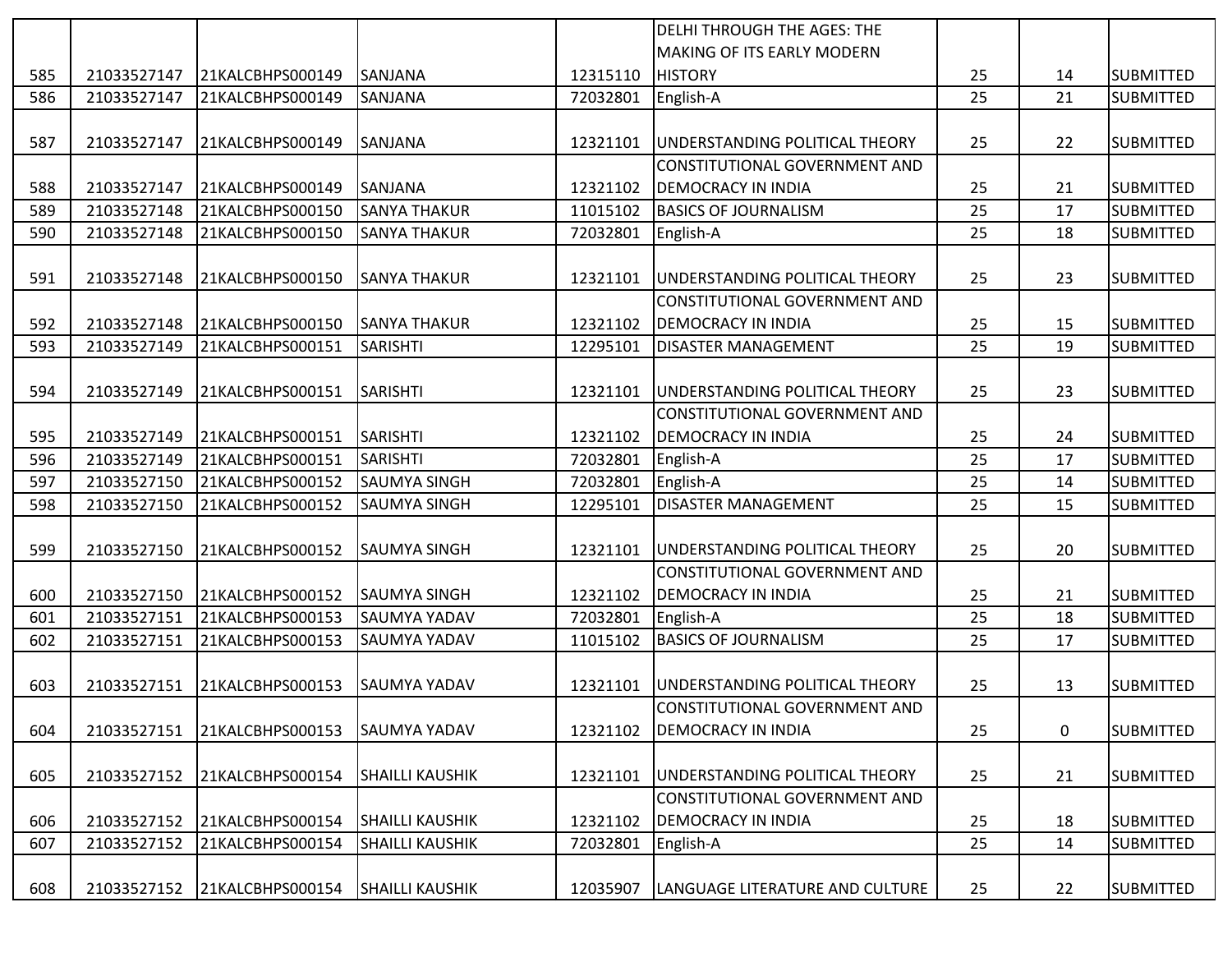| 609 | 21033527153 | 21KALCBHPS000155 | <b>SHALINI RAGHAV</b> | 12035907 | LANGUAGE LITERATURE AND CULTURE    | 25 | 16 | <b>SUBMITTED</b> |
|-----|-------------|------------------|-----------------------|----------|------------------------------------|----|----|------------------|
| 610 | 21033527153 | 21KALCBHPS000155 | <b>SHALINI RAGHAV</b> | 72032801 | English-A                          | 25 | 16 | <b>SUBMITTED</b> |
|     |             |                  |                       |          |                                    |    |    |                  |
| 611 | 21033527153 | 21KALCBHPS000155 | <b>SHALINI RAGHAV</b> | 12321101 | UNDERSTANDING POLITICAL THEORY     | 25 | 18 | <b>SUBMITTED</b> |
|     |             |                  |                       |          | CONSTITUTIONAL GOVERNMENT AND      |    |    |                  |
| 612 | 21033527153 | 21KALCBHPS000155 | <b>SHALINI RAGHAV</b> | 12321102 | <b>DEMOCRACY IN INDIA</b>          | 25 | 20 | <b>SUBMITTED</b> |
|     |             |                  |                       |          | <b>DELHI THROUGH THE AGES: THE</b> |    |    |                  |
|     |             |                  |                       |          | MAKING OF ITS EARLY MODERN         |    |    |                  |
| 613 | 21033527154 | 21KALCBHPS000156 | <b>SHASHI SOROUT</b>  | 12315110 | <b>HISTORY</b>                     | 25 | 17 | <b>SUBMITTED</b> |
| 614 | 21033527154 | 21KALCBHPS000156 | <b>SHASHI SOROUT</b>  | 72032801 | English-A                          | 25 | 18 | <b>SUBMITTED</b> |
|     |             |                  |                       |          |                                    |    |    |                  |
| 615 | 21033527154 | 21KALCBHPS000156 | <b>SHASHI SOROUT</b>  | 12321101 | UNDERSTANDING POLITICAL THEORY     | 25 | 19 | <b>SUBMITTED</b> |
|     |             |                  |                       |          | CONSTITUTIONAL GOVERNMENT AND      |    |    |                  |
| 616 | 21033527154 | 21KALCBHPS000156 | <b>SHASHI SOROUT</b>  | 12321102 | <b>DEMOCRACY IN INDIA</b>          | 25 | 22 | <b>SUBMITTED</b> |
| 617 | 21033527155 | 21KALCBHPS000157 | SHIKHA                | 72032801 | English-A                          | 25 | 14 | <b>SUBMITTED</b> |
| 618 | 21033527155 | 21KALCBHPS000157 | <b>SHIKHA</b>         | 12295101 | <b>DISASTER MANAGEMENT</b>         | 25 | 15 | <b>SUBMITTED</b> |
|     |             |                  |                       |          |                                    |    |    |                  |
| 619 | 21033527155 | 21KALCBHPS000157 | SHIKHA                | 12321101 | UNDERSTANDING POLITICAL THEORY     | 25 | 22 | <b>SUBMITTED</b> |
|     |             |                  |                       |          | CONSTITUTIONAL GOVERNMENT AND      |    |    |                  |
| 620 | 21033527155 | 21KALCBHPS000157 | <b>SHIKHA</b>         | 12321102 | <b>DEMOCRACY IN INDIA</b>          | 25 | 21 | <b>SUBMITTED</b> |
| 621 | 21033527156 | 21KALCBHPS000158 | <b>SHIVALI SHYAM</b>  | 11015102 | <b>BASICS OF JOURNALISM</b>        | 25 | 17 | <b>SUBMITTED</b> |
| 622 | 21033527156 | 21KALCBHPS000158 | <b>SHIVALI SHYAM</b>  | 72032801 | English-A                          | 25 | 19 | <b>SUBMITTED</b> |
|     |             |                  |                       |          |                                    |    |    |                  |
| 623 | 21033527156 | 21KALCBHPS000158 | <b>SHIVALI SHYAM</b>  | 12321101 | UNDERSTANDING POLITICAL THEORY     | 25 | 23 | <b>SUBMITTED</b> |
|     |             |                  |                       |          | CONSTITUTIONAL GOVERNMENT AND      |    |    |                  |
| 624 | 21033527156 | 21KALCBHPS000158 | <b>SHIVALI SHYAM</b>  | 12321102 | <b>DEMOCRACY IN INDIA</b>          | 25 | 22 | <b>SUBMITTED</b> |
| 625 | 21033527157 | 21KALCBHPS000159 | SHIVANI               | 72032801 | English-A                          | 25 | 18 | <b>SUBMITTED</b> |
|     |             |                  |                       |          |                                    |    |    |                  |
| 626 | 21033527157 | 21KALCBHPS000159 | <b>SHIVANI</b>        | 12321101 | UNDERSTANDING POLITICAL THEORY     | 25 | 18 | <b>SUBMITTED</b> |
|     |             |                  |                       |          | CONSTITUTIONAL GOVERNMENT AND      |    |    |                  |
| 627 | 21033527157 | 21KALCBHPS000159 | <b>SHIVANI</b>        | 12321102 | <b>DEMOCRACY IN INDIA</b>          | 25 | 20 | <b>SUBMITTED</b> |
|     |             |                  |                       |          | <b>DELHI THROUGH THE AGES: THE</b> |    |    |                  |
|     |             |                  |                       |          | <b>MAKING OF ITS EARLY MODERN</b>  |    |    |                  |
| 628 | 21033527157 | 21KALCBHPS000159 | <b>SHIVANI</b>        | 12315110 | <b>HISTORY</b>                     | 25 | 15 | <b>SUBMITTED</b> |
| 629 | 21033527158 | 21KALCBHPS000160 | SHIVANI               | 72032801 | English-A                          | 25 | 19 | <b>SUBMITTED</b> |
|     |             |                  |                       |          |                                    |    |    |                  |
| 630 | 21033527158 | 21KALCBHPS000160 | SHIVANI               | 12321101 | UNDERSTANDING POLITICAL THEORY     | 25 | 18 | <b>SUBMITTED</b> |
|     |             |                  |                       |          | CONSTITUTIONAL GOVERNMENT AND      |    |    |                  |
| 631 | 21033527158 | 21KALCBHPS000160 | SHIVANI               | 12321102 | <b>DEMOCRACY IN INDIA</b>          | 25 | 20 | <b>SUBMITTED</b> |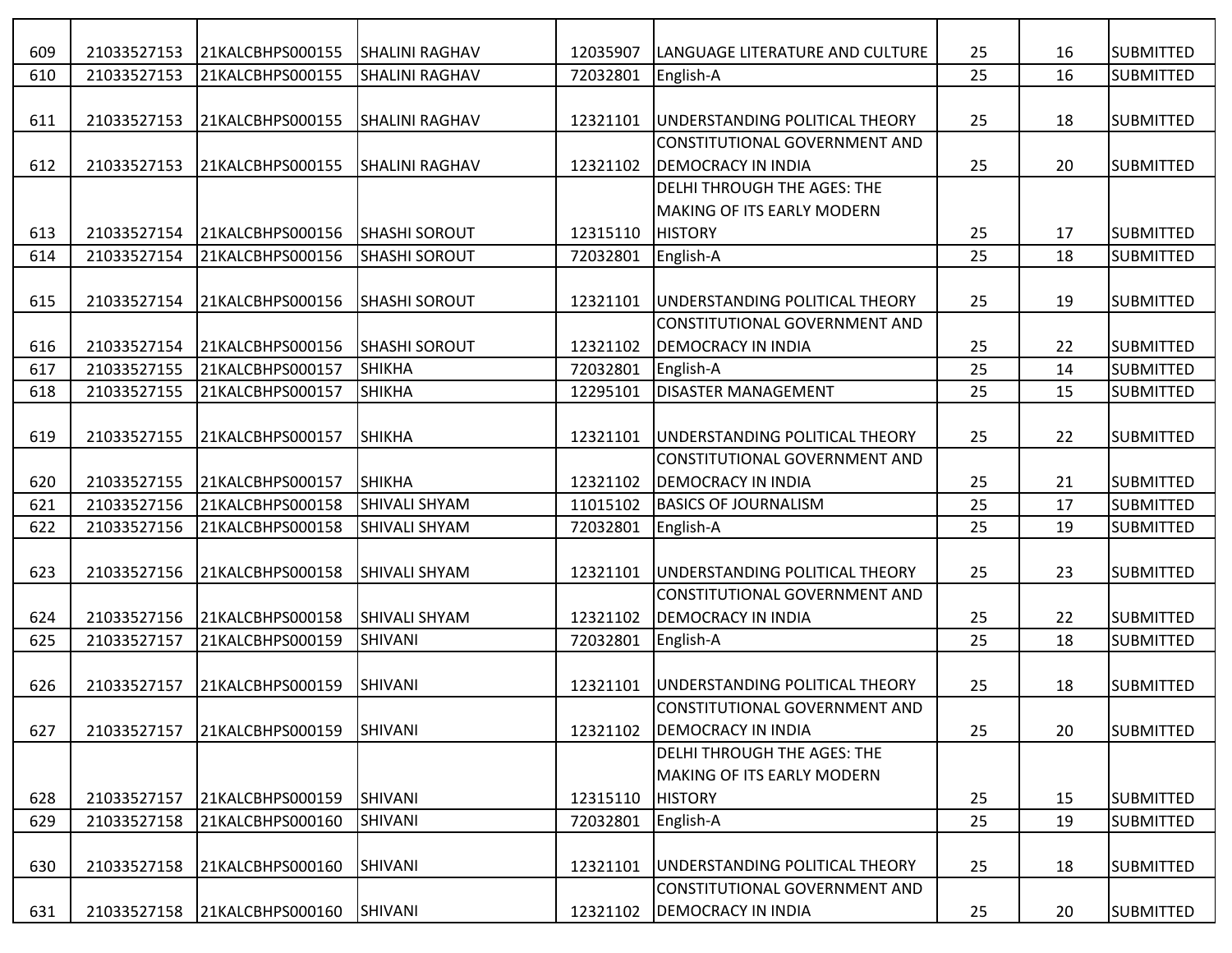|     |             |                  |                        |          | <b>DELHI THROUGH THE AGES: THE</b> |    |    |                  |
|-----|-------------|------------------|------------------------|----------|------------------------------------|----|----|------------------|
|     |             |                  |                        |          | <b>MAKING OF ITS EARLY MODERN</b>  |    |    |                  |
| 632 | 21033527158 | 21KALCBHPS000160 | <b>SHIVANI</b>         | 12315110 | <b>HISTORY</b>                     | 25 | 18 | <b>SUBMITTED</b> |
|     |             |                  |                        |          | हिंदी भाषा और सम्प्रेषण (FOR ALL   |    |    |                  |
| 633 | 21033527159 | 21KALCBHPS000199 | <b>SHIVANI KAUSHIK</b> | 72052803 | HONS.)                             | 25 | 22 | <b>SUBMITTED</b> |
|     |             |                  |                        |          | <b>DELHI THROUGH THE AGES: THE</b> |    |    |                  |
|     |             |                  |                        |          | <b>MAKING OF ITS EARLY MODERN</b>  |    |    |                  |
| 634 | 21033527159 | 21KALCBHPS000199 | <b>SHIVANI KAUSHIK</b> | 12315110 | <b>HISTORY</b>                     | 25 | 21 | <b>SUBMITTED</b> |
|     |             |                  |                        |          |                                    |    |    |                  |
| 635 | 21033527159 | 21KALCBHPS000199 | <b>SHIVANI KAUSHIK</b> | 12321101 | UNDERSTANDING POLITICAL THEORY     | 25 | 20 | <b>SUBMITTED</b> |
|     |             |                  |                        |          | CONSTITUTIONAL GOVERNMENT AND      |    |    |                  |
| 636 | 21033527159 | 21KALCBHPS000199 | <b>SHIVANI KAUSHIK</b> | 12321102 | <b>DEMOCRACY IN INDIA</b>          | 25 | 21 | <b>SUBMITTED</b> |
|     |             |                  |                        |          |                                    |    |    |                  |
| 637 | 21033527160 | 21KALCBHPS000161 | <b>SHREYA SALONI</b>   | 12035907 | LANGUAGE LITERATURE AND CULTURE    | 25 | 0  | <b>SUBMITTED</b> |
| 638 | 21033527160 | 21KALCBHPS000161 | <b>SHREYA SALONI</b>   | 72032801 | English-A                          | 25 | 17 | <b>SUBMITTED</b> |
|     |             |                  |                        |          |                                    |    |    |                  |
| 639 | 21033527160 | 21KALCBHPS000161 | <b>SHREYA SALONI</b>   | 12321101 | UNDERSTANDING POLITICAL THEORY     | 25 | 0  | <b>SUBMITTED</b> |
|     |             |                  |                        |          | CONSTITUTIONAL GOVERNMENT AND      |    |    |                  |
| 640 | 21033527160 | 21KALCBHPS000161 | <b>SHREYA SALONI</b>   | 12321102 | <b>DEMOCRACY IN INDIA</b>          | 25 | 0  | <b>SUBMITTED</b> |
|     |             |                  |                        |          | <b>DELHI THROUGH THE AGES: THE</b> |    |    |                  |
|     |             |                  |                        |          | <b>MAKING OF ITS EARLY MODERN</b>  |    |    |                  |
| 641 | 21033527161 | 21KALCBHPS000162 | SHRISTI                | 12315110 | <b>HISTORY</b>                     | 25 | 16 | <b>SUBMITTED</b> |
| 642 | 21033527161 | 21KALCBHPS000162 | <b>SHRISTI</b>         | 72032801 | English-A                          | 25 | 20 | <b>SUBMITTED</b> |
|     |             |                  |                        |          |                                    |    |    |                  |
| 643 | 21033527161 | 21KALCBHPS000162 | SHRISTI                | 12321101 | UNDERSTANDING POLITICAL THEORY     | 25 | 19 | <b>SUBMITTED</b> |
|     |             |                  |                        |          | CONSTITUTIONAL GOVERNMENT AND      |    |    |                  |
| 644 | 21033527161 | 21KALCBHPS000162 | <b>SHRISTI</b>         | 12321102 | <b>DEMOCRACY IN INDIA</b>          | 25 | 22 | <b>SUBMITTED</b> |
| 645 | 21033527162 | 21KALCBHPS000163 | <b>SHRISTI SOLANKI</b> | 11015102 | <b>BASICS OF JOURNALISM</b>        | 25 | 17 | <b>SUBMITTED</b> |
| 646 | 21033527162 | 21KALCBHPS000163 | <b>SHRISTI SOLANKI</b> | 72032801 | English-A                          | 25 | 18 | <b>SUBMITTED</b> |
|     |             |                  |                        |          |                                    |    |    |                  |
| 647 | 21033527162 | 21KALCBHPS000163 | <b>SHRISTI SOLANKI</b> | 12321101 | UNDERSTANDING POLITICAL THEORY     | 25 | 19 | <b>SUBMITTED</b> |
|     |             |                  |                        |          | CONSTITUTIONAL GOVERNMENT AND      |    |    |                  |
| 648 | 21033527162 | 21KALCBHPS000163 | <b>SHRISTI SOLANKI</b> | 12321102 | <b>DEMOCRACY IN INDIA</b>          | 25 | 21 | <b>SUBMITTED</b> |
| 649 | 21033527163 | 21KALCBHPS000164 | <b>SHRUTI</b>          | 11015102 | <b>BASICS OF JOURNALISM</b>        | 25 | 16 | <b>SUBMITTED</b> |
| 650 | 21033527163 | 21KALCBHPS000164 | <b>SHRUTI</b>          | 72032801 | English-A                          | 25 | 15 | <b>SUBMITTED</b> |
|     |             |                  |                        |          |                                    |    |    |                  |
| 651 | 21033527163 | 21KALCBHPS000164 | <b>SHRUTI</b>          | 12321101 | UNDERSTANDING POLITICAL THEORY     | 25 | 23 | <b>SUBMITTED</b> |
|     |             |                  |                        |          | CONSTITUTIONAL GOVERNMENT AND      |    |    |                  |
| 652 | 21033527163 | 21KALCBHPS000164 | SHRUTI                 | 12321102 | <b>DEMOCRACY IN INDIA</b>          | 25 | 22 | <b>SUBMITTED</b> |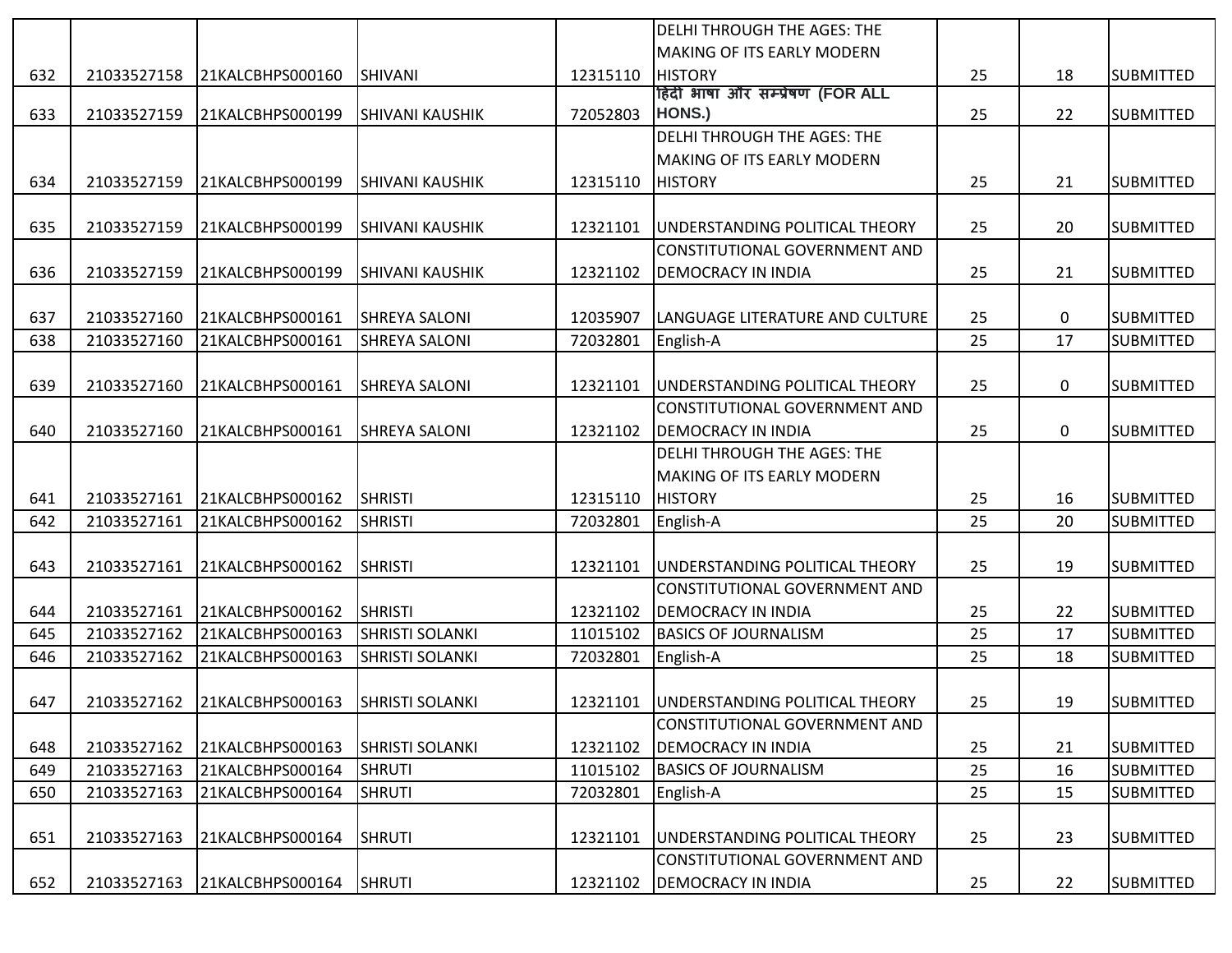| 653 | 21033527164 | 21KALCBHPS000165 | <b>ISHUBHAM SIHAG</b>  | 12035907 | <b>ILANGUAGE LITERATURE AND CULTURE</b> | 25 | 18 | <b>SUBMITTED</b> |
|-----|-------------|------------------|------------------------|----------|-----------------------------------------|----|----|------------------|
| 654 | 21033527164 | 21KALCBHPS000165 | <b>SHUBHAM SIHAG</b>   | 72032801 | English-A                               | 25 | 18 | <b>SUBMITTED</b> |
|     |             |                  |                        |          |                                         |    |    |                  |
| 655 | 21033527164 | 21KALCBHPS000165 | <b>SHUBHAM SIHAG</b>   | 12321101 | UNDERSTANDING POLITICAL THEORY          | 25 | 22 | <b>SUBMITTED</b> |
|     |             |                  |                        |          | CONSTITUTIONAL GOVERNMENT AND           |    |    |                  |
| 656 | 21033527164 | 21KALCBHPS000165 | <b>ISHUBHAM SIHAG</b>  | 12321102 | <b>DEMOCRACY IN INDIA</b>               | 25 | 22 | <b>SUBMITTED</b> |
| 657 | 21033527165 | 21KALCBHPS000166 | <b>SHWETA</b>          | 72032801 | English-A                               | 25 | 17 | <b>SUBMITTED</b> |
| 658 | 21033527165 | 21KALCBHPS000166 | <b>SHWETA</b>          | 12295101 | <b>DISASTER MANAGEMENT</b>              | 25 | 16 | <b>SUBMITTED</b> |
|     |             |                  |                        |          |                                         |    |    |                  |
| 659 | 21033527165 | 21KALCBHPS000166 | <b>SHWETA</b>          | 12321101 | UNDERSTANDING POLITICAL THEORY          | 25 | 18 | <b>SUBMITTED</b> |
|     |             |                  |                        |          | CONSTITUTIONAL GOVERNMENT AND           |    |    |                  |
| 660 | 21033527165 | 21KALCBHPS000166 | <b>SHWETA</b>          | 12321102 | <b>DEMOCRACY IN INDIA</b>               | 25 | 21 | <b>SUBMITTED</b> |
|     |             |                  |                        |          |                                         |    |    |                  |
| 661 | 21033527166 | 21KALCBHPS000167 | <b>SIMMY TOMAR</b>     | 12035907 | LANGUAGE LITERATURE AND CULTURE         | 25 | 19 | <b>SUBMITTED</b> |
| 662 | 21033527166 | 21KALCBHPS000167 | <b>SIMMY TOMAR</b>     | 72032801 | English-A                               | 25 | 20 | <b>SUBMITTED</b> |
|     |             |                  |                        |          |                                         |    |    |                  |
| 663 | 21033527166 | 21KALCBHPS000167 | <b>SIMMY TOMAR</b>     | 12321101 | UNDERSTANDING POLITICAL THEORY          | 25 | 22 | <b>SUBMITTED</b> |
|     |             |                  |                        |          | CONSTITUTIONAL GOVERNMENT AND           |    |    |                  |
| 664 | 21033527166 | 21KALCBHPS000167 | <b>SIMMY TOMAR</b>     | 12321102 | <b>DEMOCRACY IN INDIA</b>               | 25 | 18 | <b>SUBMITTED</b> |
|     |             |                  |                        |          | <b>DELHI THROUGH THE AGES: THE</b>      |    |    |                  |
|     |             |                  |                        |          | <b>MAKING OF ITS EARLY MODERN</b>       |    |    |                  |
| 665 | 21033527167 | 21KALCBHPS000168 | <b>SIMRAN</b>          | 12315110 | <b>HISTORY</b>                          | 25 | 16 | <b>SUBMITTED</b> |
| 666 | 21033527167 | 21KALCBHPS000168 | <b>SIMRAN</b>          | 72032801 | English-A                               | 25 | 17 | <b>SUBMITTED</b> |
|     |             |                  |                        |          |                                         |    |    |                  |
| 667 | 21033527167 | 21KALCBHPS000168 | <b>SIMRAN</b>          | 12321101 | UNDERSTANDING POLITICAL THEORY          | 25 | 19 | <b>SUBMITTED</b> |
|     |             |                  |                        |          | CONSTITUTIONAL GOVERNMENT AND           |    |    |                  |
| 668 | 21033527167 | 21KALCBHPS000168 | SIMRAN                 | 12321102 | <b>DEMOCRACY IN INDIA</b>               | 25 | 20 | <b>SUBMITTED</b> |
| 669 | 21033527168 | 21KALCBHPS000169 | <b>SIMRAN KUMARI</b>   | 72032801 | English-A                               | 25 | 19 | <b>SUBMITTED</b> |
| 670 | 21033527168 | 21KALCBHPS000169 | <b>SIMRAN KUMARI</b>   | 12295101 | <b>DISASTER MANAGEMENT</b>              | 25 | 22 | <b>SUBMITTED</b> |
|     |             |                  |                        |          |                                         |    |    |                  |
| 671 | 21033527168 | 21KALCBHPS000169 | <b>SIMRAN KUMARI</b>   | 12321101 | UNDERSTANDING POLITICAL THEORY          | 25 | 22 | <b>SUBMITTED</b> |
|     |             |                  |                        |          | CONSTITUTIONAL GOVERNMENT AND           |    |    |                  |
| 672 | 21033527168 | 21KALCBHPS000169 | SIMRAN KUMARI          | 12321102 | <b>DEMOCRACY IN INDIA</b>               | 25 | 15 | <b>SUBMITTED</b> |
| 673 | 21033527169 | 21KALCBHPS000170 | <b>SINDHUJA MISHRA</b> | 11015102 | <b>BASICS OF JOURNALISM</b>             | 25 | 19 | <b>SUBMITTED</b> |
| 674 | 21033527169 | 21KALCBHPS000170 | <b>SINDHUJA MISHRA</b> | 72032801 | English-A                               | 25 | 16 | <b>SUBMITTED</b> |
|     |             |                  |                        |          |                                         |    |    |                  |
| 675 | 21033527169 | 21KALCBHPS000170 | SINDHUJA MISHRA        | 12321101 | <b>JUNDERSTANDING POLITICAL THEORY</b>  | 25 | 23 | <b>SUBMITTED</b> |
|     |             |                  |                        |          | CONSTITUTIONAL GOVERNMENT AND           |    |    |                  |
| 676 | 21033527169 | 21KALCBHPS000170 | <b>SINDHUJA MISHRA</b> | 12321102 | <b>DEMOCRACY IN INDIA</b>               | 25 | 18 | <b>SUBMITTED</b> |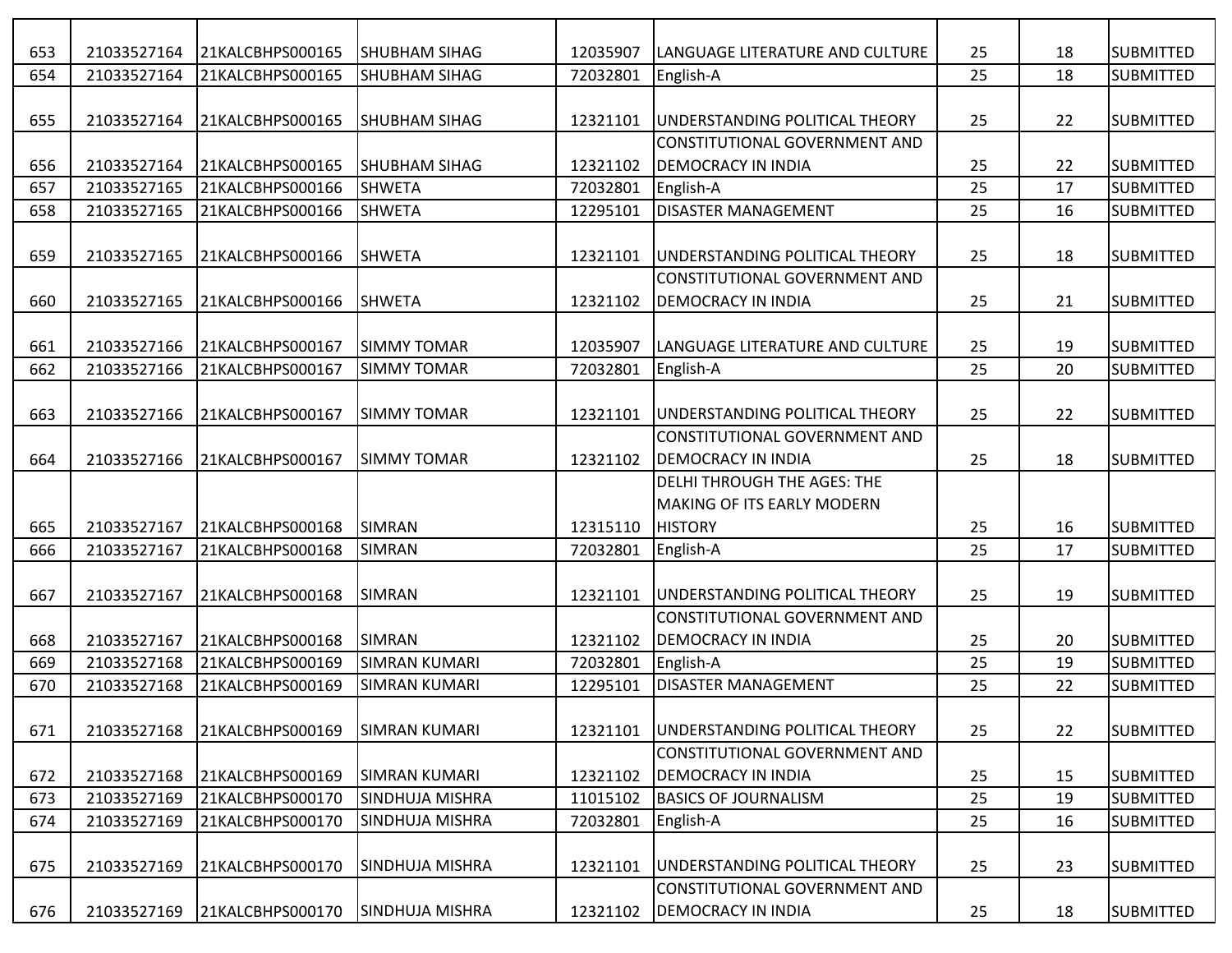| 677 | 21033527170 | 21KALCBHPS000171             | <b>SMRITI CHAUHAN</b> | 12035907 | LANGUAGE LITERATURE AND CULTURE    | 25 | 18 | <b>SUBMITTED</b> |
|-----|-------------|------------------------------|-----------------------|----------|------------------------------------|----|----|------------------|
| 678 | 21033527170 | 21KALCBHPS000171             | <b>SMRITI CHAUHAN</b> | 72032801 | English-A                          | 25 | 22 | <b>SUBMITTED</b> |
|     |             |                              |                       |          |                                    |    |    |                  |
| 679 | 21033527170 | 21KALCBHPS000171             | <b>SMRITI CHAUHAN</b> | 12321101 | UNDERSTANDING POLITICAL THEORY     | 25 | 19 | <b>SUBMITTED</b> |
|     |             |                              |                       |          | CONSTITUTIONAL GOVERNMENT AND      |    |    |                  |
| 680 | 21033527170 | 21KALCBHPS000171             | <b>SMRITI CHAUHAN</b> | 12321102 | <b>DEMOCRACY IN INDIA</b>          | 25 | 21 | <b>SUBMITTED</b> |
| 681 | 21033527171 | 21KALCBHPS000172             | <b>SNEHA MITTAL</b>   | 72032801 | English-A                          | 25 | 21 | <b>SUBMITTED</b> |
| 682 | 21033527171 | 21KALCBHPS000172             | <b>SNEHA MITTAL</b>   | 12295101 | <b>DISASTER MANAGEMENT</b>         | 25 | 24 | <b>SUBMITTED</b> |
|     |             |                              |                       |          |                                    |    |    |                  |
| 683 |             | 21033527171 21KALCBHPS000172 | <b>SNEHA MITTAL</b>   | 12321101 | UNDERSTANDING POLITICAL THEORY     | 25 | 23 | <b>SUBMITTED</b> |
|     |             |                              |                       |          | CONSTITUTIONAL GOVERNMENT AND      |    |    |                  |
| 684 | 21033527171 | 21KALCBHPS000172             | <b>SNEHA MITTAL</b>   | 12321102 | DEMOCRACY IN INDIA                 | 25 | 23 | <b>SUBMITTED</b> |
| 685 | 21033527172 | 21KALCBHPS000173             | SONAKSHI              | 72032801 | English-A                          | 25 | 21 | <b>SUBMITTED</b> |
| 686 | 21033527172 | 21KALCBHPS000173             | SONAKSHI              | 12295101 | <b>DISASTER MANAGEMENT</b>         | 25 | 18 | <b>SUBMITTED</b> |
|     |             |                              |                       |          |                                    |    |    |                  |
| 687 | 21033527172 | 21KALCBHPS000173             | SONAKSHI              | 12321101 | UNDERSTANDING POLITICAL THEORY     | 25 | 17 | <b>SUBMITTED</b> |
|     |             |                              |                       |          | CONSTITUTIONAL GOVERNMENT AND      |    |    |                  |
| 688 | 21033527172 | 21KALCBHPS000173             | SONAKSHI              | 12321102 | <b>DEMOCRACY IN INDIA</b>          | 25 | 22 | <b>SUBMITTED</b> |
| 689 | 21033527173 | 21KALCBHPS000174             | <b>SONALI SINGH</b>   | 72032801 | English-A                          | 25 | 20 | <b>SUBMITTED</b> |
|     |             |                              |                       |          |                                    |    |    |                  |
| 690 | 21033527173 | 21KALCBHPS000174             | <b>SONALI SINGH</b>   | 12321101 | UNDERSTANDING POLITICAL THEORY     | 25 | 18 | <b>SUBMITTED</b> |
|     |             |                              |                       |          | CONSTITUTIONAL GOVERNMENT AND      |    |    |                  |
| 691 | 21033527173 | 21KALCBHPS000174             | <b>SONALI SINGH</b>   | 12321102 | <b>DEMOCRACY IN INDIA</b>          | 25 | 20 | <b>SUBMITTED</b> |
|     |             |                              |                       |          | <b>DELHI THROUGH THE AGES: THE</b> |    |    |                  |
|     |             |                              |                       |          | MAKING OF ITS EARLY MODERN         |    |    |                  |
| 692 | 21033527173 | 21KALCBHPS000174             | <b>SONALI SINGH</b>   | 12315110 | <b>HISTORY</b>                     | 25 | 17 | <b>SUBMITTED</b> |
| 693 | 21033527174 | 21KALCBHPS000175             | SONAM SISODIYA        | 72032801 | English-A                          | 25 | 21 | <b>SUBMITTED</b> |
| 694 | 21033527174 | 21KALCBHPS000175             | SONAM SISODIYA        | 12295101 | <b>DISASTER MANAGEMENT</b>         | 25 | 19 | <b>SUBMITTED</b> |
|     |             |                              |                       |          |                                    |    |    |                  |
| 695 |             | 21033527174 21KALCBHPS000175 | <b>SONAM SISODIYA</b> | 12321101 | UNDERSTANDING POLITICAL THEORY     | 25 | 18 | <b>SUBMITTED</b> |
|     |             |                              |                       |          | CONSTITUTIONAL GOVERNMENT AND      |    |    |                  |
| 696 | 21033527174 | 21KALCBHPS000175             | <b>SONAM SISODIYA</b> | 12321102 | <b>DEMOCRACY IN INDIA</b>          | 25 | 20 | <b>SUBMITTED</b> |
| 697 | 21033527175 | 21KALCBHPS000176             | <b>SONANSHI SONI</b>  | 72032801 | English-A                          | 25 | 20 | <b>SUBMITTED</b> |
| 698 | 21033527175 | 21KALCBHPS000176             | <b>SONANSHI SONI</b>  | 12295101 | <b>DISASTER MANAGEMENT</b>         | 25 | 15 | <b>SUBMITTED</b> |
|     |             |                              |                       |          |                                    |    |    |                  |
| 699 | 21033527175 | 21KALCBHPS000176             | <b>SONANSHI SONI</b>  | 12321101 | UNDERSTANDING POLITICAL THEORY     | 25 | 20 | <b>SUBMITTED</b> |
|     |             |                              |                       |          | CONSTITUTIONAL GOVERNMENT AND      |    |    |                  |
| 700 | 21033527175 | 21KALCBHPS000176             | <b>SONANSHI SONI</b>  | 12321102 | <b>DEMOCRACY IN INDIA</b>          | 25 | 18 | <b>SUBMITTED</b> |
|     |             |                              |                       |          |                                    |    |    |                  |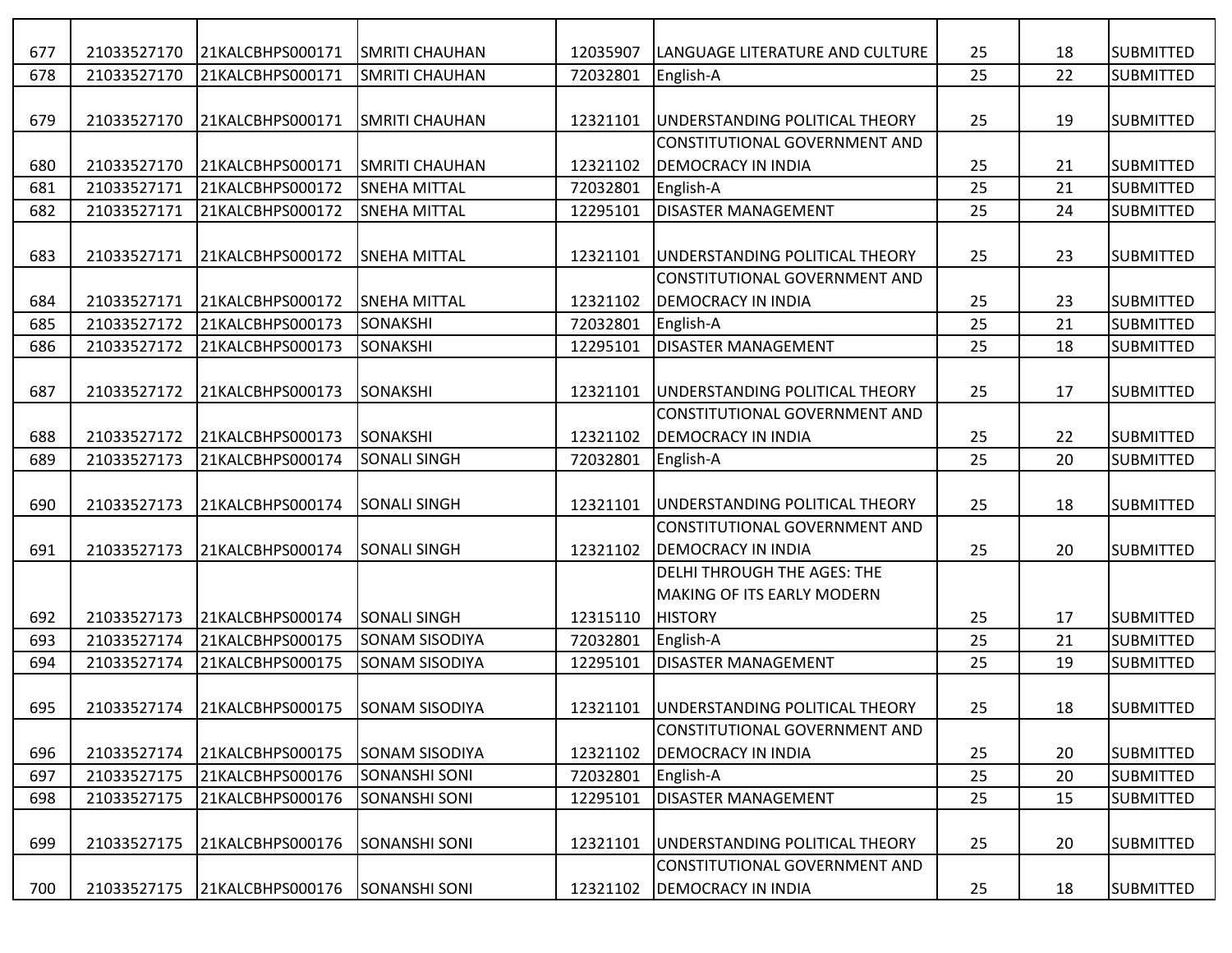| 701 | 21033527176 | 21KALCBHPS000177 | <b>STUTI RAJ</b>      | 12035907 | LANGUAGE LITERATURE AND CULTURE        | 25 | 20 | <b>SUBMITTED</b> |
|-----|-------------|------------------|-----------------------|----------|----------------------------------------|----|----|------------------|
| 702 | 21033527176 | 21KALCBHPS000177 | <b>STUTI RAJ</b>      | 72032801 | English-A                              | 25 | 19 | <b>SUBMITTED</b> |
|     |             |                  |                       |          |                                        |    |    |                  |
| 703 | 21033527176 | 21KALCBHPS000177 | <b>STUTI RAJ</b>      | 12321101 | UNDERSTANDING POLITICAL THEORY         | 25 | 22 | <b>SUBMITTED</b> |
|     |             |                  |                       |          | CONSTITUTIONAL GOVERNMENT AND          |    |    |                  |
| 704 | 21033527176 | 21KALCBHPS000177 | <b>STUTI RAJ</b>      | 12321102 | <b>DEMOCRACY IN INDIA</b>              | 25 | 18 | <b>SUBMITTED</b> |
|     |             |                  |                       |          | <b>DELHI THROUGH THE AGES: THE</b>     |    |    |                  |
|     |             |                  |                       |          | <b>MAKING OF ITS EARLY MODERN</b>      |    |    |                  |
| 705 | 21033527177 | 21KALCBHPS000178 | SUHANI                | 12315110 | <b>HISTORY</b>                         | 25 | 16 | <b>SUBMITTED</b> |
| 706 | 21033527177 | 21KALCBHPS000178 | SUHANI                | 72032801 | English-A                              | 25 | 21 | <b>SUBMITTED</b> |
|     |             |                  |                       |          |                                        |    |    |                  |
| 707 | 21033527177 | 21KALCBHPS000178 | ISUHANI               | 12321101 | UNDERSTANDING POLITICAL THEORY         | 25 | 20 | <b>SUBMITTED</b> |
|     |             |                  |                       |          | CONSTITUTIONAL GOVERNMENT AND          |    |    |                  |
| 708 | 21033527177 | 21KALCBHPS000178 | SUHANI                | 12321102 | <b>DEMOCRACY IN INDIA</b>              | 25 | 22 | <b>SUBMITTED</b> |
|     |             |                  |                       |          | <b>DELHI THROUGH THE AGES: THE</b>     |    |    |                  |
|     |             |                  |                       |          | MAKING OF ITS EARLY MODERN             |    |    |                  |
| 709 | 21033527178 | 21KALCBHPS000179 | SUMEDHA SHARMA        | 12315110 | <b>HISTORY</b>                         | 25 | 19 | <b>SUBMITTED</b> |
| 710 | 21033527178 | 21KALCBHPS000179 | <b>SUMEDHA SHARMA</b> | 72032801 | English-A                              | 25 | 19 | <b>SUBMITTED</b> |
|     |             |                  |                       |          |                                        |    |    |                  |
| 711 | 21033527178 | 21KALCBHPS000179 | SUMEDHA SHARMA        | 12321101 | UNDERSTANDING POLITICAL THEORY         | 25 | 22 | <b>SUBMITTED</b> |
|     |             |                  |                       |          | CONSTITUTIONAL GOVERNMENT AND          |    |    |                  |
| 712 | 21033527178 | 21KALCBHPS000179 | SUMEDHA SHARMA        | 12321102 | <b>DEMOCRACY IN INDIA</b>              | 25 | 18 | <b>SUBMITTED</b> |
|     |             |                  |                       |          | <b>DELHI THROUGH THE AGES: THE</b>     |    |    |                  |
|     |             |                  |                       |          | MAKING OF ITS EARLY MODERN             |    |    |                  |
| 713 | 21033527179 | 21KALCBHPS000181 | <b>SWATI MISHRA</b>   | 12315110 | <b>HISTORY</b>                         | 25 | 15 | <b>SUBMITTED</b> |
| 714 | 21033527179 | 21KALCBHPS000181 | <b>SWATI MISHRA</b>   | 72032801 | English-A                              | 25 | 19 | <b>SUBMITTED</b> |
|     |             |                  |                       |          |                                        |    |    |                  |
| 715 | 21033527179 | 21KALCBHPS000181 | <b>SWATI MISHRA</b>   | 12321101 | <b>JUNDERSTANDING POLITICAL THEORY</b> | 25 | 17 | <b>SUBMITTED</b> |
|     |             |                  |                       |          | CONSTITUTIONAL GOVERNMENT AND          |    |    |                  |
| 716 | 21033527179 | 21KALCBHPS000181 | <b>SWATI MISHRA</b>   | 12321102 | <b>DEMOCRACY IN INDIA</b>              | 25 | 21 | <b>SUBMITTED</b> |
| 717 | 21033527180 | 21KALCBHPS000180 | <b>SWATI PANDEY</b>   | 72032801 | English-A                              | 25 | 14 | <b>SUBMITTED</b> |
| 718 | 21033527180 | 21KALCBHPS000180 | <b>SWATI PANDEY</b>   | 12295101 | <b>DISASTER MANAGEMENT</b>             | 25 | 12 | <b>SUBMITTED</b> |
|     |             |                  |                       |          |                                        |    |    |                  |
| 719 | 21033527180 | 21KALCBHPS000180 | <b>SWATI PANDEY</b>   | 12321101 | UNDERSTANDING POLITICAL THEORY         | 25 | 21 | <b>SUBMITTED</b> |
|     |             |                  |                       |          | CONSTITUTIONAL GOVERNMENT AND          |    |    |                  |
| 720 | 21033527180 | 21KALCBHPS000180 | <b>SWATI PANDEY</b>   | 12321102 | <b>DEMOCRACY IN INDIA</b>              | 25 | 21 | <b>SUBMITTED</b> |
| 721 | 21033527181 | 21KALCBHPS000182 | <b>TAMANNA</b>        | 72032801 | English-A                              | 25 | 17 | <b>SUBMITTED</b> |
| 722 | 21033527181 | 21KALCBHPS000182 | <b>TAMANNA</b>        | 12295101 | <b>DISASTER MANAGEMENT</b>             | 25 | 18 | <b>SUBMITTED</b> |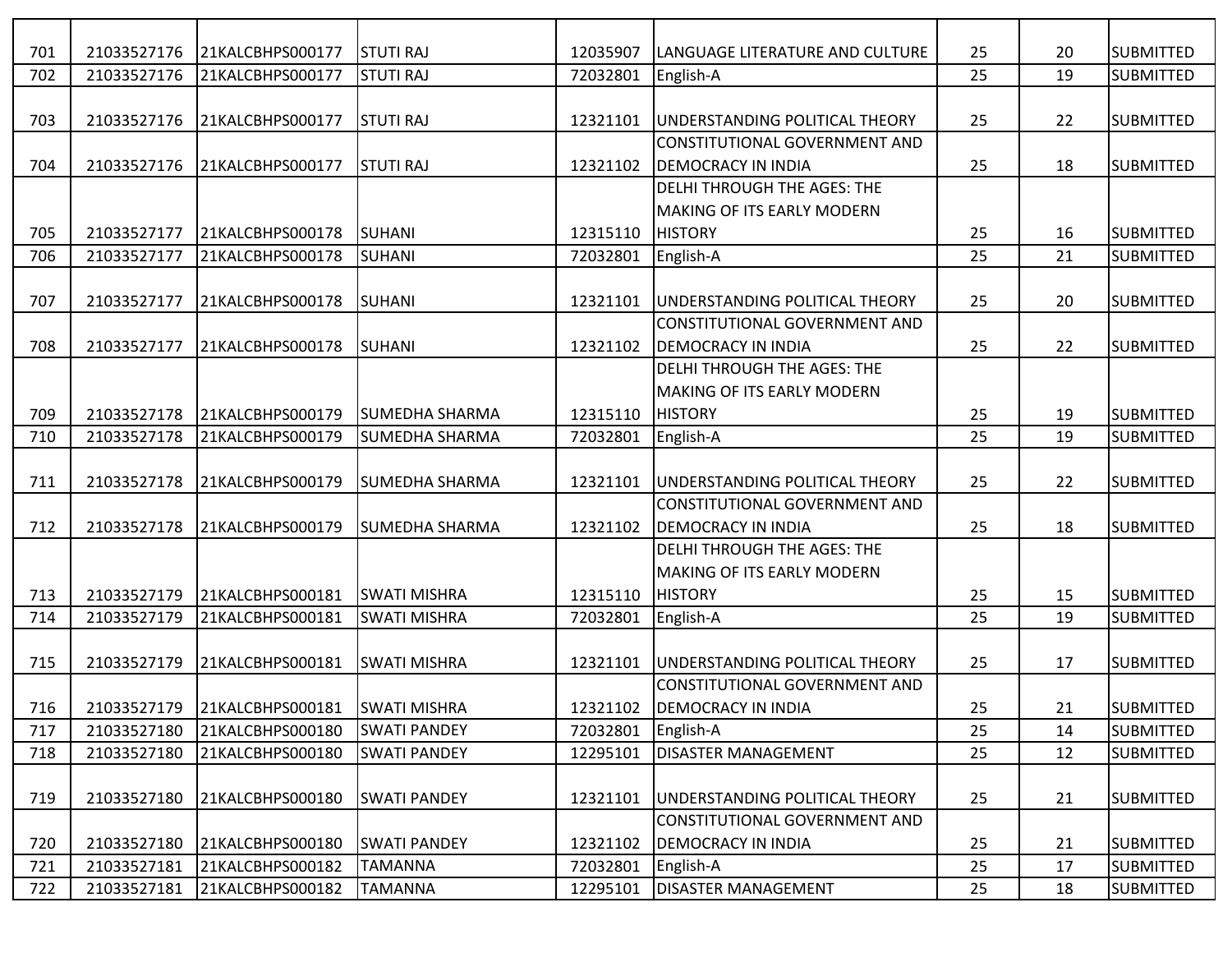| 723 | 21033527181 | 21KALCBHPS000182 | <b>TAMANNA</b>          | 12321101 | UNDERSTANDING POLITICAL THEORY                      | 25 | 21 | <b>SUBMITTED</b>  |
|-----|-------------|------------------|-------------------------|----------|-----------------------------------------------------|----|----|-------------------|
|     |             |                  |                         |          | CONSTITUTIONAL GOVERNMENT AND                       |    |    |                   |
| 724 | 21033527181 | 21KALCBHPS000182 | <b>ITAMANNA</b>         | 12321102 | <b>DEMOCRACY IN INDIA</b>                           | 25 | 18 | <b>SUBMITTED</b>  |
|     |             |                  |                         |          | <b>DELHI THROUGH THE AGES: THE</b>                  |    |    |                   |
|     |             |                  |                         |          | <b>MAKING OF ITS EARLY MODERN</b>                   |    |    |                   |
| 725 | 21033527182 | 21KALCBHPS000183 | <b>TANAVI SINGH</b>     | 12315110 | <b>HISTORY</b>                                      | 25 | 20 | <b>SUBMITTED</b>  |
| 726 | 21033527182 | 21KALCBHPS000183 | <b>TANAVI SINGH</b>     | 72032801 | English-A                                           | 25 | 18 | <b>SUBMITTED</b>  |
|     |             |                  |                         |          |                                                     |    |    |                   |
| 727 | 21033527182 | 21KALCBHPS000183 | <b>TANAVI SINGH</b>     | 12321101 | <b>JUNDERSTANDING POLITICAL THEORY</b>              | 25 | 23 | <b>SUBMITTED</b>  |
|     |             |                  |                         |          | <b>CONSTITUTIONAL GOVERNMENT AND</b>                |    |    |                   |
| 728 | 21033527182 | 21KALCBHPS000183 | <b>TANAVI SINGH</b>     | 12321102 | <b>DEMOCRACY IN INDIA</b>                           | 25 | 22 | <b>SUBMITTED</b>  |
|     |             |                  |                         |          |                                                     |    |    |                   |
| 729 | 21033527183 | 21KALCBHPS000184 | <b>TANISHA MAHATO</b>   | 12035907 | ILANGUAGE LITERATURE AND CULTURE                    | 25 | 18 | <b>SUBMITTED</b>  |
|     |             |                  |                         |          |                                                     |    |    |                   |
| 730 | 21033527183 | 21KALCBHPS000184 | TANISHA MAHATO          | 12321101 | <b>JUNDERSTANDING POLITICAL THEORY</b>              | 25 | 22 | <b>SUBMITTED</b>  |
|     |             |                  |                         |          | CONSTITUTIONAL GOVERNMENT AND                       |    |    |                   |
| 731 | 21033527183 | 21KALCBHPS000184 | <b>TANISHA MAHATO</b>   | 12321102 | <b>DEMOCRACY IN INDIA</b>                           | 25 | 15 | <b>SUBMITTED</b>  |
| 732 | 21033527183 | 21KALCBHPS000184 | <b>TANISHA MAHATO</b>   | 72032801 | English-A                                           | 25 | 17 | <b>SUBMITTED</b>  |
|     |             |                  |                         |          | <b>DELHI THROUGH THE AGES: THE</b>                  |    |    |                   |
|     |             |                  |                         |          | <b>MAKING OF ITS EARLY MODERN</b>                   |    |    |                   |
| 733 | 21033527184 | 21KALCBHPS000185 | <b>TANISHA SINGH</b>    | 12315110 | <b>HISTORY</b>                                      | 25 | 20 | <b>SUBMITTED</b>  |
| 734 | 21033527184 | 21KALCBHPS000185 | <b>TANISHA SINGH</b>    | 72032801 | English-A                                           | 25 | 19 | <b>SUBMITTED</b>  |
|     |             |                  |                         |          |                                                     |    |    |                   |
| 735 | 21033527184 | 21KALCBHPS000185 | <b>TANISHA SINGH</b>    | 12321101 | UNDERSTANDING POLITICAL THEORY                      | 25 | 20 | <b>SUBMITTED</b>  |
|     |             |                  |                         |          | CONSTITUTIONAL GOVERNMENT AND                       |    |    |                   |
| 736 | 21033527184 | 21KALCBHPS000185 | <b>TANISHA SINGH</b>    | 12321102 | <b>DEMOCRACY IN INDIA</b>                           | 25 | 18 | <b>SUBMITTED</b>  |
|     |             |                  |                         |          | <b>DELHI THROUGH THE AGES: THE</b>                  |    |    |                   |
|     |             |                  |                         | 12315110 | <b>MAKING OF ITS EARLY MODERN</b><br><b>HISTORY</b> |    | 18 | <b>ISUBMITTED</b> |
| 737 | 21033527185 | 21KALCBHPS000186 | <b>TANNU PATEL</b>      |          |                                                     | 25 |    |                   |
| 738 | 21033527185 | 21KALCBHPS000186 | <b>TANNU PATEL</b>      | 12321101 | UNDERSTANDING POLITICAL THEORY                      | 25 | 22 | <b>SUBMITTED</b>  |
|     |             |                  |                         |          | CONSTITUTIONAL GOVERNMENT AND                       |    |    |                   |
| 739 | 21033527185 | 21KALCBHPS000186 | <b>TANNU PATEL</b>      | 12321102 | <b>DEMOCRACY IN INDIA</b>                           | 25 | 23 | <b>SUBMITTED</b>  |
| 740 | 21033527185 | 21KALCBHPS000186 | <b>TANNU PATEL</b>      | 72032801 | English-A                                           | 25 | 17 | <b>SUBMITTED</b>  |
| 741 | 21033527186 | 21KALCBHPS000187 | <b>TANNU SINGH VATS</b> | 11015102 | <b>BASICS OF JOURNALISM</b>                         | 25 | 20 | <b>SUBMITTED</b>  |
|     |             |                  |                         |          |                                                     |    |    |                   |
| 742 | 21033527186 | 21KALCBHPS000187 | <b>TANNU SINGH VATS</b> | 12321101 | UNDERSTANDING POLITICAL THEORY                      | 25 | 22 | <b>SUBMITTED</b>  |
|     |             |                  |                         |          | CONSTITUTIONAL GOVERNMENT AND                       |    |    |                   |
| 743 | 21033527186 | 21KALCBHPS000187 | <b>TANNU SINGH VATS</b> | 12321102 | <b>DEMOCRACY IN INDIA</b>                           | 25 | 21 | <b>SUBMITTED</b>  |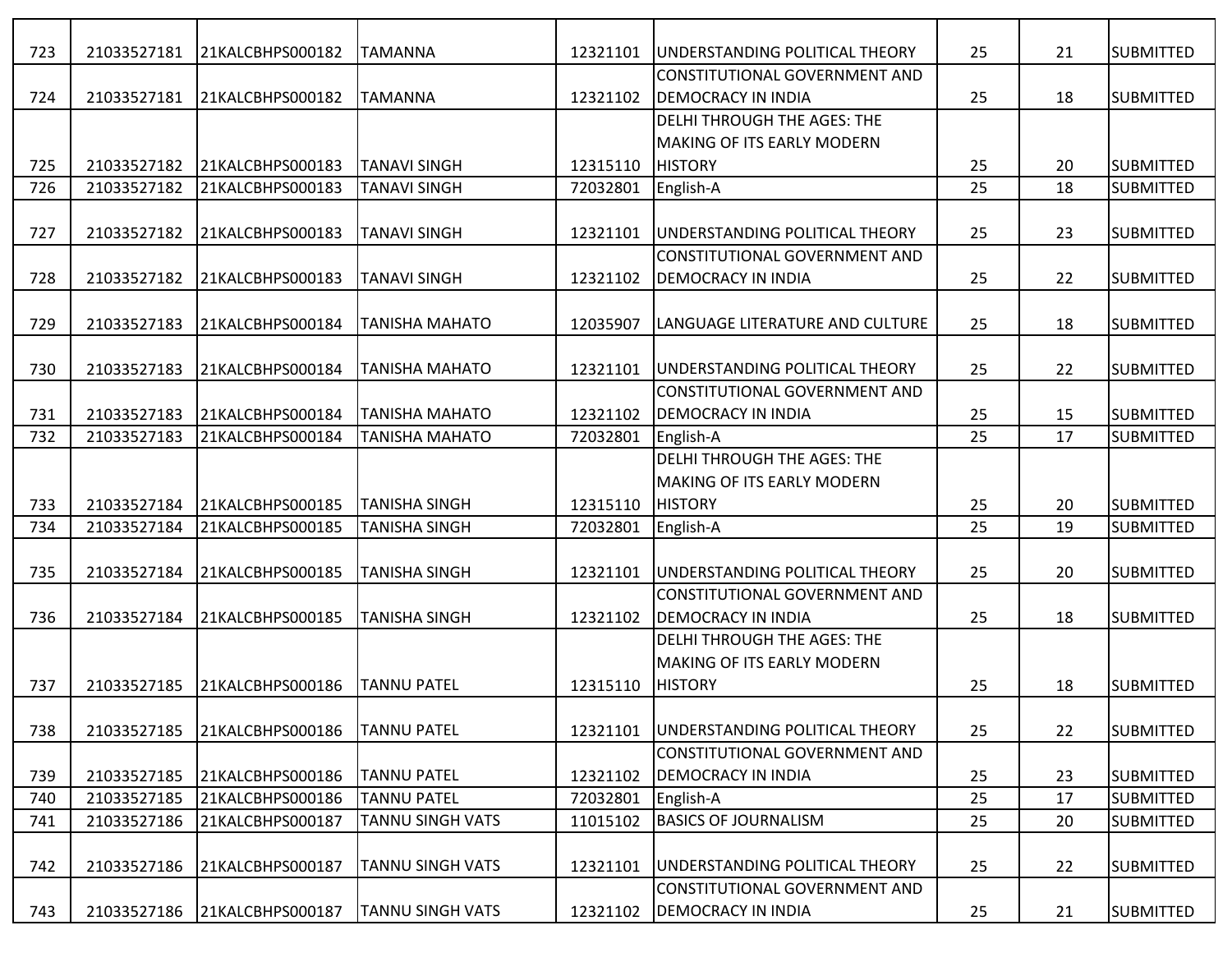| 744 | 21033527186 | 21KALCBHPS000187 | <b>TANNU SINGH VATS</b>  | 72032801 | English-A                          | 25 | 17 | <b>SUBMITTED</b> |
|-----|-------------|------------------|--------------------------|----------|------------------------------------|----|----|------------------|
|     |             |                  |                          |          | INTRODUCTORY MICROECONOMICS-       |    |    |                  |
| 745 | 21033527187 | 21KALCBHPS000188 | <b>TANUJA KUNWAR</b>     | 12275101 | <b>ECONOMICS-I</b>                 | 25 | 23 | <b>SUBMITTED</b> |
| 746 | 21033527187 | 21KALCBHPS000188 | <b>TANUJA KUNWAR</b>     | 72032801 | English-A                          | 25 | 16 | <b>SUBMITTED</b> |
|     |             |                  |                          |          |                                    |    |    |                  |
| 747 | 21033527187 | 21KALCBHPS000188 | <b>TANUJA KUNWAR</b>     | 12321101 | UNDERSTANDING POLITICAL THEORY     | 25 | 21 | <b>SUBMITTED</b> |
|     |             |                  |                          |          | CONSTITUTIONAL GOVERNMENT AND      |    |    |                  |
| 748 | 21033527187 | 21KALCBHPS000188 | <b>TANUJA KUNWAR</b>     | 12321102 | <b>DEMOCRACY IN INDIA</b>          | 25 | 15 | <b>SUBMITTED</b> |
|     |             |                  |                          |          |                                    |    |    |                  |
| 749 | 21033527188 | 21KALCBHPS000189 | <b>TAVISI PRASAD</b>     | 12035907 | LANGUAGE LITERATURE AND CULTURE    | 25 | 8  | <b>SUBMITTED</b> |
| 750 | 21033527188 | 21KALCBHPS000189 | <b>TAVISI PRASAD</b>     | 72032801 | English-A                          | 25 | 23 | <b>SUBMITTED</b> |
|     |             |                  |                          |          |                                    |    |    |                  |
| 751 | 21033527188 | 21KALCBHPS000189 | <b>TAVISI PRASAD</b>     | 12321101 | UNDERSTANDING POLITICAL THEORY     | 25 | 19 | <b>SUBMITTED</b> |
|     |             |                  |                          |          | CONSTITUTIONAL GOVERNMENT AND      |    |    |                  |
| 752 | 21033527188 | 21KALCBHPS000189 | <b>TAVISI PRASAD</b>     | 12321102 | <b>DEMOCRACY IN INDIA</b>          | 25 | 20 | <b>SUBMITTED</b> |
|     |             |                  |                          |          | DELHI THROUGH THE AGES: THE        |    |    |                  |
|     |             |                  |                          |          | MAKING OF ITS EARLY MODERN         |    |    |                  |
| 753 | 21033527189 | 21KALCBHPS000190 | <b>TAVLEEN SINGH</b>     | 12315110 | <b>HISTORY</b>                     | 25 | 21 | <b>SUBMITTED</b> |
| 754 | 21033527189 | 21KALCBHPS000190 | <b>TAVLEEN SINGH</b>     | 72032801 | English-A                          | 25 | 21 | <b>SUBMITTED</b> |
|     |             |                  |                          |          |                                    |    |    |                  |
| 755 | 21033527189 | 21KALCBHPS000190 | <b>TAVLEEN SINGH</b>     | 12321101 | UNDERSTANDING POLITICAL THEORY     | 25 | 23 | <b>SUBMITTED</b> |
|     |             |                  |                          |          | CONSTITUTIONAL GOVERNMENT AND      |    |    |                  |
| 756 | 21033527189 | 21KALCBHPS000190 | <b>TAVLEEN SINGH</b>     | 12321102 | <b>DEMOCRACY IN INDIA</b>          | 25 | 23 | <b>SUBMITTED</b> |
| 757 | 21033527190 | 21KALCBHPS000192 | <b>TULSI MAHATO</b>      | 72032801 | English-A                          | 25 | 16 | <b>SUBMITTED</b> |
|     |             |                  |                          |          |                                    |    |    |                  |
| 758 | 21033527190 | 21KALCBHPS000192 | <b>TULSI MAHATO</b>      | 12321101 | UNDERSTANDING POLITICAL THEORY     | 25 | 17 | <b>SUBMITTED</b> |
|     |             |                  |                          |          | CONSTITUTIONAL GOVERNMENT AND      |    |    |                  |
| 759 | 21033527190 | 21KALCBHPS000192 | <b>TULSI MAHATO</b>      | 12321102 | <b>DEMOCRACY IN INDIA</b>          | 25 | 21 | <b>SUBMITTED</b> |
|     |             |                  |                          |          | <b>DELHI THROUGH THE AGES: THE</b> |    |    |                  |
|     |             |                  |                          |          | <b>MAKING OF ITS EARLY MODERN</b>  |    |    |                  |
| 760 | 21033527190 | 21KALCBHPS000192 | <b>TULSI MAHATO</b>      | 12315110 | <b>HISTORY</b>                     | 25 | 18 | <b>SUBMITTED</b> |
|     |             |                  | UNNATI KANAHYALAL        |          |                                    |    |    |                  |
| 761 | 21033527191 | 21KALCBHPS000193 | SHARMA                   | 72032801 | English-A                          | 25 | 18 | <b>SUBMITTED</b> |
|     |             |                  | <b>UNNATI KANAHYALAL</b> |          |                                    |    |    |                  |
| 762 | 21033527191 | 21KALCBHPS000193 | <b>SHARMA</b>            | 12295101 | <b>DISASTER MANAGEMENT</b>         | 25 | 17 | <b>SUBMITTED</b> |
|     |             |                  | UNNATI KANAHYALAL        |          |                                    |    |    |                  |
| 763 | 21033527191 | 21KALCBHPS000193 | SHARMA                   | 12321101 | UNDERSTANDING POLITICAL THEORY     | 25 | 22 | <b>SUBMITTED</b> |
|     |             |                  | UNNATI KANAHYALAL        |          | CONSTITUTIONAL GOVERNMENT AND      |    |    |                  |
| 764 | 21033527191 | 21KALCBHPS000193 | <b>SHARMA</b>            | 12321102 | <b>DEMOCRACY IN INDIA</b>          | 25 | 19 | <b>SUBMITTED</b> |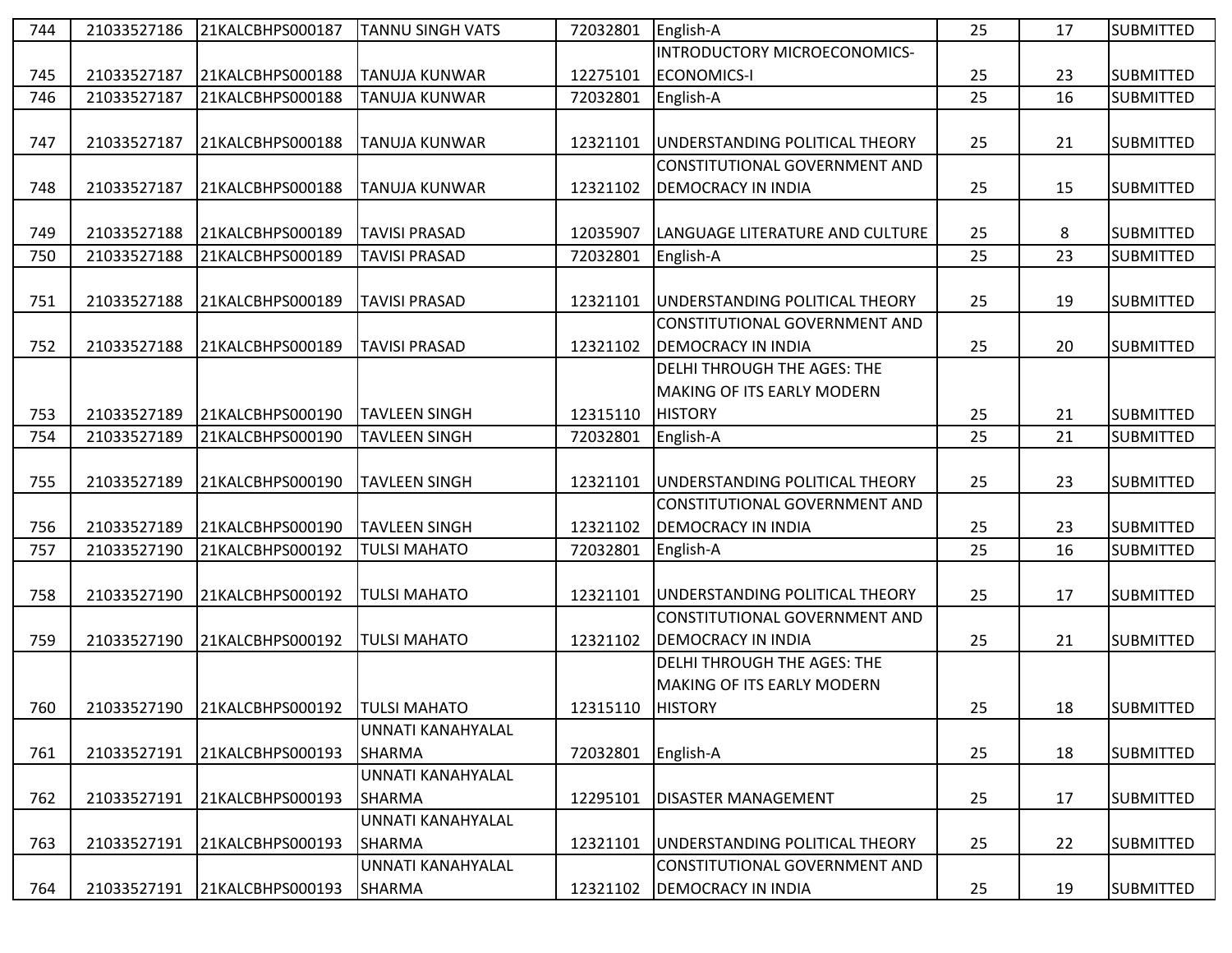|     |             |                  |                        |          | <b>DELHI THROUGH THE AGES: THE</b> |    |             |                  |
|-----|-------------|------------------|------------------------|----------|------------------------------------|----|-------------|------------------|
|     |             |                  |                        |          | <b>MAKING OF ITS EARLY MODERN</b>  |    |             |                  |
| 765 | 21033527192 | 21KALCBHPS000194 | <b>VAISHNAVI</b>       | 12315110 | <b>HISTORY</b>                     | 25 | 15          | <b>SUBMITTED</b> |
| 766 | 21033527192 | 21KALCBHPS000194 | VAISHNAVI              | 72032801 | English-A                          | 25 | 18          | <b>SUBMITTED</b> |
|     |             |                  |                        |          |                                    |    |             |                  |
| 767 | 21033527192 | 21KALCBHPS000194 | <b>VAISHNAVI</b>       | 12321101 | UNDERSTANDING POLITICAL THEORY     | 25 | 20          | <b>SUBMITTED</b> |
|     |             |                  |                        |          | CONSTITUTIONAL GOVERNMENT AND      |    |             |                  |
| 768 | 21033527192 | 21KALCBHPS000194 | <b>VAISHNAVI</b>       | 12321102 | <b>DEMOCRACY IN INDIA</b>          | 25 | 19          | <b>SUBMITTED</b> |
|     |             |                  |                        |          |                                    |    |             |                  |
| 769 | 21033527193 | 21KALCBHPS000195 | VAISHNAVI GUPTA        | 12321101 | UNDERSTANDING POLITICAL THEORY     | 25 | 21          | <b>SUBMITTED</b> |
|     |             |                  |                        |          | CONSTITUTIONAL GOVERNMENT AND      |    |             |                  |
| 770 | 21033527193 | 21KALCBHPS000195 | VAISHNAVI GUPTA        | 12321102 | <b>DEMOCRACY IN INDIA</b>          | 25 | 18          | <b>SUBMITTED</b> |
| 771 | 21033527193 | 21KALCBHPS000195 | <b>VAISHNAVI GUPTA</b> | 72032801 | English-A                          | 25 | 16          | <b>SUBMITTED</b> |
|     |             |                  |                        |          |                                    |    |             |                  |
| 772 | 21033527193 | 21KALCBHPS000195 | <b>VAISHNAVI GUPTA</b> | 12035907 | LANGUAGE LITERATURE AND CULTURE    | 25 | 19          | <b>SUBMITTED</b> |
|     |             |                  |                        |          | DELHI THROUGH THE AGES: THE        |    |             |                  |
|     |             |                  |                        |          | <b>MAKING OF ITS EARLY MODERN</b>  |    |             |                  |
| 773 | 21033527194 | 21KALCBHPS000196 | VANSHIKA TYAGI         | 12315110 | <b>HISTORY</b>                     | 25 | 19          | <b>SUBMITTED</b> |
| 774 | 21033527194 | 21KALCBHPS000196 | VANSHIKA TYAGI         | 72032801 | English-A                          | 25 | 18          | <b>SUBMITTED</b> |
|     |             |                  |                        |          |                                    |    |             |                  |
| 775 | 21033527194 | 21KALCBHPS000196 | VANSHIKA TYAGI         | 12321101 | UNDERSTANDING POLITICAL THEORY     | 25 | 19          | <b>SUBMITTED</b> |
|     |             |                  |                        |          | CONSTITUTIONAL GOVERNMENT AND      |    |             |                  |
| 776 | 21033527194 | 21KALCBHPS000196 | <b>VANSHIKA TYAGI</b>  | 12321102 | <b>DEMOCRACY IN INDIA</b>          | 25 | 22          | <b>SUBMITTED</b> |
|     |             |                  |                        |          |                                    |    |             |                  |
| 777 | 21033527195 | 21KALCBHPS000198 | <b>YUVI RANI</b>       | 12321101 | UNDERSTANDING POLITICAL THEORY     | 25 | 21          | <b>SUBMITTED</b> |
|     |             |                  |                        |          | CONSTITUTIONAL GOVERNMENT AND      |    |             |                  |
| 778 | 21033527195 | 21KALCBHPS000198 | <b>YUVI RANI</b>       | 12321102 | <b>DEMOCRACY IN INDIA</b>          | 25 | 18          | <b>SUBMITTED</b> |
| 779 | 21033527195 | 21KALCBHPS000198 | <b>YUVI RANI</b>       | 72032801 | English-A                          | 25 | 23          | <b>SUBMITTED</b> |
|     |             |                  |                        |          | INTRODUCTORY MICROECONOMICS-       |    |             |                  |
| 780 | 21033527195 | 21KALCBHPS000198 | <b>YUVI RANI</b>       | 12275101 | <b>ECONOMICS-I</b>                 | 25 | 24          | <b>SUBMITTED</b> |
|     |             |                  |                        |          | <b>DELHI THROUGH THE AGES: THE</b> |    |             |                  |
|     |             |                  |                        |          | <b>MAKING OF ITS EARLY MODERN</b>  |    |             |                  |
| 781 | 21033527196 | 21KALCBHPS000001 | <b>AAFREEN FIRDOUS</b> | 12315110 | <b>HISTORY</b>                     | 25 | 19          | <b>SUBMITTED</b> |
| 782 | 21033527196 | 21KALCBHPS000001 | <b>AAFREEN FIRDOUS</b> | 72032801 | English-A                          | 25 | $\mathbf 0$ | <b>SUBMITTED</b> |
|     |             |                  |                        |          |                                    |    |             |                  |
| 783 | 21033527196 | 21KALCBHPS000001 | <b>AAFREEN FIRDOUS</b> | 12321101 | UNDERSTANDING POLITICAL THEORY     | 25 | 22          | <b>SUBMITTED</b> |
|     |             |                  |                        |          | CONSTITUTIONAL GOVERNMENT AND      |    |             |                  |
| 784 | 21033527196 | 21KALCBHPS000001 | <b>AAFREEN FIRDOUS</b> | 12321102 | <b>DEMOCRACY IN INDIA</b>          | 25 | 22          | <b>SUBMITTED</b> |
| 785 | 21033527197 | 21KALCBHPS000060 | <b>JANVI RATWANI</b>   | 72032801 | English-A                          | 25 | 20          | <b>SUBMITTED</b> |
| 786 | 21033527197 | 21KALCBHPS000060 | JANVI RATWANI          | 12295101 | <b>DISASTER MANAGEMENT</b>         | 25 | 18          | <b>SUBMITTED</b> |